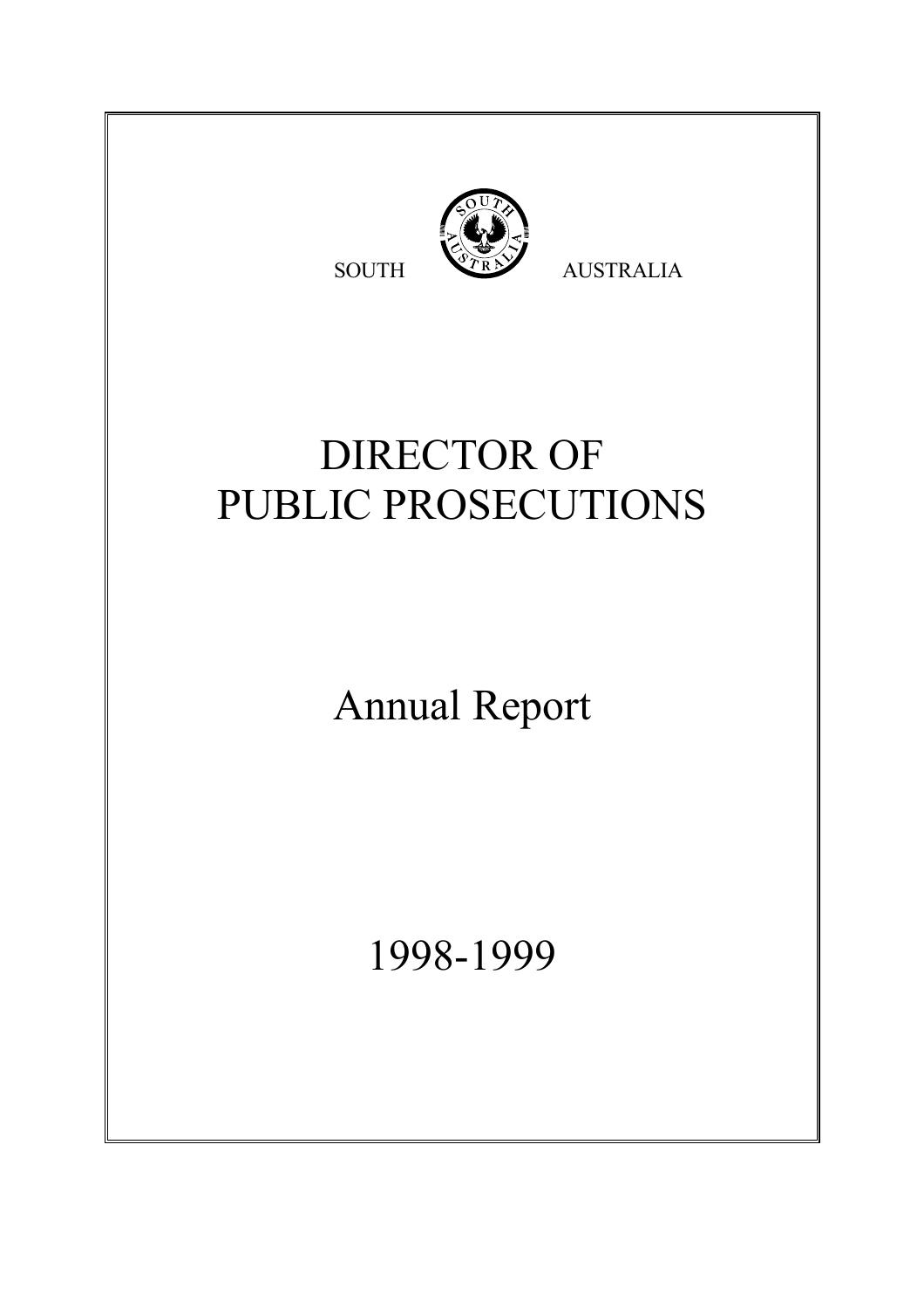29 September 1999

The Honourable K Trevor Griffin MLC Attorney-General Parliament House North Terrace ADELAIDE SA 5000

Dear Attorney-General

In accordance with section 12 of the Director of Public Prosecutions Act, 1991, I am pleased to present you with the 1998-99 Annual Report from the Office of the Director of Public Prosecutions.

Yours faithfully

P J L ROFE, QC Director of Public Prosecutions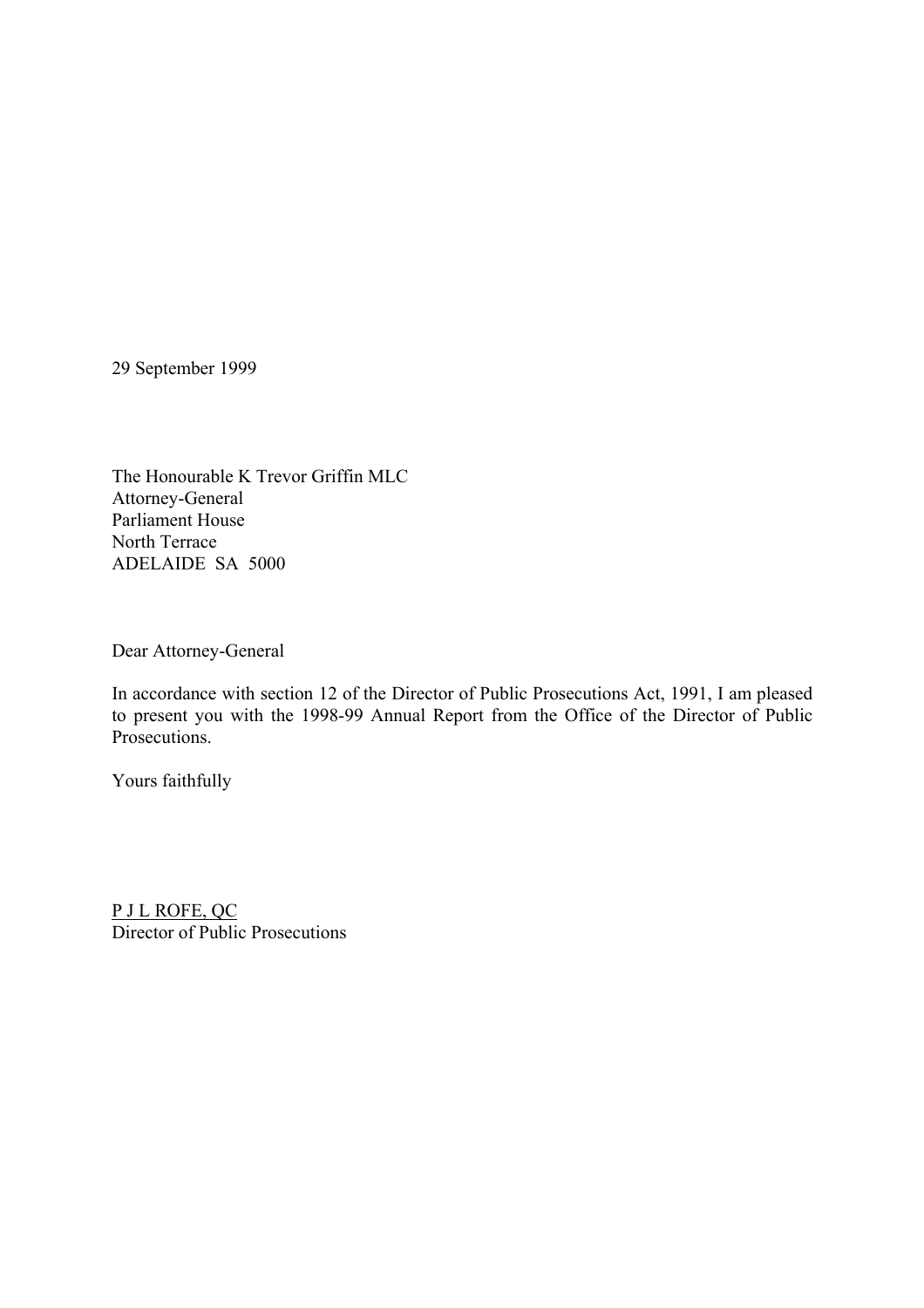# **CONTENTS**

| 1              |                    |    |
|----------------|--------------------|----|
| $\overline{2}$ |                    |    |
|                |                    |    |
|                | <i>Vision</i><br>4 |    |
|                | <i>Values</i>      |    |
|                |                    |    |
|                |                    |    |
|                |                    |    |
|                |                    |    |
|                |                    |    |
| 3              |                    |    |
|                |                    |    |
|                |                    |    |
|                |                    |    |
|                |                    |    |
|                |                    |    |
| 4              |                    |    |
|                |                    |    |
|                |                    |    |
|                | Appeals            |    |
|                |                    |    |
|                |                    |    |
|                |                    |    |
|                |                    |    |
|                |                    |    |
|                |                    |    |
|                |                    |    |
|                |                    |    |
|                |                    | 24 |
|                |                    |    |
|                |                    |    |
|                |                    |    |
|                |                    | 25 |
|                | <b>Budget</b>      | 26 |
|                |                    | 27 |
|                |                    | 27 |
|                |                    | 27 |
|                |                    | 28 |
|                |                    |    |
|                |                    |    |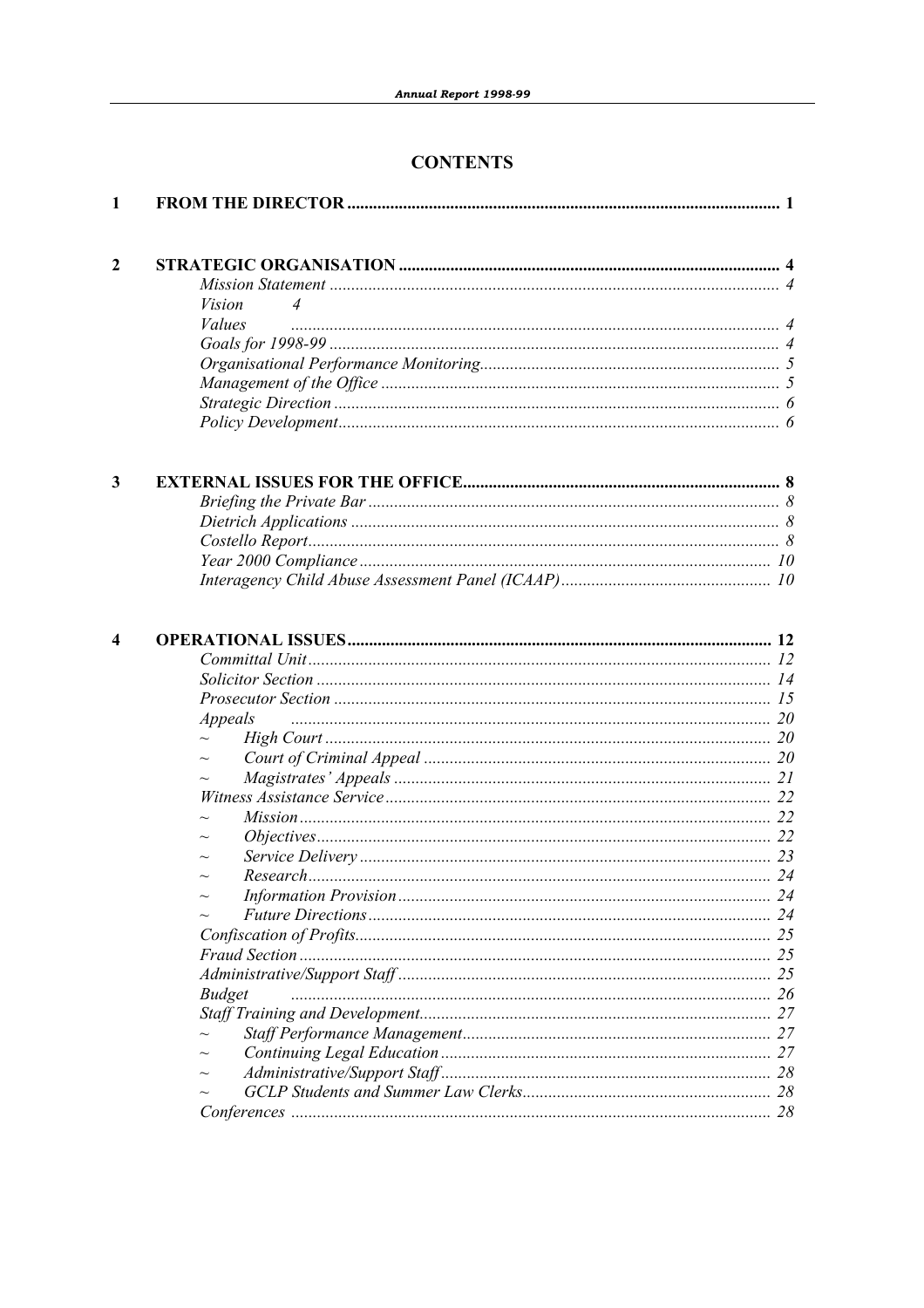| 5 |  |
|---|--|
|   |  |
|   |  |
|   |  |
|   |  |
|   |  |
|   |  |
|   |  |
|   |  |
|   |  |
|   |  |

# 

#### **APPENDICES**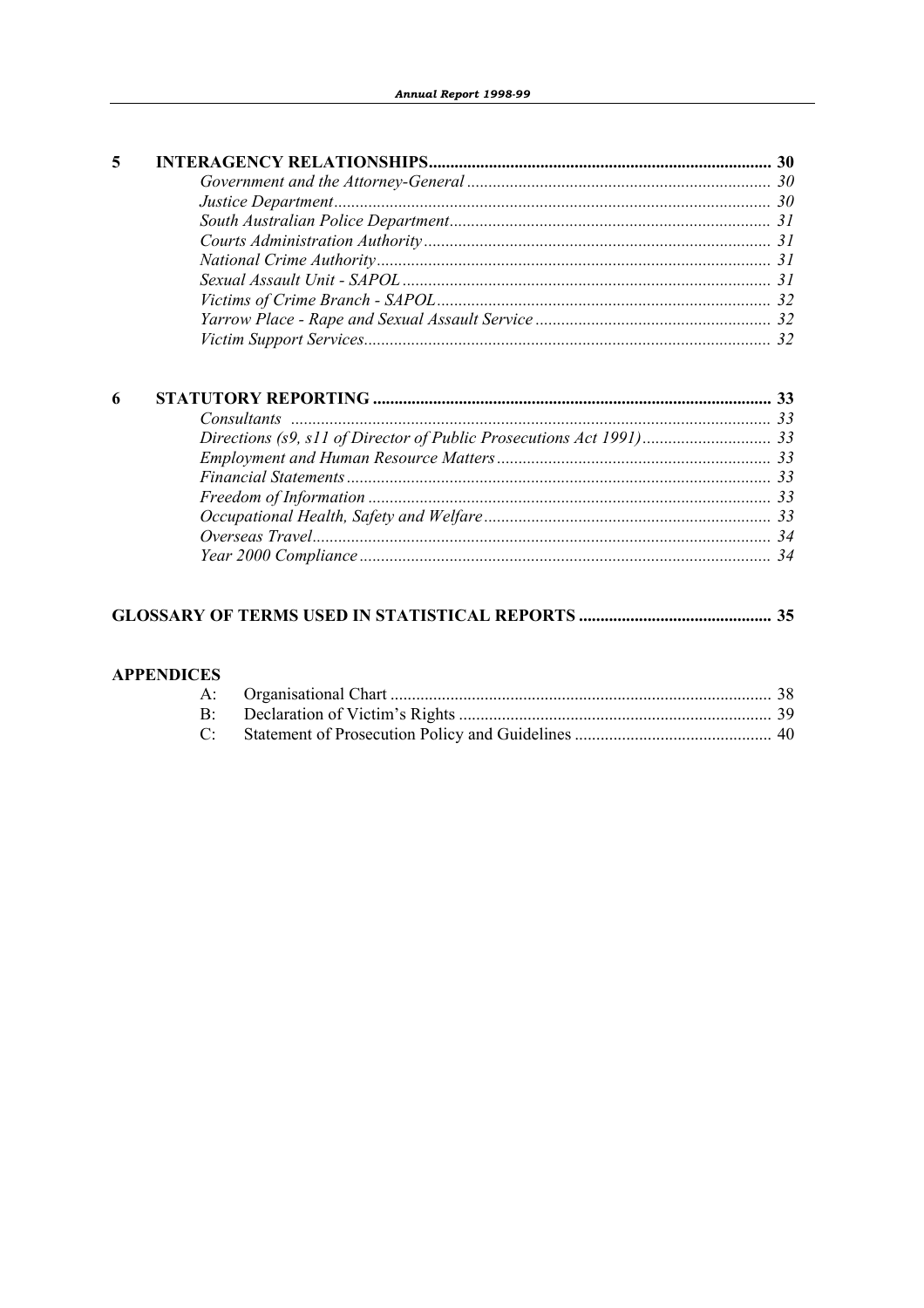# p **1** y **FROM THE DIRECTOR**

The year under review is the seventh and final year of my appointment as the first Director of Public Prosecutions for South Australia. Although I have been reappointed as Director for a further seven years, it is an opportune time to evaluate the present situation of the Office, its achievements to date and the challenges it faces into the new millennium.

To my mind there have been three key events in the first seven years of the Office. They are the formation of the Committal Unit in 1994, the independent review of the Office in 1997 (the Costello Report) and the publication of a comprehensive Prosecution Policy and Guidelines in July 1999. Each of these events has in its own way reflected the commitment of the Office to provide the people of South Australia with an independent and effective criminal prosecution service. I am satisfied that the Office has fulfilled that commitment to date and will continue to do so in the future. The present situation is due entirely to the dedication, enthusiasm and hard work of the legal, clerical and secretarial staff. I take this opportunity on behalf of the community to thank all of them for their commitment.

In evaluating the present situation of the Office it is important to remember that to a great extent we are a responsive agency. The matters coming in are determined almost exclusively by police investigation and charging. The manner in which those matters are dealt with again is largely within the control of the courts particularly as to when they are listed. To be a successful prosecuting agency it is essential the Office has procedures and people in place to deal with all matters charged by police in a timely, efficient and just manner and also to comply in a similar fashion with the listing requirements of the court. I am pleased to report that the Office is meeting those demands extremely well.

# *Committal Process*

The formation and development of the Committal Unit has been the most significant individual achievement of the Office in its first seven years. Its success has been in no small measure due to the efforts of its managers - Patricia Kelly, Geraldine Davison and presently David Whittle together with a talented and dedicated mixture of junior and senior lawyers and an excellent support staff. It has not been easy operating from an office physically separated from the main Pirie Street Office and covering four suburban courts as well as the Adelaide Magistrates Court. It is planned to relocate the Unit back to Pirie Street in the coming year.

It is generally accepted now that applying resources to criminal matters at the earliest opportunity results in the most efficient disposal without any compromise to justice or the interests of the community and the accused. However, it is important that all parties share that commitment, namely police, courts and defence as well as the prosecution. It is essential also for this initiative to work that appropriately senior personnel on both sides are in place able to make binding decisions. This was a key recommendation of the best practice model agreed to by the Australian Directors of Public Prosecution and the National Legal Aid Directors. It has also been adopted by the Australian Institute of Judicial Administration working party on committals of which I am a member. There is a continuing commitment nationally to maximising the available resources but ever mindful of the need to ensure that the interests of justice are not compromised.

### *Witness Assistance Service*

Another key development in the short history of the Office has been the development of the Witness Assistance Service. It provides invaluable and essential assistance to victims and witnesses. Although seriously under-resourced in terms of providing personal contact with all victims and witnesses, the addition of a Child Witness Assistance Officer on a permanent basis has been a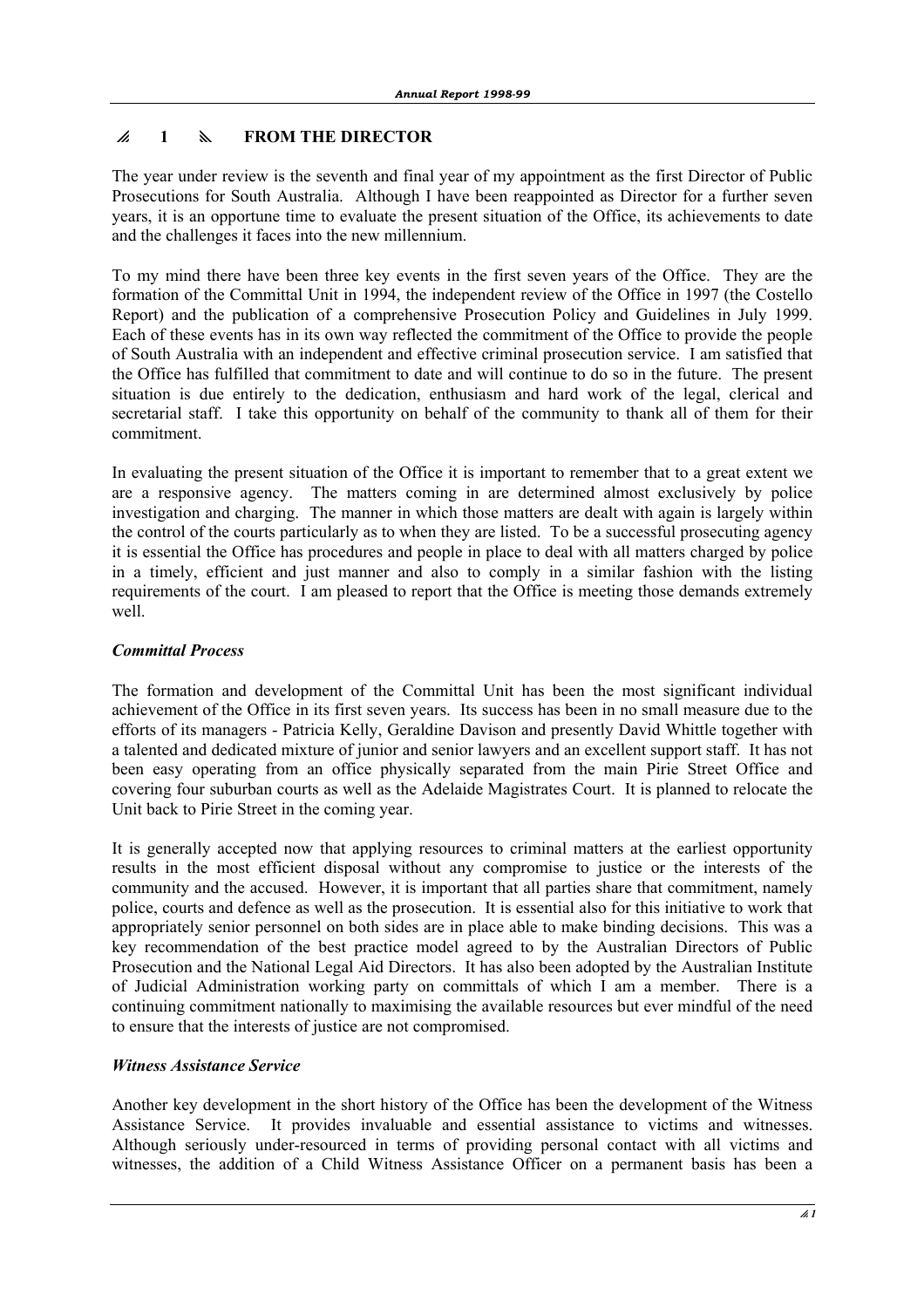significant improvement to the Service. Filomena Merlino and Anna Whittam have worked tirelessly to achieve a level of service that hardly seemed possible on its inception. The achievements of the Service include excellent publications and reviews which are detailed later in this Report. It is anticipated that continuing government support in relation to victims will enable the employment of a third officer in the coming year.

### *Management of the Office*

The independent review of the Office in 1997 produced the Costello Report, which indicated generally a very satisfactory operation although under-resourced in a number of areas. The concerns identified have been addressed and will continue to be so with the support and assistance of Government for which I thank the Attorney-General, the Honourable Trevor Griffin MLC. In particular we have addressed the management structure of the Office. I record my appreciation to my Executive Group, Associate Director Wendy Abraham QC, Managing Prosecutor Trish Kelly, Managing Solicitor Pauline Barnett and more recently General Manager Tim Goodes. In passing I note with some satisfaction that the majority of the Executive Group is female and that that proportion applies also to the professional positions, both prosecutors and solicitors, within the Office (of some 42 lawyers employed, 22 are women). When I joined the prosecuting authority some 22 years ago there were no women employed as lawyers and that remained the situation for some years. I hope that the development within this Office will be reflected in judicial appointments in years to come.

#### *Challenges Ahead*

There are a number of challenges to be faced during the term of my reappointment. The impact of the Commonwealth cuts to the legal aid budget will begin to have real impact in the next two to three years. Apart from expressing our disapproval of this short sighted initiative, it is important that this Office maximises its efforts to ensure that prosecutions are properly conducted. We are conscious that prosecution obligations such as full and timely disclosure and appropriate charging are essential to the effective administration of criminal justice. However, there is a corollary namely that the criminal defence profession fulfils its obligations to identify the real issues in a trial and where appropriate facilitate the early entry of a guilty plea to obtain the maximum advantage for their clients. I believe that some practitioners refuse to take full instructions from their clients even when there has been proper and timely disclosure by the prosecution. In that situation it is impossible to achieve just and effective case flow. I fear that unless there is a change in the defence culture, governments will intervene with legislation that will erode entrenched rights of accused persons and a consequent diminution of criminal justice.

The issue of the prosecution of summary offences remains under consideration. Although I remain committed to the philosophy that the Director of Public Prosecutions should prosecute all criminal matters in a jurisdiction, it is apparent that factors such as resources and geography are proving almost insurmountable obstacles. As ever the police prosecution section under Superintendent Hank Ramm has performed extremely well. The community of South Australia is indebted for their skill and dedication to discharging the prosecution function in accordance with the policy and guidelines of my Office.

In July 1999 the Office released a booklet containing the revised prosecution policy and guidelines for the Office of the Director of Public Prosecutions in South Australia. Apart from providing essential guidance for all prosecutors, the publication is designed to inform all members of the public of the basis on which all prosecutions are conducted in this State. I am extremely grateful to my senior policy and research officer, Geraldine Davison, who was responsible for the production of the publication.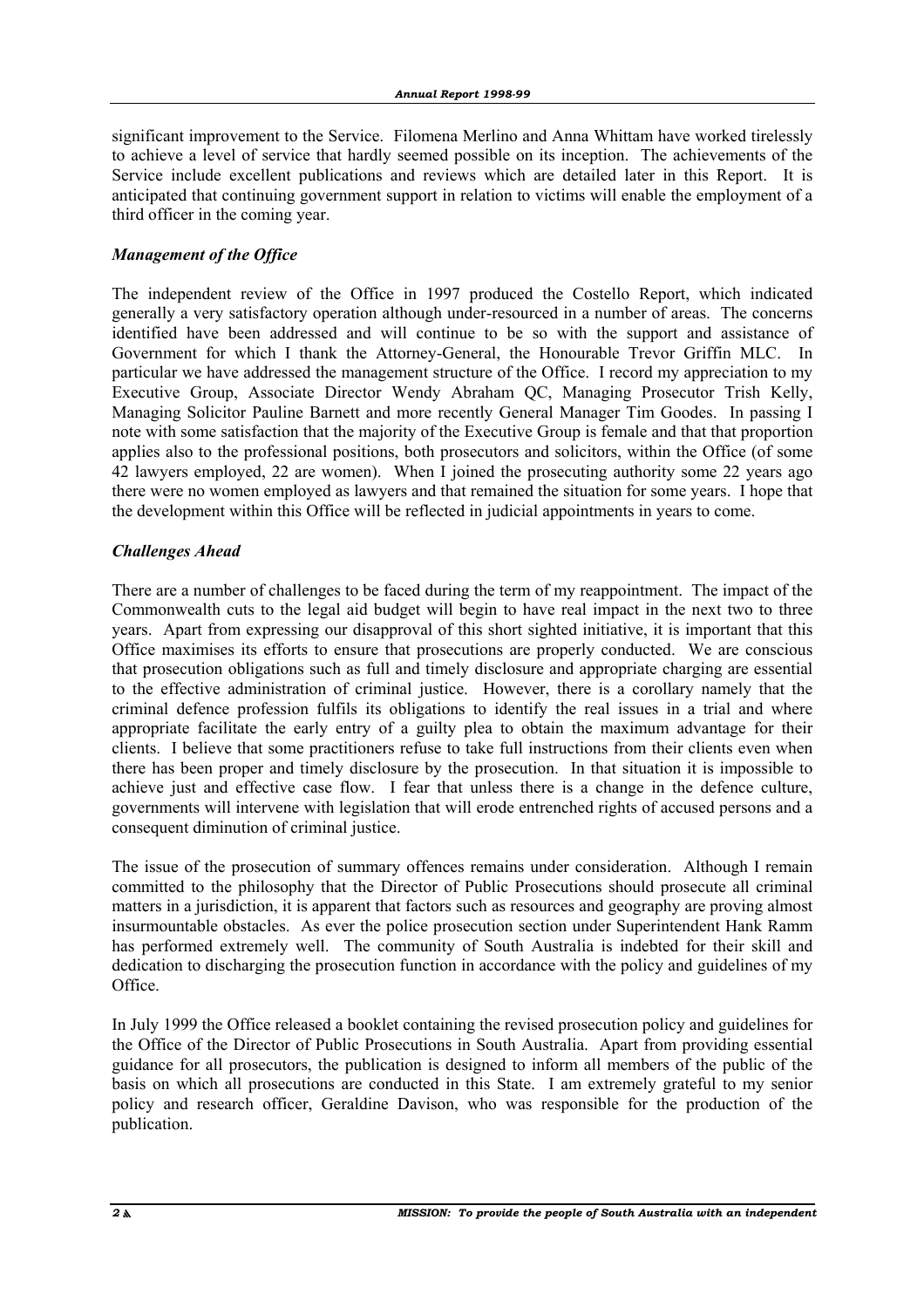I conclude by recording my appreciation for the efforts of my clerical and secretarial staff over the last seven years. The performance and standing of the Office would not have been achieved without their dedication and commitment. In particular I thank my office manager Kate McBain and my personal assistant Marlene Lehmann for their efforts which may not have always received the immediate appreciation they deserved.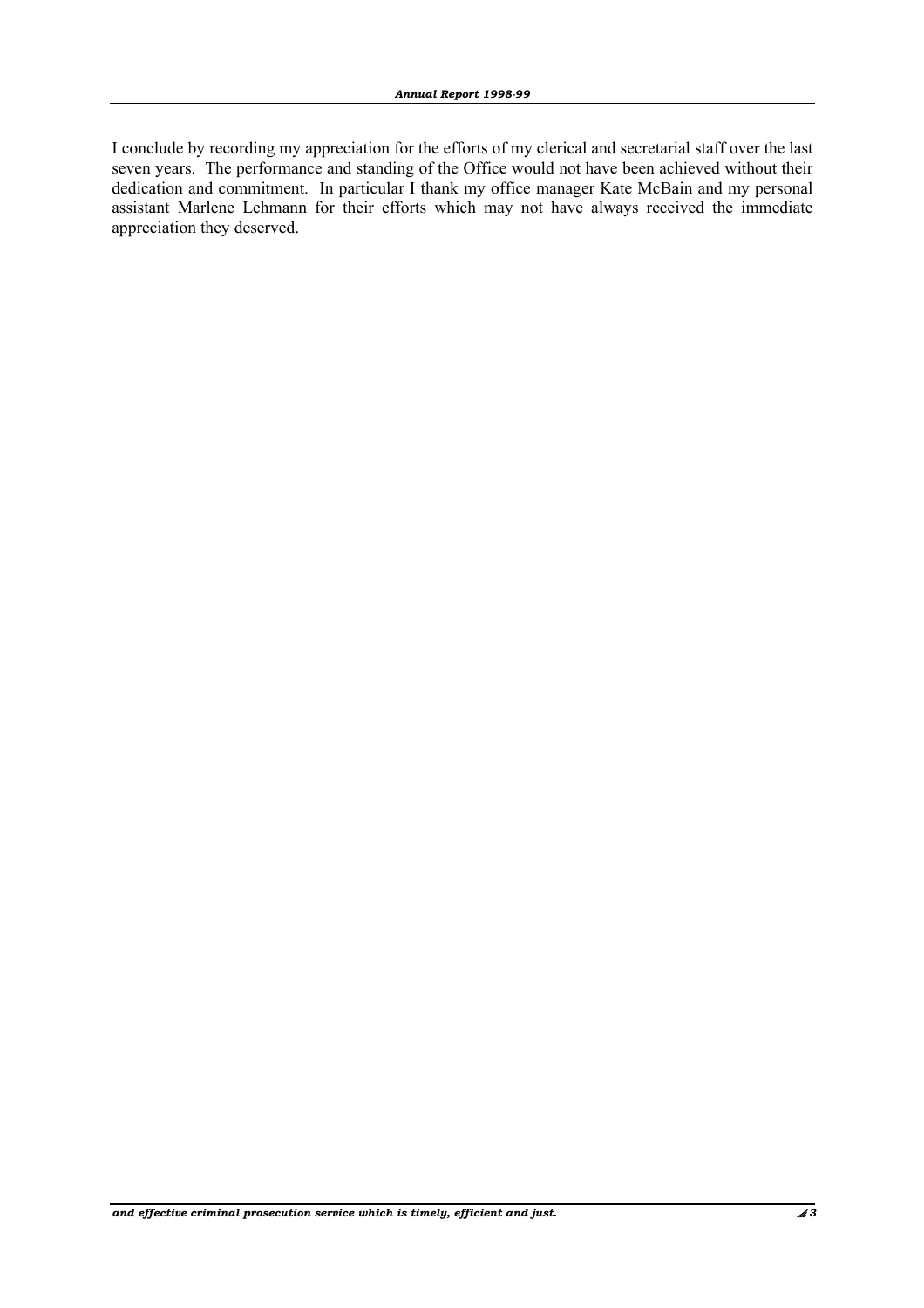# p **2** y **STRATEGIC ORGANISATION**

# *Mission Statement*

To provide the people of South Australia with an independent and effective criminal prosecution service which is timely, efficient and just.

# *Vision*

The Director and staff are committed to providing a criminal prosecution service which:

- applies the highest ethical and professional standards instituting, and where necessary terminating, proceedings without fear or favour in order to provide public confidence in the administration of justice within South Australia;
- is recognised for its independence, professionalism and standards of excellence;
- ~ endeavours to deal with victims of crime with sensitivity and respects their special needs; and
- $\sim$  strives for excellence, efficiency and effective communication in its work with police, the courts and other entities within the criminal justice system.

# *Values*

The values which shape the work of the Office are:

- the highest standard of ethical and professional conduct, objectivity, honesty and sensitivity;
- full public accountability for the quality of service provided by the Office and for the administration of public funds;
- a commitment to excellence by regular review and continuous improvement of its performance;
- $\sim$  a commitment to the promotion of competence and professionalism in staff through training and continuous staff development; and
- sensitivity to and understanding of the needs of victims and witnesses.

# *Goals for 1998-99*

Through 1998-99, the goals of the Office continued to be:

- To ensure the timely and just resolution of criminal cases and to contribute to improving the operation of the criminal justice system by:
	- a) ensuring that the Office and the police work co-operatively in the effective collection, processing and presentation of evidence to courts;
	- b) recognising the special needs of victims of crime and ensuring that victims are well informed about the prosecution process; and
	- c) ensuring that Crown witnesses are well informed about the prosecution process and to minimise any inconvenience occasioned by their appearance in court.
- To ensure that the Office acts in an independent manner that maintains the confidence of the people of South Australia in its prosecution service;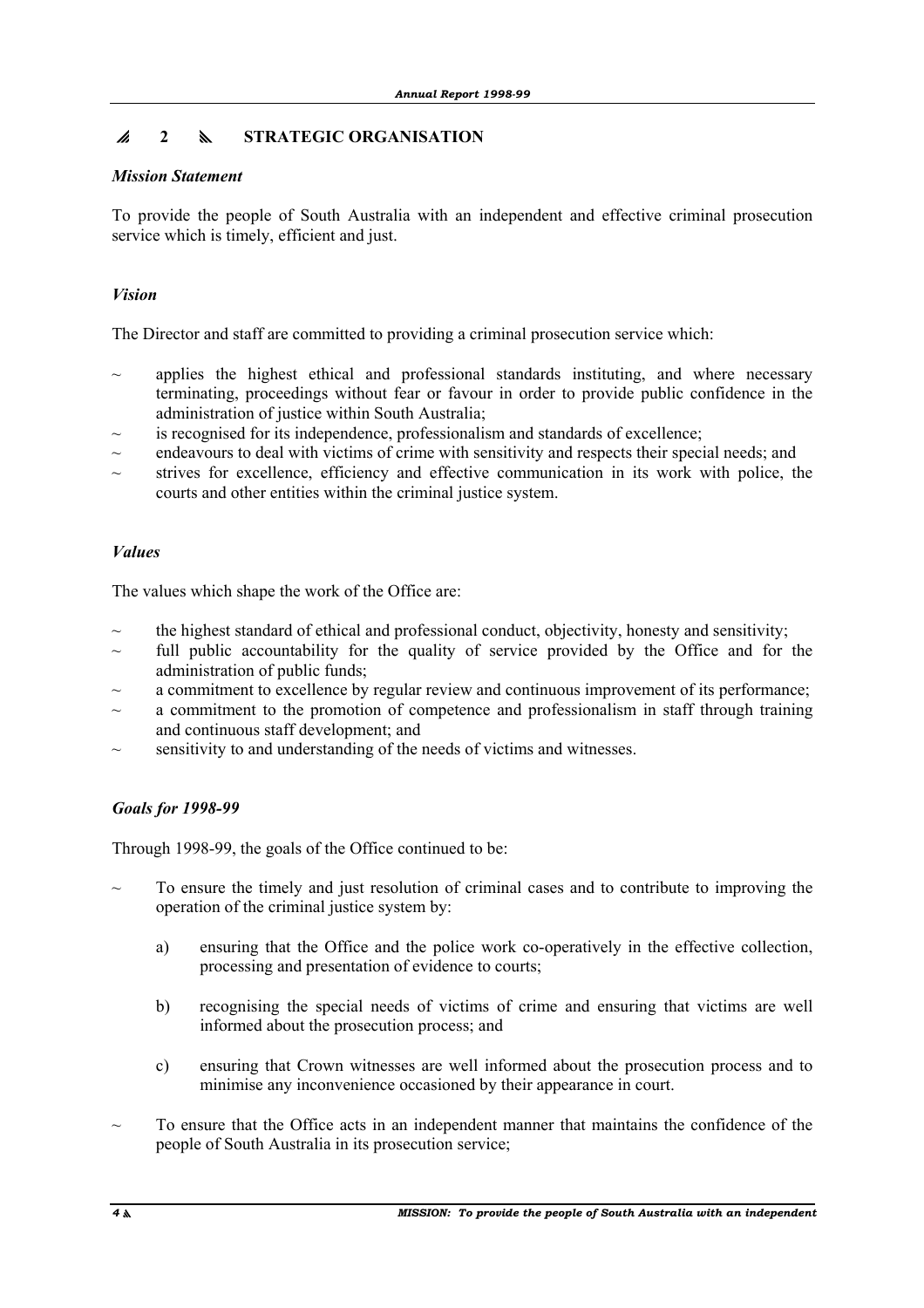- ~ To define the scope of the Office to facilitate the regulation of all criminal prosecution and related matters in South Australia;
- To further develop management systems that facilitate efficient and effective operations of the functions of the Office.

#### *Organisational Performance Monitoring*

As part of the implementation of Budget Reform within the State public sector, the Office developed a set of key performance indicators for monitoring the quantity, quality and timeliness of the service provided. The indicators submitted for the 1999-2000 budget cycle are:

#### **Quantity**

 The number of matters finalised by the Committal Unit. The number of defendant files finalised by the Office of the Director of Public Prosecutions. The number of clients seen by the Witness Assistance Service.

#### **Quality**

 The percentage of matters committed through the Committal Unit in which the Crown enters a nolle prosequi after committal.

 The percentage of committed matters which are finalised by a guilty verdict or guilty plea. The percentage of referring agencies who rate the standard of service by the Witness Assistance Service as high.

#### **Timeliness**

 The percentage of trials where the Office meets the court timetable requirements for the trial list.

#### *Management of the Office*

In accordance with the recommendation of the Costello Review conducted in the 1997-98 financial year and reported on in the last annual report, the management structure of the Office was clarified and formalised.

#### **The Executive**

 The Executive Committee is comprised of: **Director**  Associate Director Managing Solicitor Managing Prosecutor General Manager

 The Executive is chaired by the Director, meets fortnightly and has overall responsibility for the establishment, implementation and evaluation of the strategic direction of the Office. It has final responsibility for policy and will also determine the appropriate response to the important legal issues affecting the Office generally.

#### **Management Committee**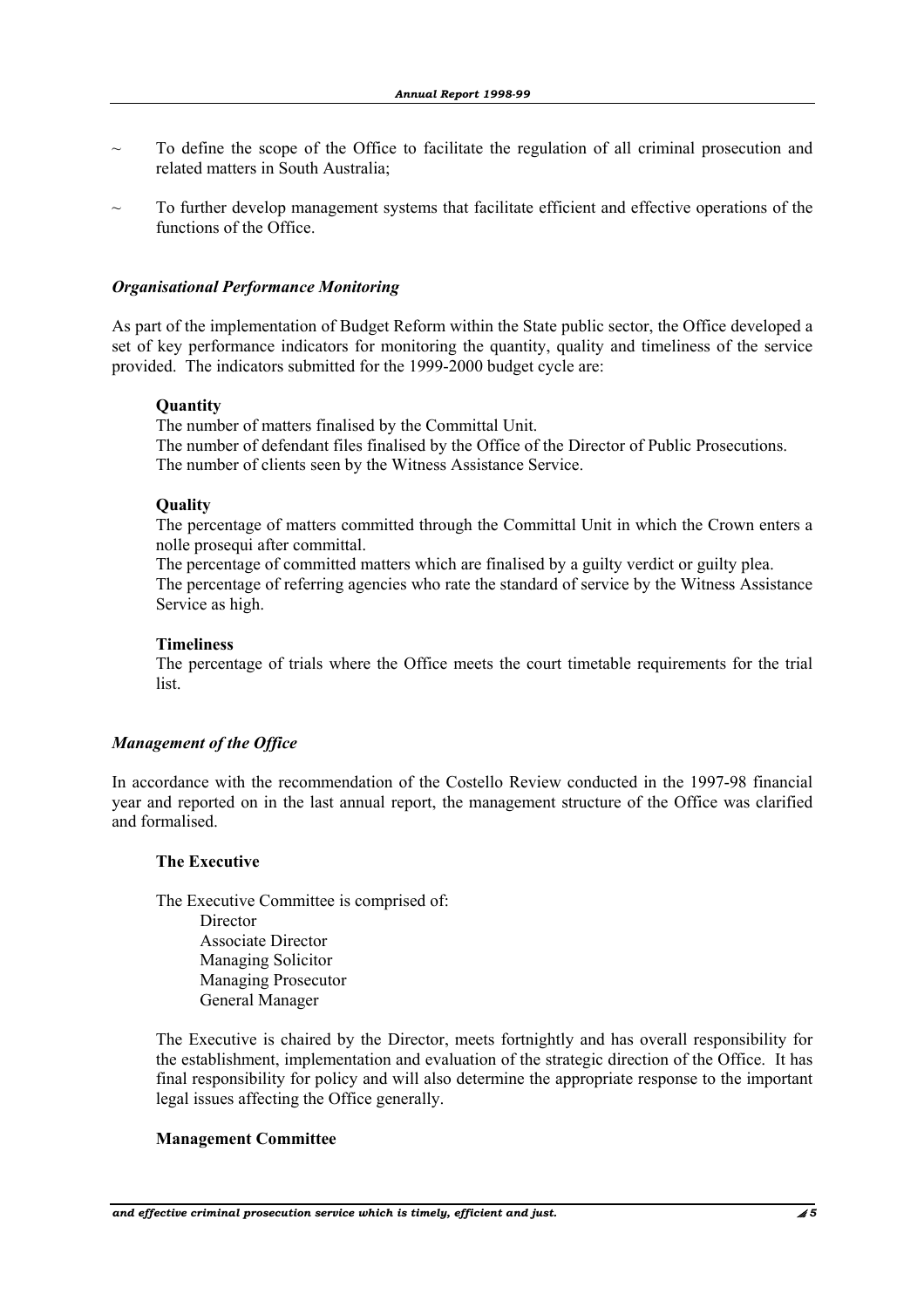The Management Committee is comprised of: Managing Solicitor Managing Prosecutor General Manager Senior Solicitors Senior Prosecutors Senior Witness Assistance Officer Administration Manager

 The Management Committee is chaired by the General Manager and meets monthly. It has responsibility for operational issues including accommodation, information technology, staffing movements, finance proposals, coordination of business planning, performance management and enterprise bargaining issues. On a number of issues, the Management Committee will be required to forward proposals to Executive for final approval.

#### *Strategic Direction*

The Executive has established a process to ensure the development of a business plan for the Office early in 1999-2000. Staff from all sections of the Office will have opportunity for involvement its development.

Until its finalisation, work will continue on the existing Key Result Areas, previously articulated as:

- $\sim$  taking over summary prosecutions:
- $\sim$  improving information technology and statistics;
- $\sim$  policy and research;
- $\sim$  liaison with key agencies;
- liaison with the Attorney-General and Treasury to secure funding;
- $\sim$  maximising the use of legal and paralegal resources;
- ~ continuing the core business of the Office

#### *Policy Development*

In accordance with the recommendations in the Costello Report the Office established a Policy Committee to provide advice and initiatives in relation to legislative changes and internal policy. This advice is provided to the Director and at his discretion to other bodies.

During the 1998-1999 year the Committee provided advice on a range of proposed legislative changes introduced by both the Government and private members of Parliament. This included proposed changes to the laws relating to intoxicated offenders committing crimes. This was an area that attracted much public interest and a wide variety of views on the legislative change. However the Committee provided advice based upon the need to ensure that any proposed changes were workable in the criminal justice system and could be implemented by the courts.

The Committee provided advice in relation to legislation that dealt with the difficulties being encountered as a result of the *Dietrich* case in the High Court. A number of problematic areas were identified in the draft legislation and communicated to the Policy and Legislation Section of the Attorney-General's Department. The Government is yet to finalise the legislation and it is hoped that the Office will be given another opportunity to comment on the legislation as it progresses.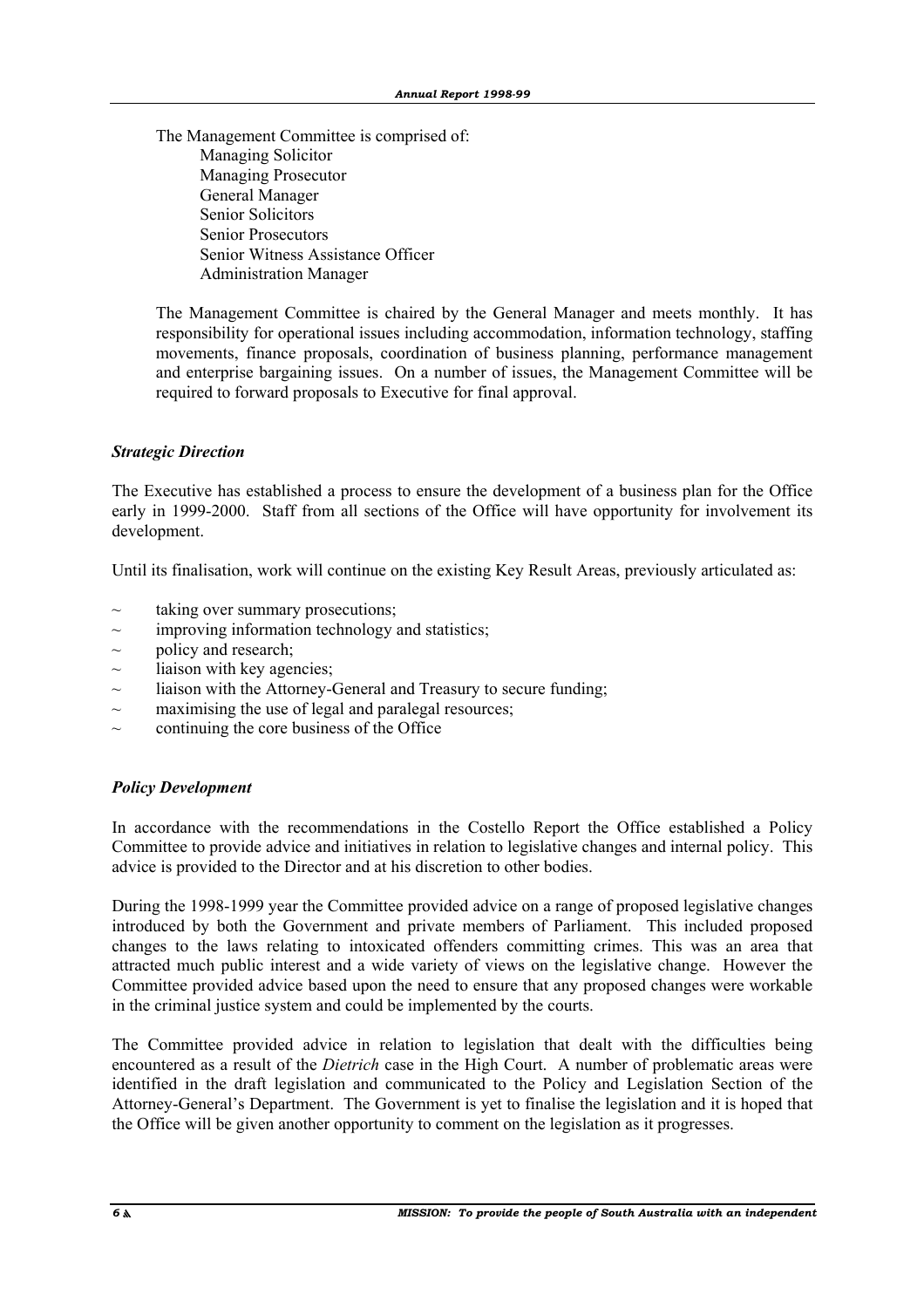In addition to these bills, the Committee commented on a number of other pieces of legislation including the *Confidential Communications* amendment to the *Evidence Act*, the *Verbal Victim Impact Statement* amendment to the *Criminal Law (Sentencing) Act* and the amendments in relation to the way children give evidence in our courts*.* 

The Committee has been active in the production of the Director of Public Prosecutions' *Prosecution Policy and Guidelines* (*Appendix C*). The prosecution policy that had originally been issued at the commencement of the Office of the Director of Public Prosecutions in 1992, was reviewed and amended in some areas. The changes were considered by the Policy Committee and the senior members of the Office. A number of interested parties were consulted before the final policy was delivered by the Director. The Director has issued formal guidelines that provide direction for those who prosecute on behalf of the State in South Australia.

The Committee has established a database for Opinions in relation to both substantive Criminal Law and procedural Criminal Law. These opinions are provided by the legal staff either on request from the Allocation Committee or from the course of the trial work and can be accessed by all staff. It is one of the first steps in a sharing of knowledge resources through our information technology.

The future of the Committee will include providing advice on proposed legislation that impacts on the criminal justice system and initiating change when appropriate. It is hoped that the Committee can have a greater role in considering the direction of the Office as a whole and the policy implications of the changes that will bring us into the next millennium.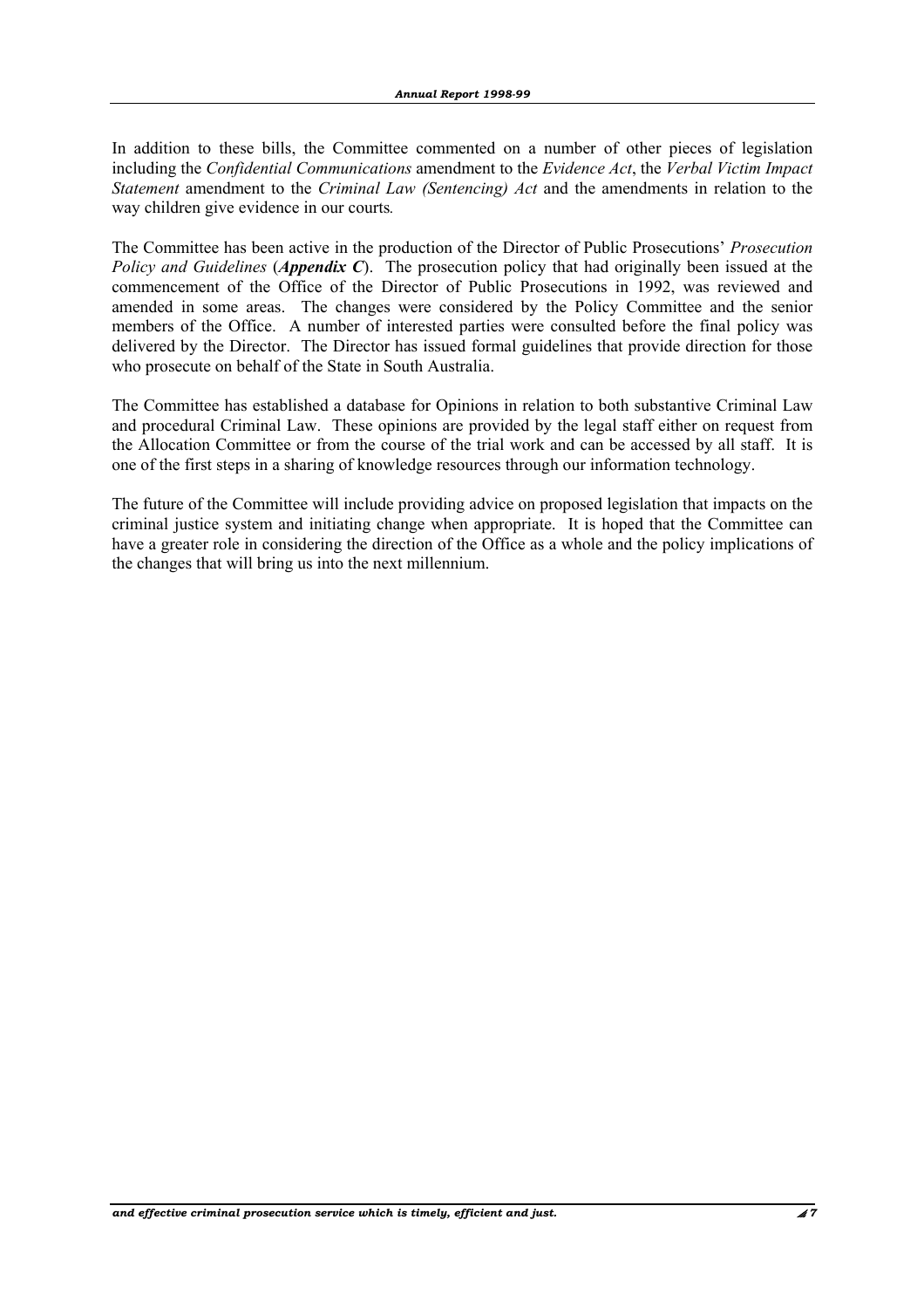# p **3** y **EXTERNAL ISSUES FOR THE OFFICE**

# *Briefing the Private Bar*

The Office briefed out 18 matters in the 1998-99 financial year, at a cost of \$46,503.57. This is a decrease on last year of seven matters and a saving of \$4,793.43.

This reduction is once again as a result of a decrease in the number of trials heard and as a result of the more effective allocation of trials to prosecutors by the Allocation Committee.

# *Dietrich Applications*

In the case of *Dietrich*, the High Court held that where an indigent person charged with a serious offence is unable to obtain legal representation through no fault of his/her own, then the trial should be adjourned, postponed or stayed until such representation is available.

As in previous years the "Dietrich" problem has been exacerbated by the decreasing funds available for representation by the Legal Services Commission and the reduction of the funding cap.

During 1998-99 many of the Dietrich applications made were in relation to appeals or re-trials where the Legal Services Commission funding cap had been exhausted. There is a need to clarify the procedures to be adopted in these instances.

In August 1998 the Attorney-General introduced two bills into Parliament in an attempt to deal with the issues arising out of the Dietrich decision. These bills lapsed and further consideration is being given to the matter, however, to date the issues remain unresolved.

### *Costello Report*

The Costello Report was received by the Department at the end of 1997 and has been the focus of reform for the Office throughout the financial year. Following this review a recommendation for an increase in base funding to the Office of the DPP of \$1.5m was considered by Government. Treasury agreed to increase funding by \$400,000 in 1998-99 and by an additional \$350,000 from 1999-2000 (total being half of that recommended).

For the year 1998-99 a budget surplus of approximately \$200,000 is anticipated. This is primarily due to new positions, recommended by Costello, not being created due to a lack of accommodation.

The surplus for 1998-99 will be used to redesign Level 7 of 45 Pirie Street and a portion of Level 8, to accommodate these extra staff, as well as the Committal Unit, currently located with Police Prosecution Services.

The Costello Report contained 75 recommendations, the majority of which were accepted as valid by the Director. The following actions, which relate to Costello recommendations, were taken during the 1998-99 financial year:

- The Costello Review report was made available to all staff;
- The Office has commenced the development of a Confiscations Policy and negotiations with SAPOL in regards the clear delineation of responsibilities under the Criminal Assets Confiscations Act;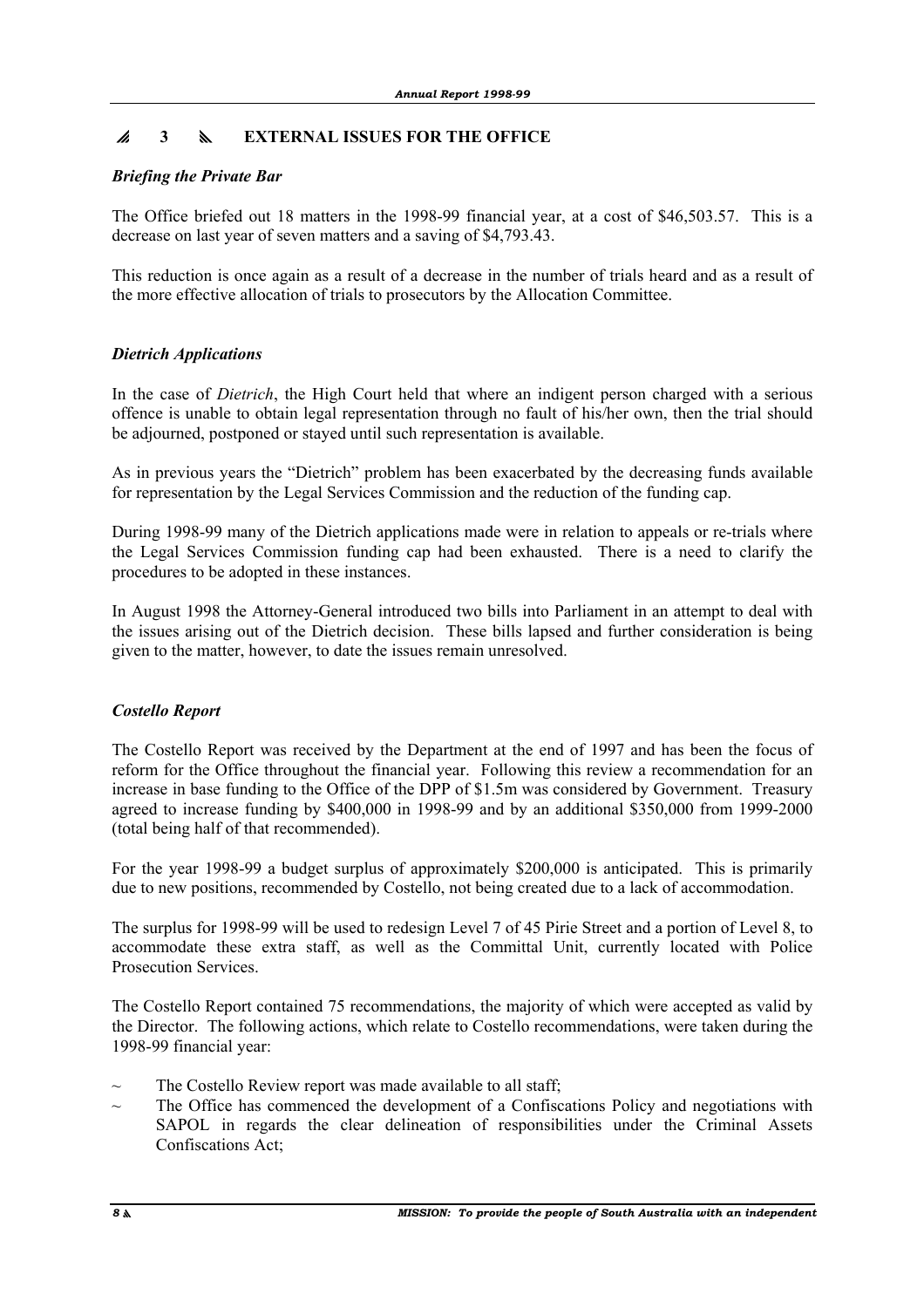- An internal policy committee has been formed and an additional solicitor allocated to policy and research work with the Managing Solicitor;
- A commitment exists from Government for the continuation of provision of "in-house" prosecution services through the Office of the DPP;
- The Witness Assistance Service advertised the position of Child Witness Assistance Officer as an ongoing position (this initiative was only possible due to the commitment of funding for at least four years from the Community Development Fund, ie not an initiative to be funded through increased appropriation);
- ~ Work has commenced on a corporate Vision and Mission Statement;
- Business planning was commenced by the Witness Assistance Service;
- The position of General Manager was created. This position has been filled for 12 months with a decision regarding ongoing requirements to be made in 1999-00;
- $\sim$  Appropriate management training opportunities for MLS1's have been offered. Two senior solicitors attended a week long training course in July 1999;
- A performance management system has been developed for legal staff and training of supervisors and staff has been conducted;
- The Training Committee has taken responsibility for the management of monthly Continuing Legal Education Sessions for all legal staff;
- An MLS-1 position has been created to head the second team of prosecutors. This position has been filled;
- A paralegal training program has begun for current Law Clerk staff who show ability in this area;
- The roles of the Director, Associate Director, Managing Prosecutor and Solicitor and General Manager have been the subject of clarification;
- The Executive Committee has been formalised:
- The Management Committee has been created;
- An accommodation review has been conducted and additional space on Level 8 of 45 Pirie Street has been secured from late 1999. When this additional space becomes available the Committal Unit will return from its current location in Wright Street (SAPOL Prosecutions Building);
- Key performance indicators for external reporting were developed for the 1999-2000 Budget papers.

Activities and initiatives planned for 1999-2000 which relate directly to the Costello Review include:

- $\sim$  Completion of accommodation review, update and fit out;
- $\sim$  Further examination of the feasibility of the Office conducting summary prosecutions;
- $\sim$  Employment of an additional Witness Assistance Officer to work with adult witnesses;
- $\sim$  Completion of Divisional strategic plan;
- $\sim$  Appointment of additional Law Clerk/Paralegal staff;
- $\sim$  Investigation of appropriate support structures for staff;
- Development of more appropriate management and personnel reports;
- $\sim$  Information Technology upgrade to CRIMES System (ODPP data base).

A number of recommendations contained in the Costello Review, while accepted by the Office as having potential benefits, cannot be implemented in the foreseeable future due to the level of additional funding approved. These include:

That administrative support to senior staff and Manager and project staff for information technology issues be employed.

It is not anticipated that the following recommendations will be pursued by the Office: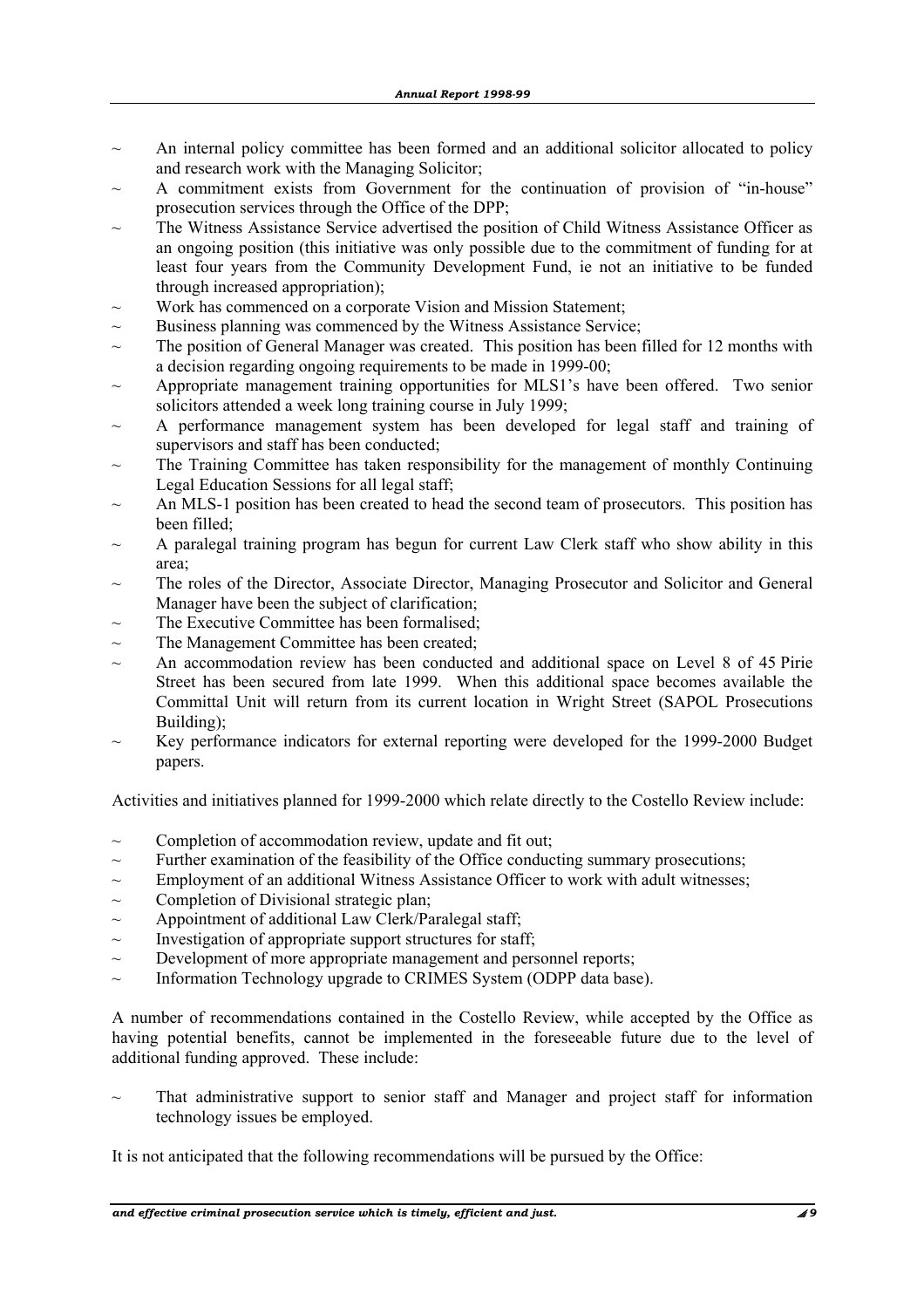- The Office be funded independently of the Department of Justice and simply purchase support services as required;
- $\sim$  A classification of LEC 6 be created;
- $\sim$  That the key performance indicators for the Office should be the same as those in Western Australia (in reality, our set of key indicators will include most of the Western Australian set of five);

#### *Year 2000 compliance*

The Office has had an ongoing involvement in the Year 2000 compliance project undertaken by the Attorney-General's Department to ensure that the Office will not be adversely affected by the millennium bug. All hardware and software applications have been tested and deemed Year 2000 compliant in accordance with the Attorney-General's Department and Office of the Year 2000 standards.

The Office has developed a contingency plan for Year 2000 problems which may arise through software and hardware non-compliance.

#### *Interagency Child Abuse Assessment Panel (ICAAP)*

The Interagency Child Abuse Assessment Panel was first funded by the Community Development Fund in 1996. A multi-disciplinary panel consisting of representatives from participating agencies (ODPP, Police, Child Protection Services, Family & Youth Services) initially focused on approximately 300 child cases from the southern metropolitan region.

From this work the ICAAP Steering Committee agreed that a number of identified system issues needed addressing in order to improve outcomes for victims. A new work plan was approved for the final phase of ICAAP's work.

Key features of that work plan were:

- the development of a Code of Practice for child interviewing to be implemented across all agencies in interviewing children and/or non-offending care-givers involved in child sexual abuse matters;
- the development of a Code of Practice for an accredited staff training program;
- a report to the Attorney-General as to whether the vulnerable witness provisions of the Evidence Act, 1921 have been enhanced by recent amendments to the Supreme Court and District Court Criminal Rules and the recent Supreme Court decision in *Question of Law Reserved (No 2 of 1997).*

The appointment of the Child Witness Assistance Officer was of great benefit to children involved in the ordeal of being involved as witnesses or victims in the criminal justice system. The success of the position has led to funding from the Community Development Fund being made available for the next four years to retain the position.

The involvement of the Office in the Interagency Child Abuse Assessment Panel continued during 1998-99 with representation on the ICAAP Steering Committee and on specific ICAAP project committees, and with ICAAP providing the funding for the Child Witness Assistance Officer employed on a ten month contract.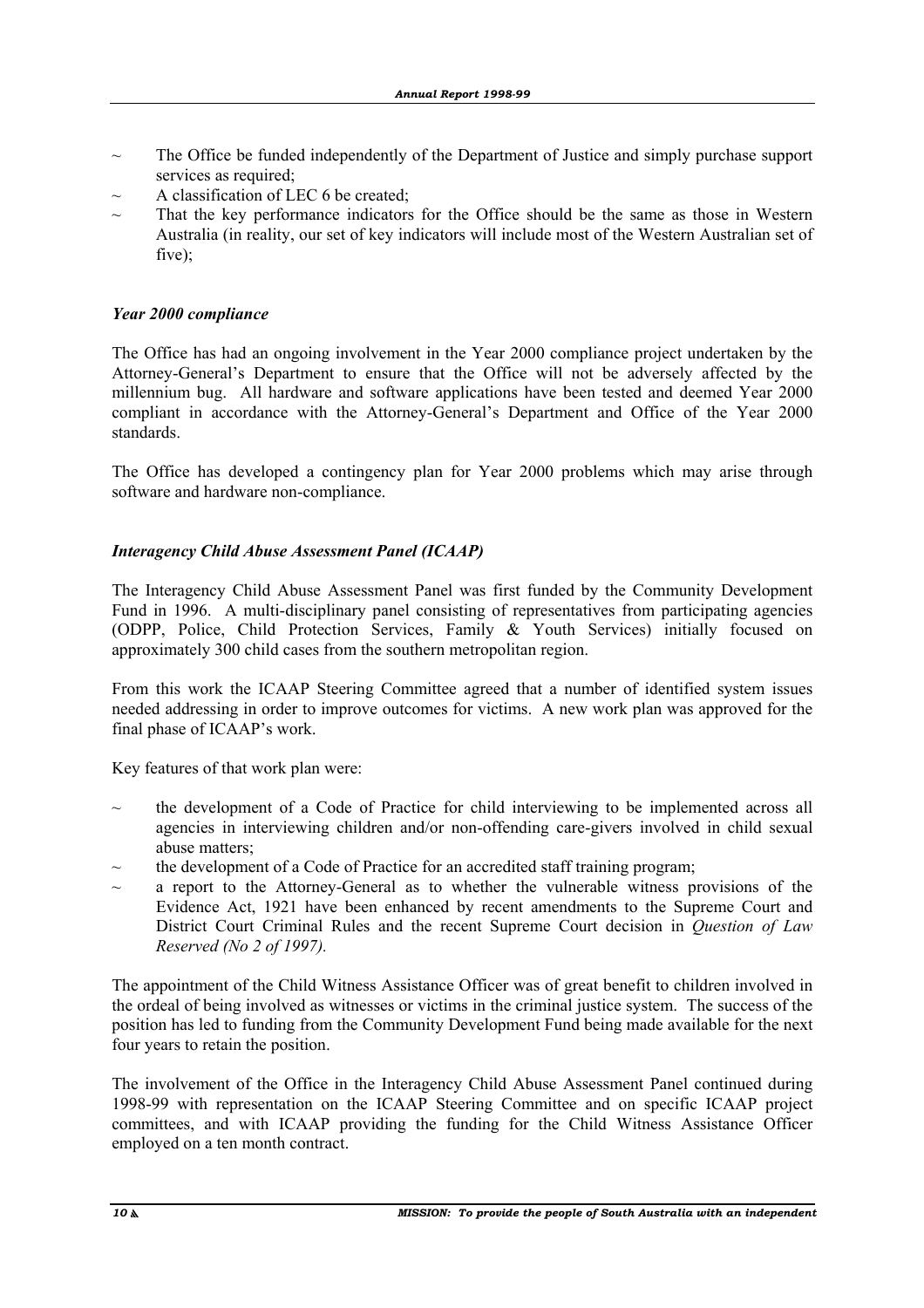In June 1999, the three year funding allocation for ICAAP officially concluded and the results and recommendations of the Panel were presented to the Attorney-General.

The research project completed by the Child Witness Assistance Officer as a component of ICAAP funding made a series of recommendations including several recommendations with respect to Office policy and practice in dealing with victims and their non-offending family members involved in child sex matters.

An additional recommendation of the project was that the research should be replicated for the 1999 calendar year to enable the monitoring and evaluation of strategies to promote the use of vulnerable witness provisions for children. This recommendation has been supported by the Office and will be implemented by the Child Witness Assistance Officer.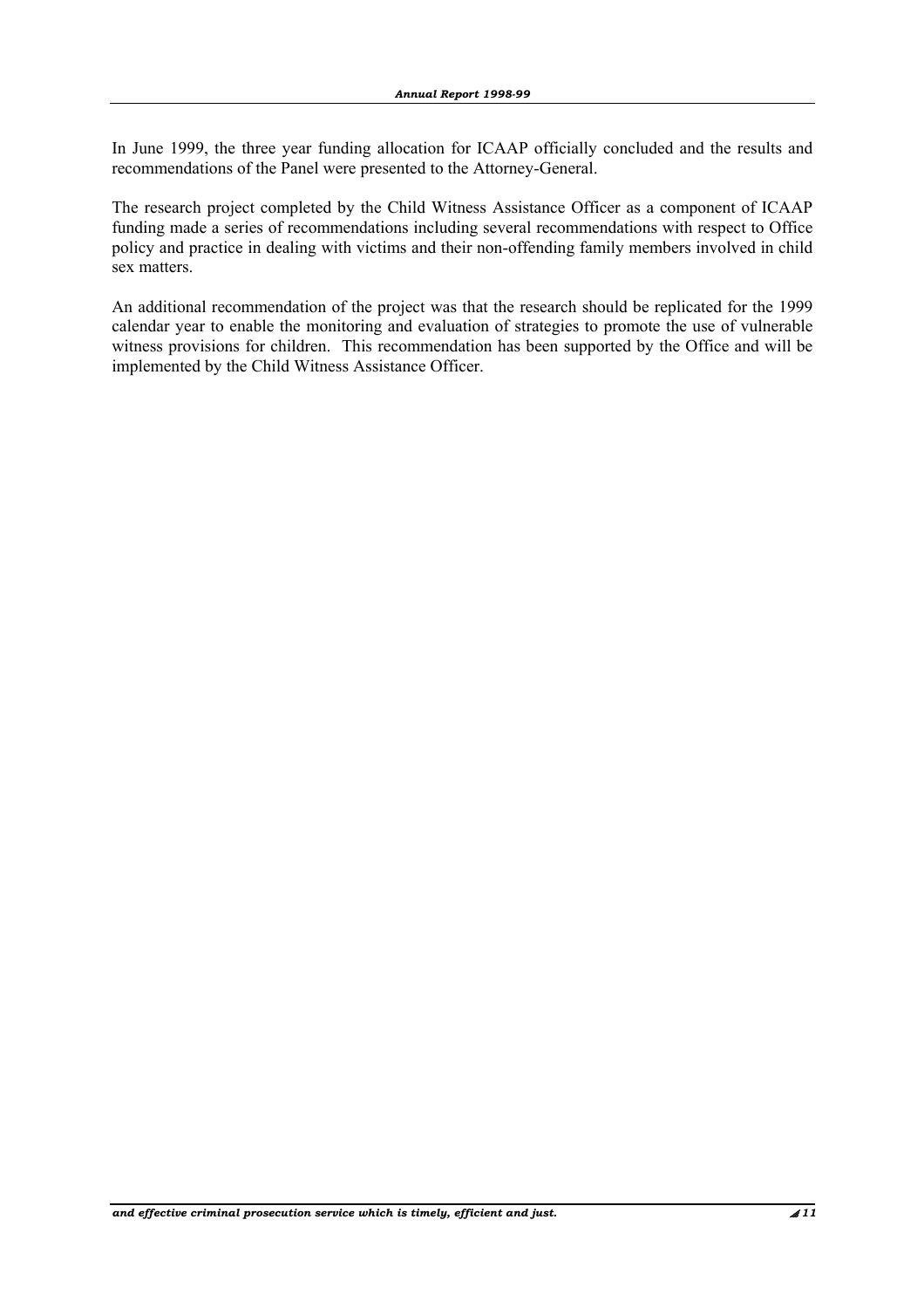# p **4** y **OPERATIONAL ISSUES**

The work of the Office is conducted through the Committal Unit, Solicitor Section, Prosecutor Section and Witness Assistance Service with all groups supported by administrative staff. The organisational chart is attached as *Appendix A.*

# *Committal Unit*

The principal work of the Committal Unit is to conduct committal proceedings where major indictable offences have been charged in the Magistrates Courts at Adelaide, Holden Hill, Elizabeth, Port Adelaide and Christies Beach. Committal proceedings will also be held where a person charged with a minor indictable offence has elected for a trial by jury. During the committal proceedings, the prosecution case is disclosed to the person charged by filing in the Magistrates Court the statements of witnesses and other materials upon which the prosecution is founded. A copy of those materials is also provided to the person charged or to his or her legal representatives. Prosecution witnesses will not ordinarily be called to give evidence during committal proceedings but this may occur where a magistrate finds that special reasons exist to do so. If a magistrate finds, on a consideration of the statements filed in the court and any evidence taken, that there is sufficient evidence to put a defendant on trial, the defendant is then committed for trial to the District Court or the Supreme Court. Alternatively, if the defendant pleads guilty to the charge during committal proceedings the magistrate will commit that person to be sentenced in the District Court or the Supreme Court.

The Committal Unit ensures that early consideration is given to the appropriateness of charges and that early negotiations identify matters which can be resolved by way of pleas of guilty, especially to appropriate lesser charges which can be finalised in the Magistrates Court. Early intervention by the Committal Unit also identifies matters which should proceed on appropriate lesser charges in the Magistrates Court or which should not proceed at all. This ensures that the superior courts are not called upon to deal with criminal cases which may be appropriately and more economically dealt with in the Magistrates Courts.

During the year the Committal Unit dealt with the committals of 1089 defendants. Of these matters, 494 were committed for trial and 82 were committed for sentence to the superior courts. The balance of 513 did not proceed to the superior courts due to the intervention of the Committal Unit.

In appropriate cases the Committal Unit also provides advice to police, prior to charging, as to the appropriate charges, if any, to be laid. In the financial year, police officers sought written advice as to the appropriate charges, if any, to be laid in 584 matters. Advice to lay major indictable charges was given in 129 of those cases.

Where a person has been arrested and charged by police with a major indictable offence, Committal Unit staff adjudicate on the appropriateness of that charge prior to the defendant's first appearance in court. Thus, if it is clear that major indictable charges are not appropriate, lesser charges which can be finalised in the Magistrates Court.

This has been the first year in which statistics have been maintained of these adjudications. There were 607 adjudications were undertaken and in 463 of those cases, the major indictable offences which had been charged were considered appropriate. The balance were identified at that very early stage as matters which could be appropriately dealt with in the Magistrates Court or which should not proceed at all.

*Comparison of Work Output - Committal Unit*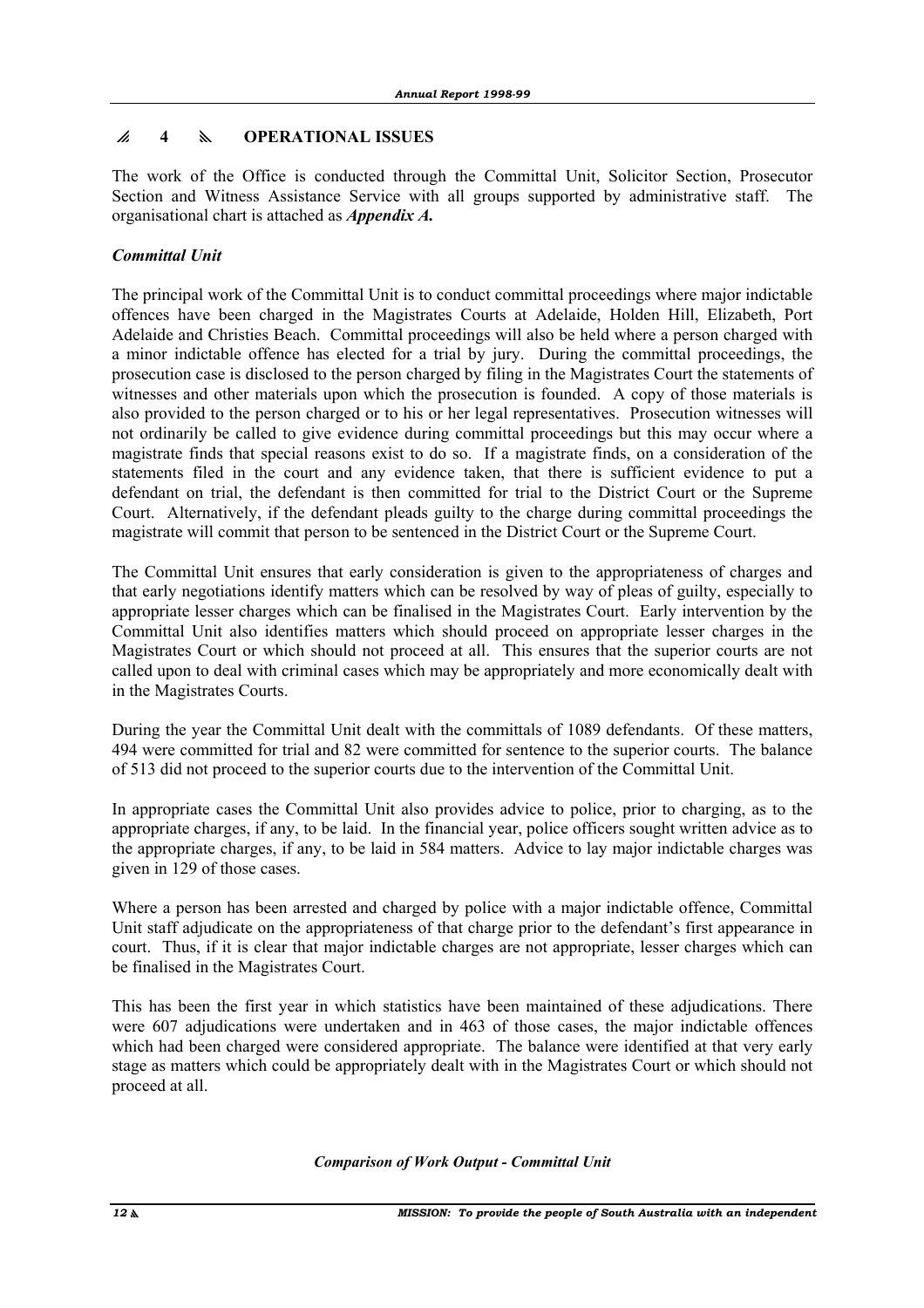

*Outcomes of Committal Unit*

|                                                                            | No   |
|----------------------------------------------------------------------------|------|
| C/SENTENCE (Convicted Sentenced)                                           | 82   |
| C/TRIAL & C/T & SENTENCE (Committed Trial & Committed Trial and Sentenced) | 494  |
| <b>OTHER</b>                                                               | 39   |
| <b>RESOLVED SUMMARILY</b>                                                  | 266  |
| <b>DISMISSED</b>                                                           | 6    |
| TENDERED NO EVIDENCE (TNE)                                                 | 164  |
| TENDERED NO EVIDENCE (To Drug Assessment Aid Panel)                        | 17   |
| <b>ELECTION WITHDRAWN</b>                                                  | 21   |
|                                                                            | 1089 |



A decision has recently been made to relocate the Committal Unit from its present accommodation in the SAPOL Prosecution Services building to the main Office at 45 Pirie Street. This has become necessary to simplify staffing arrangements and to ensure that the high standard of staff at the Committal Unit, both legal and clerical, can be maintained in the longer term. It will also resolve long standing difficulties of provision of up to date information technology to the Unit. The Committal Unit has been housed in the police premises since its inception in 1994 and this proximity to police prosecutors has created a bond and understanding between the two organisations which could not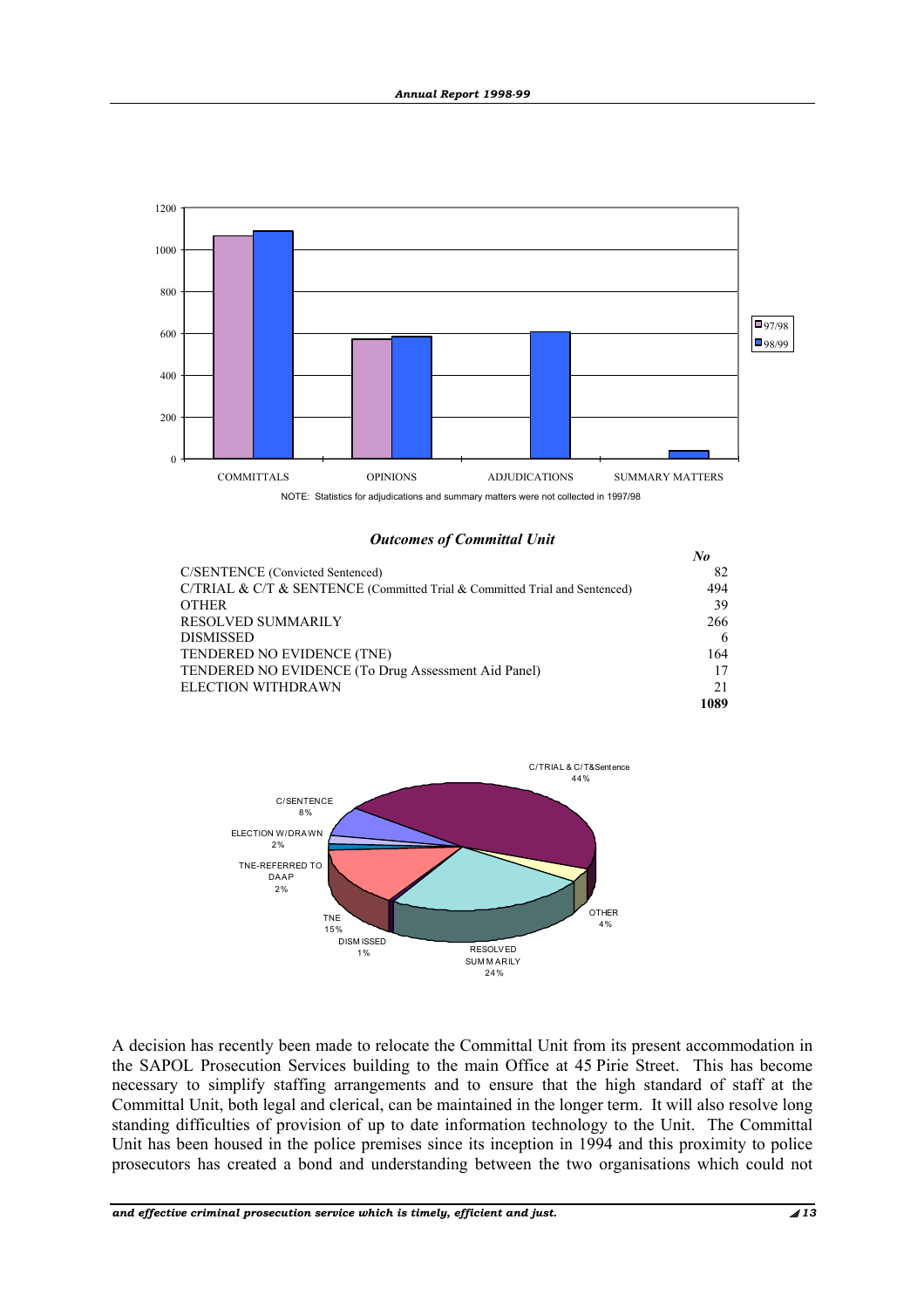otherwise have been achieved. A commitment has been made to SAPOL to implement systems to ensure that the relationship and ease of communication between the Committal Unit and the management and staff of police prosecutions is maintained. The relocation of the Committal Unit is expected to take place early in the year 2000.

#### *Solicitor Section*

The Solicitor Section continues to play a vital role in the prosecution process. The section assumes conduct of files from the date of committal to the superior court, through to delivery of the brief to the allocated prosecutor. Preparation of a typical file involves the following:

- $\sim$  Review of charges and preparation of superior court information
- $\sim$  Drafting of advice on evidence
- $\sim$  Identifying deficiencies in the brief and requesting appropriate follow-up from police
- $\sim$  Attending at arraignment
- $\sim$  Attending Directions Hearings and complying with orders made
- $\sim$  Responding to defence requests including pleas, nolle prosequis, disclosure
- $\sim$  Ensuring compliance with the Declaration of Victim's Rights *(Appendix B)*
- $\sim$  Delivery of properly prepared brief to prosecutor

As well as files from the Committal Unit, there is a significant amount of work from the two circuit regions and other country areas which comes direct to the Pirie Street Office. In the absence of screening and review by the Committal Unit, these matters tend to require more detailed initial assessment. Murder files also come directly to the section. Solicitors are allocated as soon as charges are laid, and attend case conferences, bail hearings and other Magistrate Court listings.

Emphasis is upon the early identification of matters that can be appropriately resolved without trial. For matters that are to proceed to trial, attempts are made to narrow the issues and minimise the court time expended upon pre-trial applications. It is hoped that the recent changes to the Directions Hearing's procedures will assist in this endeavour.

In addition to the preparation of trial files, a range of other functions come within the responsibility of the Solicitor Section. These include:

- $\sim$  Finalisation of matters committed for sentence
- $\sim$  Bail reviews
- $\sim$  Crime (confiscation of profits) proceedings
- Mental competence assessments and reviews
- Estreatment proceedings
- $\sim$  Applications to fix non-parole periods
- $\sim$  Leaves to appeal and Magistrates appeals
- $\sim$  Opinions
- Training modules to police and other agencies

Some noteworthy developments in the functioning of the Solicitor Section during the year have been:

Significant achievements of the Solicitor Section during the year have included:

Maintaining the high standard of briefs to prosecutors.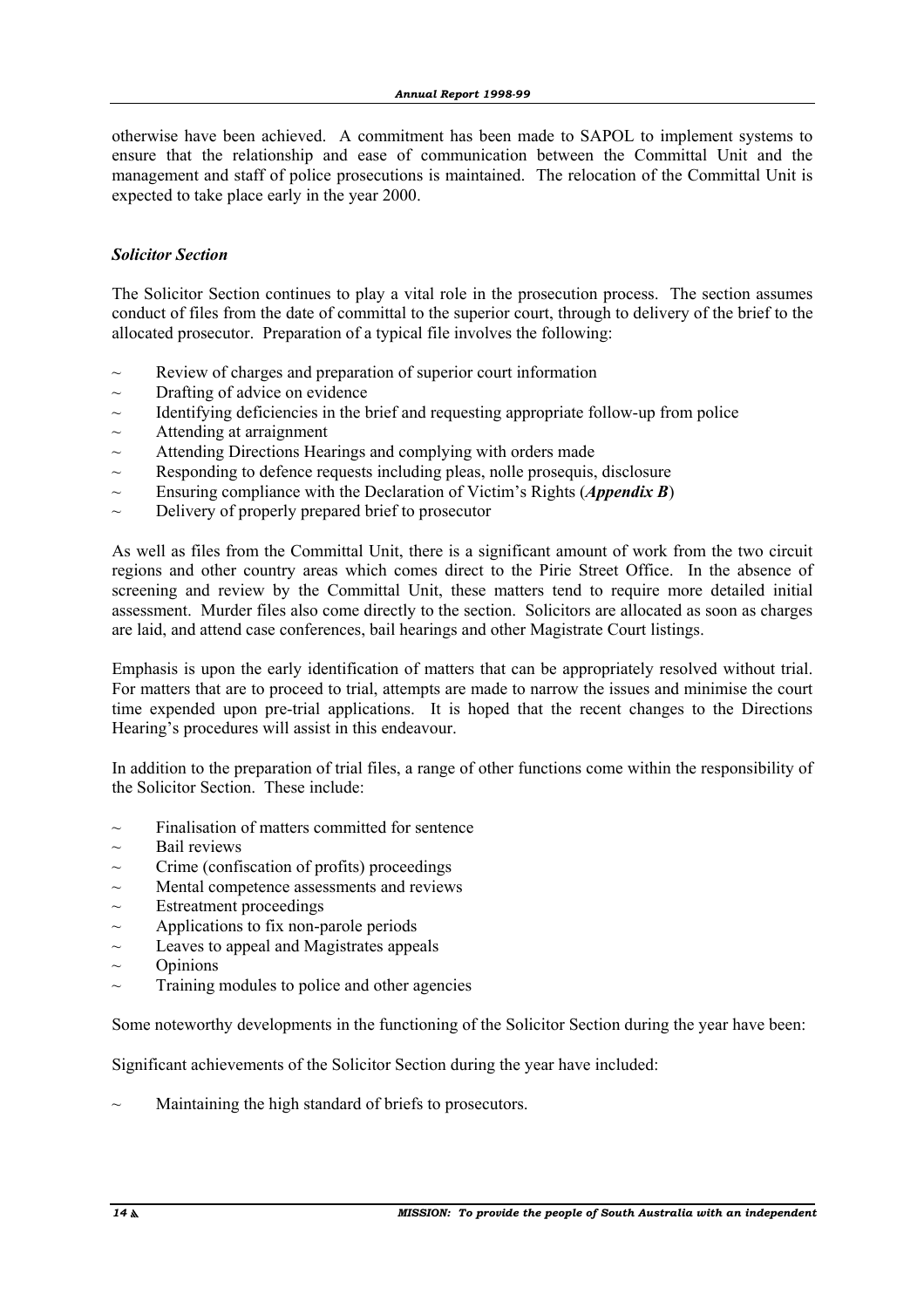- ~ Working with the statistics clerk to revamp the categories of data that are recorded has resulted in better statistics available to management, and more meaningful categories of data for publication, or comparison with other agencies.
- Liaising with victims, witnesses, police and all relevant parties upon all phases of the prosecution process. The Section recognises that consultation and communication is a vital aspect of a just and efficient prosecution service.
- Continuing the process of enabling solicitors to gain advocacy experience. As well as guilty pleas, facts disputes, junioring, and legal arguments, several solicitors have conducted their own trials.
- Building upon the close working relationship within the Solicitor Section. From time to time individual solicitors find themselves with onerous workloads due to very complex files, junioring commitments, or larger than usual rosters. On these occasions other team members are called upon to assist. All solicitors have responded admirably in this regard.
- ~ Considering and addressing improvements to the office system, raised at regular solicitor meetings, or by prosecutors. A number of procedural improvements have been implemented, and senior members of the Section are working towards production of a comprehensive solicitor's handbook to supplement the DPP Guidelines.
- ~ Continuing to provide training seminars to police upon a range of topics, and addressing specific areas of concern by police, in relation to confiscations and fraud. Also, solicitors have contributed to a range of committees, including the Police Liaison Committee, the Interagency Child Abuse Assessment Panel and the Electronic Transactions Bill Working Group.
- ~ Providing training and materials to solicitors in relevant areas, additional to the broad continuing and legal education program conducted by the office.
- ~ Consolidating expertise in the area of mental incompetence applications, and assisting with appeal work including Magistrates Appeals and Court of Criminal Appeal.
- Liaising with the Committal Unit when reviewing decisions, providing personnel to the Unit, and attending to Opinion files when the Committal Unit is overloaded.

#### *Prosecution Section*

There are currently 18 prosecutors in the Office of the Director of Public Prosecutions and they, together with Crown Counsel and the Executive fulfil the primary counsel role of the Office. In the main the prosecutors have the carriage of the trials heard in the District and Supreme Courts together with other matters listed in that jurisdiction (eg bail reviews and leave to appeal). Prosecutors also appear in all the appellate jurisdictions. In addition, in recent years in line with the Director's policy, prosecutors are, from time to time allocated to perform some of the more difficult or complex summary trials in the Adelaide and various suburban Magistrates Courts. This is an arrangement that has taken place with the co-operation and support of the South Australian Police Department.

There have been several trials of note during the year: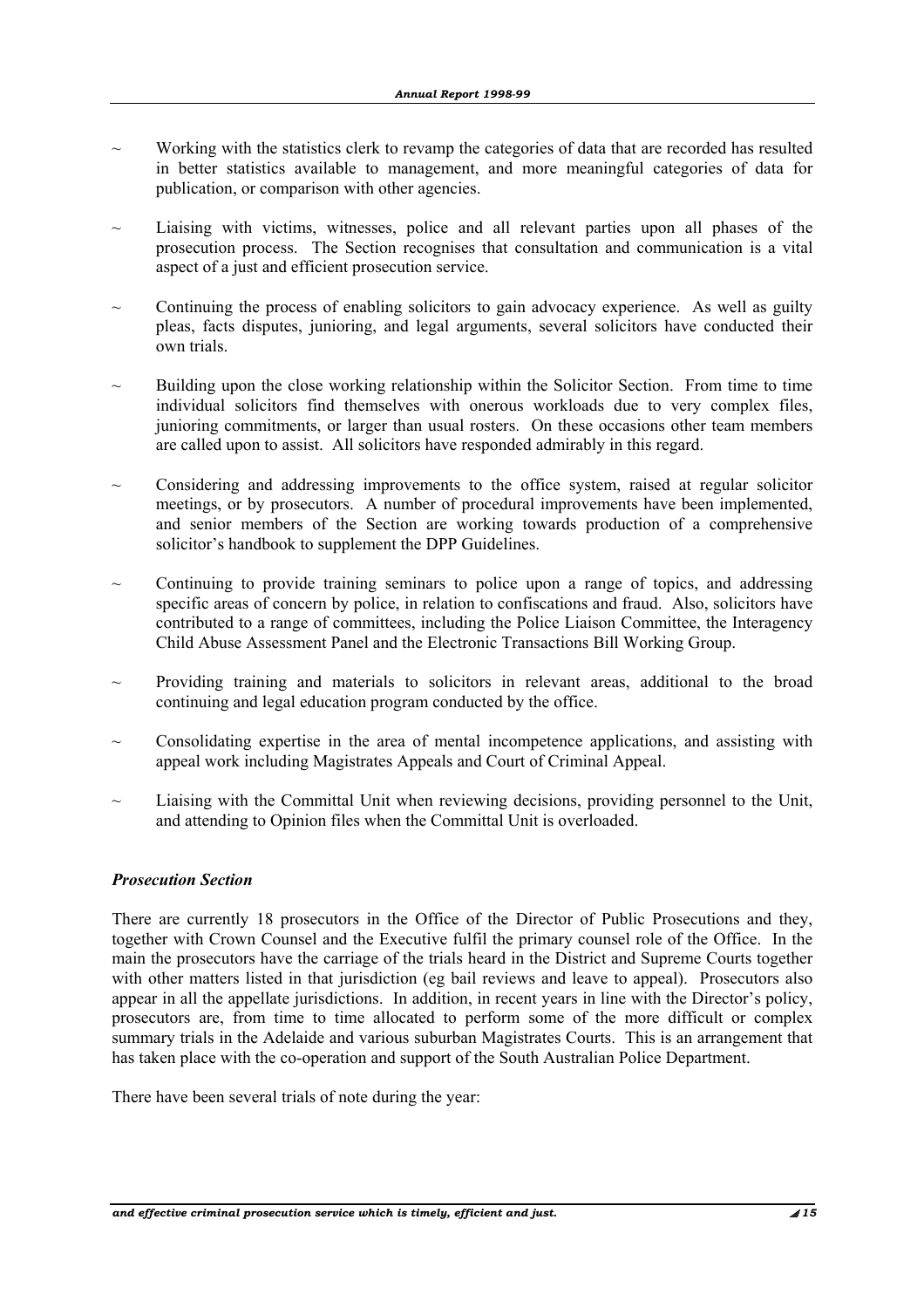### *R v Gillard and Preston*

 This trial began in May 1998 and was completed in October 1998. The accused were charged with an execution style murder. Both accused were convicted on two counts of murder and one count of attempted murder. Preston represented himself for the majority of the trial. Both accused have appealed to Court of Criminal Appeal. The appeal is pending.

#### *Questions of Law Reserved (No 3 of 1998) 101 ACrimR 395*

 The accused was charged with possessing cannabis for sale. The cannabis had been found in a suitcase in the luggage compartment of an interstate bus. The trial Judge found that the actions of the sniffer dog amounted to a search and notwithstanding the consent of the bus driver was purported to exclude the evidence of the cannabis on the basis that the search was not lawful given the absence of a search warrant. The Full Court rejected this approach finding in effect that the actions of the sniffer dog did not amount to a search. An appeal by the accused to the High Court was rejected.

#### *R v W-B*

 This trial involved a defence of mental competence pursuant to section 269 of the Criminal Law Consolidation Act. Trials of mental competence are becoming more common, in this instance the Crown did not accept the psychiatric reports purporting to state that the accused was not mentally competent at the time of the commission of the offence. In this case, although the young man suffered a mental illness the jury did not accept that at the time of the killing and raping an elderly neighbour he was mentally incompetent. The accused was subsequently convicted of manslaughter.

#### *R v Anderson (Trial by judge alone)*

The accused was charged with the murder of a young child, and was ultimately convicted of manslaughter. Much of the evidence in the trial was expert evidence relating to the injuries and cause of death of the child.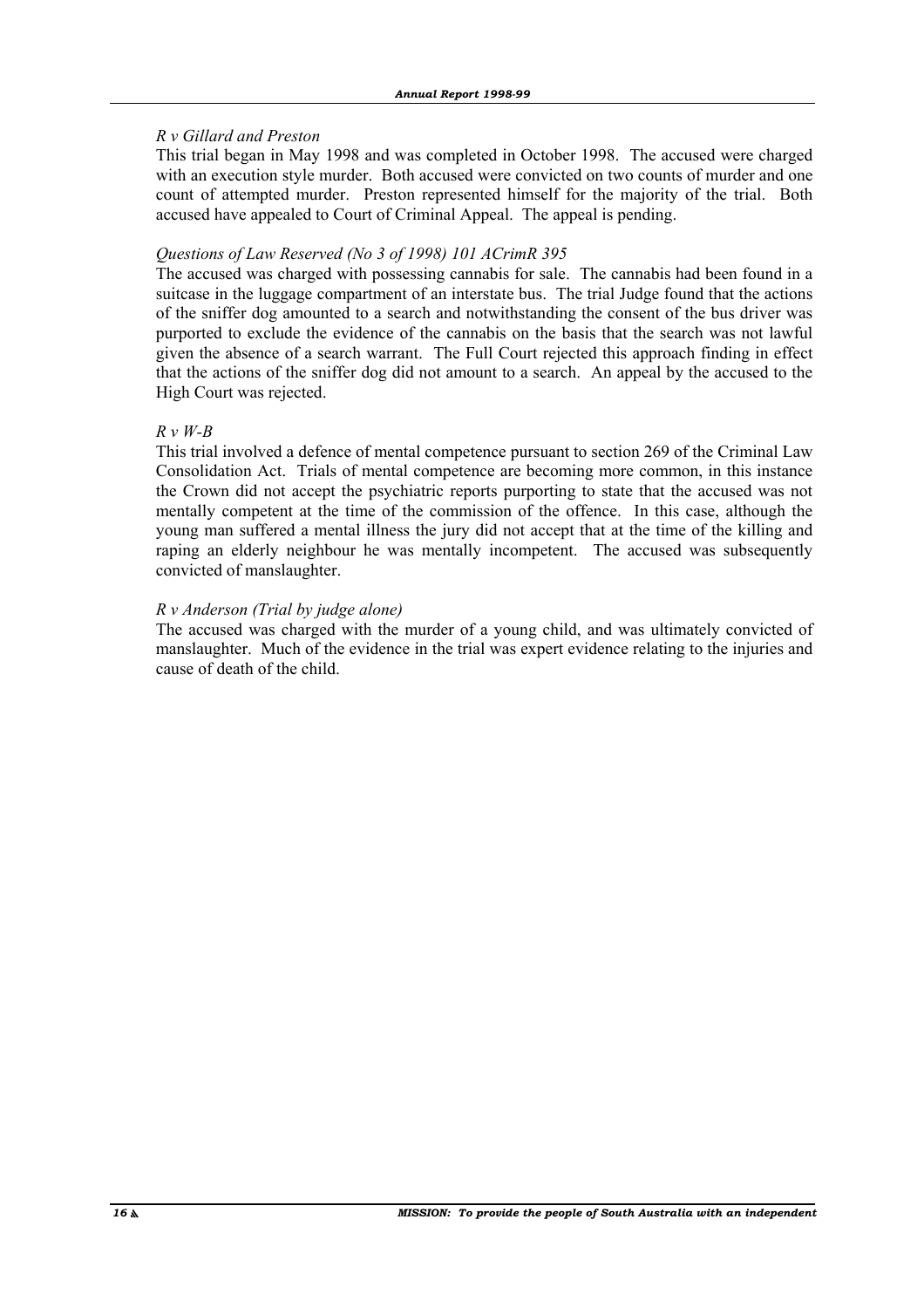### *SUPERIOR COURT PROSECUTIONS*

| <b>Outcome</b>       |     |
|----------------------|-----|
| Guilty               | 606 |
| Not Guilty           | 80  |
| Mentally Incompetent | 7   |
| Nolle Prosequi       | 85  |
| White Paper          | 40  |
| Other                | 20  |
| <b>Total</b>         | 838 |

# **NOLLE PROSEQUI**

 Committal Unit 58 (68.23% of total Nolles) Non-committal Unit - 27 (31.77% of total Nolles)



#### (THE ABOVE CHART INCLUDES BOTH ADELAIDE & CIRCUIT MATTERS)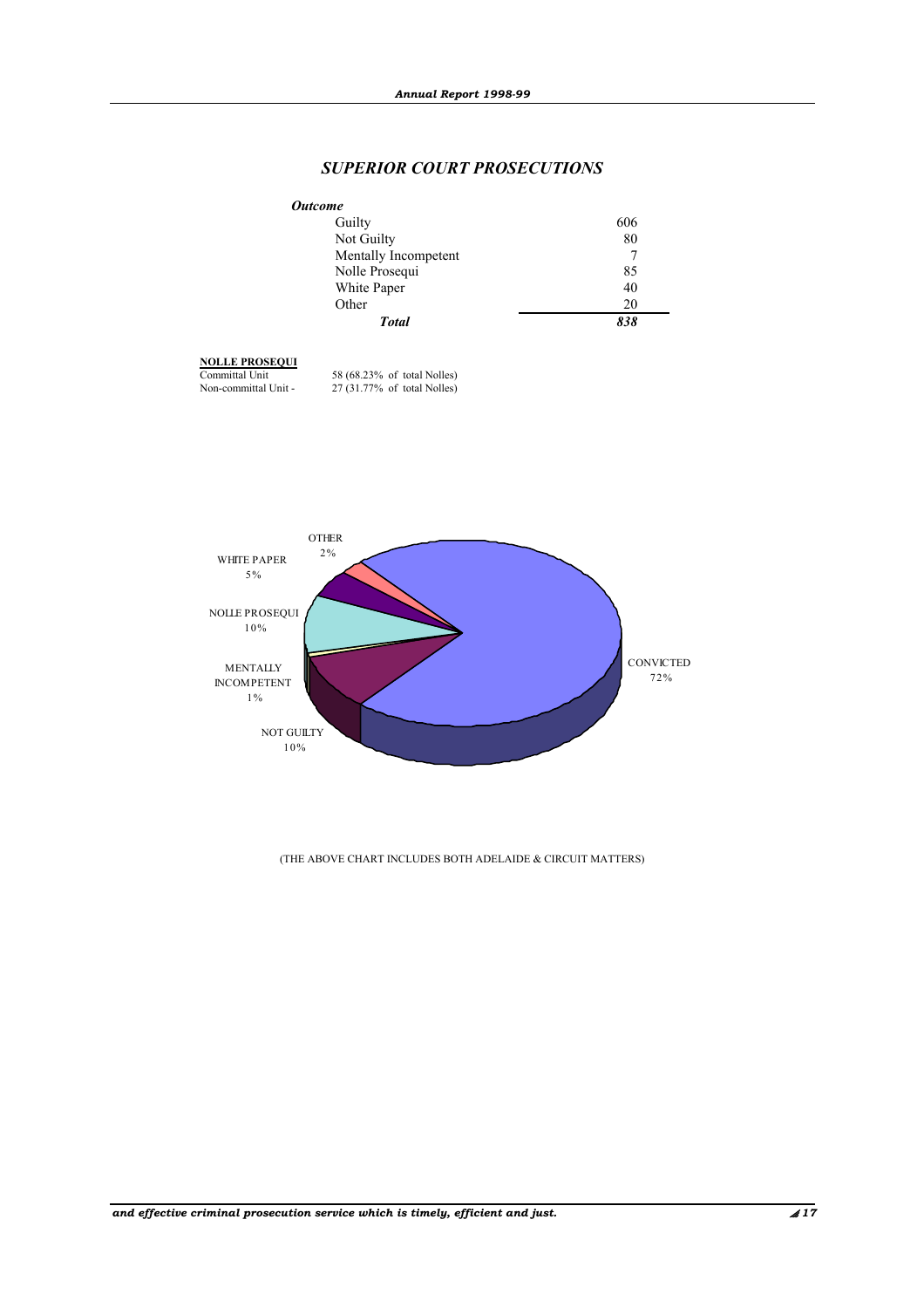#### *ADELAIDE MATTERS LISTED FOR TRIAL*





#### *Outcome of Adelaide Matters that were listed and proceeded to Trial Outcome*

| Guilty               | 121    |
|----------------------|--------|
| Not Guilty           | 65     |
| Nolle Prosequi       | 13     |
| Mentally Incompetent |        |
| Hung Jury            | 12     |
| Mistrial             | 14     |
| Other                | 21     |
| <b>Total</b>         | $251*$ |

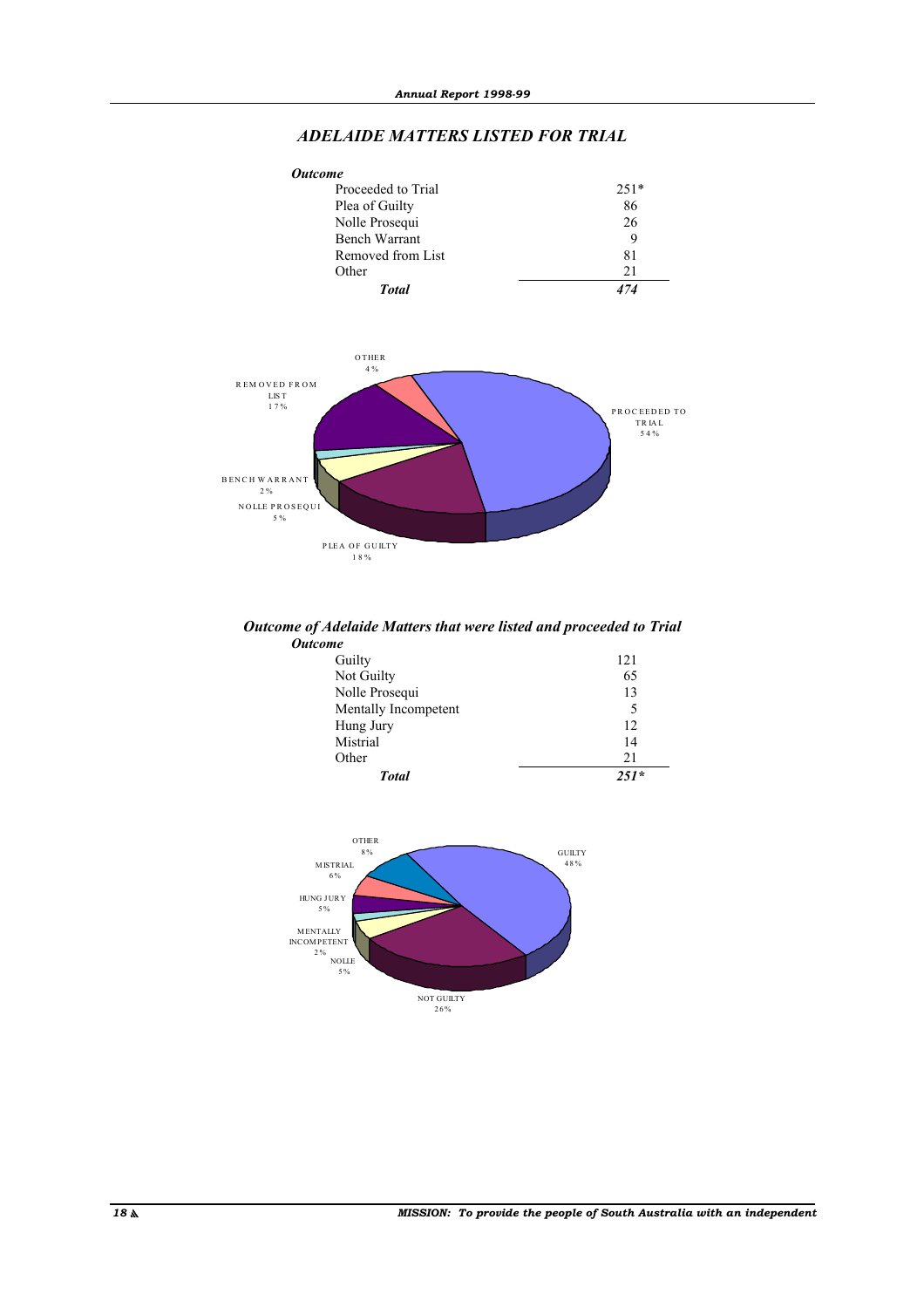# *CIRCUIT MATTERS LISTED FOR TRIAL*

| <b>Outcome</b>     |               |
|--------------------|---------------|
| Proceeded to Trial | $51*$         |
| Plea of Guilty     | 40            |
| Nolle Prosequi     | $\mathcal{I}$ |
| Bench Warrant      |               |
| Removed from List  | 16            |
| Other              | 14            |
| <b>Total</b>       | 129           |



#### *Outcome of Circuit Matters that were listed and proceeded to Trial Outcome*

| <b>Total</b>         | $51*$ |
|----------------------|-------|
| Other                |       |
| Mistrial             | 11    |
| Hung Jury            |       |
| Mentally Incompetent |       |
| Nolle Prosequi       | 4     |
| Not Guilty           | 15    |
| Guilty               |       |
|                      |       |

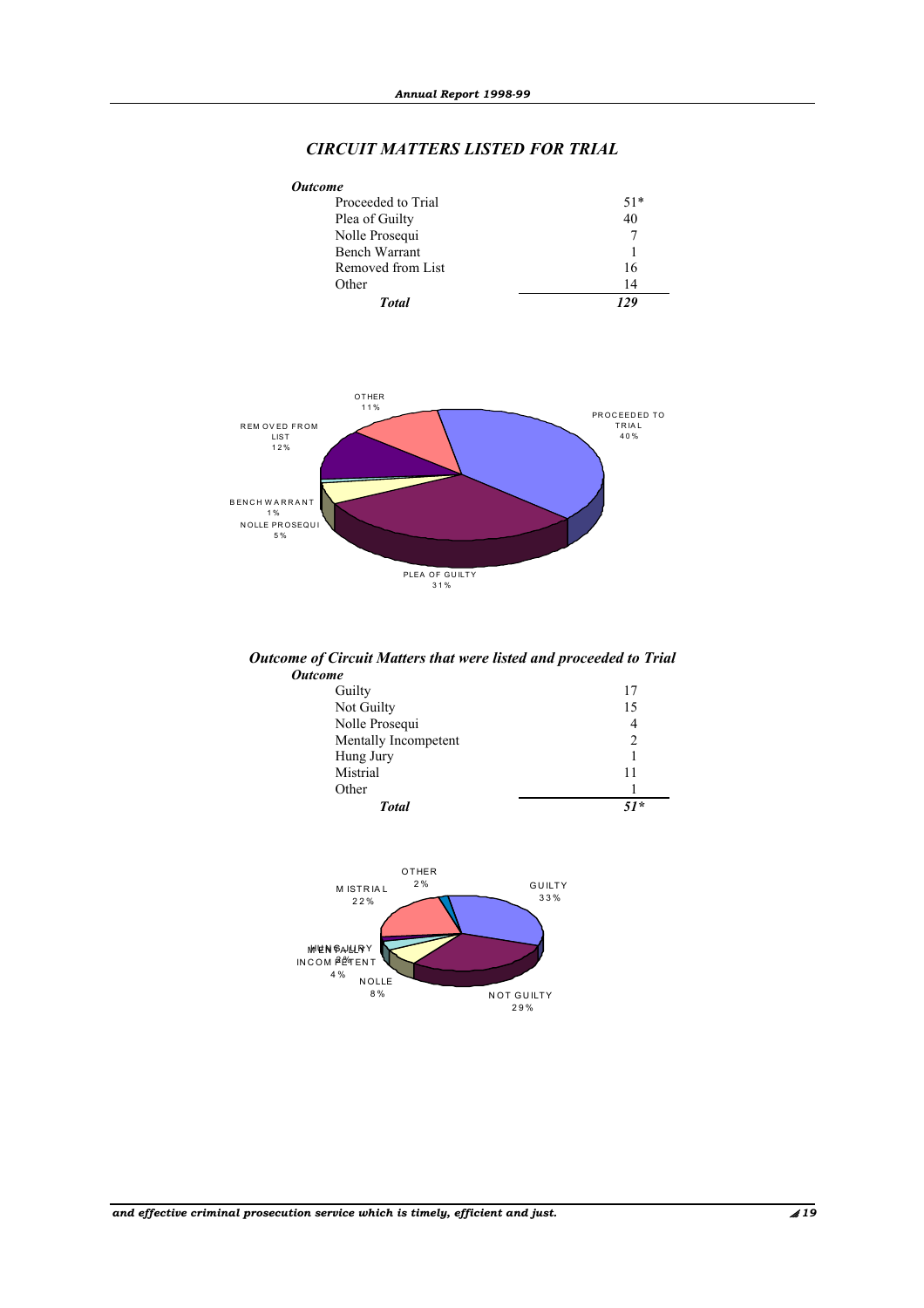# *Appeals*

The Office appears in appeals in all appellate jurisdictions.

#### **High Court of Australia**

 There were 16 applications for special leave to appeal heard by the High Court during the last year. Those applications were heard when the High Court was in Adelaide in August, 1998 and further applications were heard by video link to Canberra in December 1998 and June 1999. Only three applicants were granted leave to appeal to the High Court (Inge, Winfield and Lipohar). All other matters were refused. The appeals granted leave were heard before the Full Court of the High Court in August 1999. The decision of that court was reserved.

| <b>Leave to Appeal</b>                 | <b>Number</b> |
|----------------------------------------|---------------|
| Applications pending at 1/7/1998*      |               |
| Applications filed during 1998/99 year |               |
| Leave to Appeal refused                |               |
| Leave to Appeal abandoned              |               |
| Leave to Appeal granted                |               |
| Applications pending at 30/6/1999      |               |

\*There was also the matter of Penney in which leave was granted and the appeal was heard during the previous year, however the decision of the Court was not delivered until August 1998. The appeal was dismissed.

#### **Court of Criminal Appeal**

 Over the last year the Office of the Director of Public Prosecutions has been involved in a number of significant appeals and questions of law.

The type of issues considered by the Court of Appeal and the Full Court have included:

*Police v Fountaine* (PCA) - a consideration of section 47i of the Road Traffic Act (blood samples taken from persons who have been involved in motor vehicle accidents)

*R v Clune & Gergis* (armed robbery, attempted murder) - issues involving the sufficiency of the evidence; the calling of rebuttal evidence; directions to the jury in relation to an accused's failure to give evidence

*R v T* (indecent assault) - the appropriate directions to the jury about evidence where a course of conduct of offending of a sexual nature is led

*R v Cozzi* (manslaughter) - what is required to establish joint enterprise between offenders when one offender has a weapon

*R v Hatchard* (rape) - sufficiency of the evidence where the offender was purporting to perform a form of manipulation for therapeutic purposes

*R v Martin* (murder) - prosecutor's submissions in addressing the jury

*R v Elgueta* (armed robbery); *R v Smith* (rape, robbery with violence) - joinder of counts, cross-admissibility of evidence of other incidents

*R v Holden* (arson) - the nature of the appellant's interest in the property he destroyed by fire

*R v Mouhalis* (drugs); *R v Rowe* (drugs) - admissibility of the evidence (eg telephone intercept and surveillance)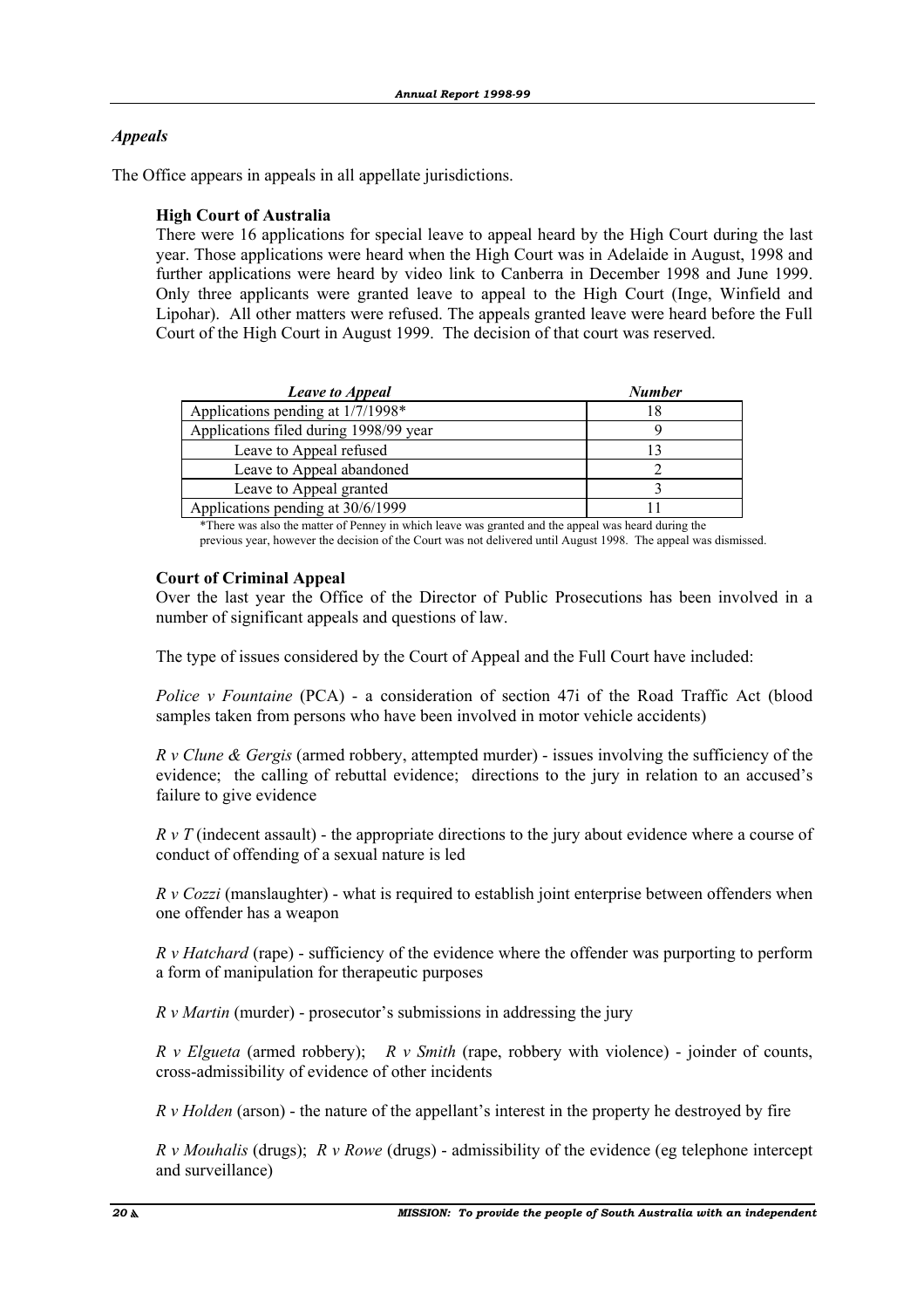*R v Robins* (rape); *R v Simpson* (rape) - admissibility of evidence of a recent complaint by a victim of a sexual offence and the directions to the jury in relation thereto

*R v Mantzoudis* (false pretences); *R v Zoneff* (false pretences) - appeal where the trial was conducted by an accused who was unrepresented by counsel

*R v Jones* (wounding with intent to do grievous bodily harm) - accused absconded during the course of the trial, and the trial proceeded in his absence

 In relation to appeals relating to the admissibility of evidence and the judge's directions to the jury in criminal trials, the Office of the Director of Public Prosecutions ensures that the Court of Appeal deals with each matter by reference to established rules of evidence and criminal procedure.

 In relation to sentencing appeals, the Office of the Director of Public Prosecutions provides submissions on the appropriate approach that should be adopted in sentencing procedures and occasionally institutes appeal proceedings where it appears that a court has made a substantial and manifest error in the sentencing of an offender.

 The Office of the Director of Public Prosecutions is also responsible for stating particular questions of law to the Court of Appeal which may arise at any stage of the trial process and which are of general relevance and significance to the practice of criminal law in this State.

|                                      | Appeals initiated by<br>defendant | Appeals initiated by<br><b>DPP</b> |
|--------------------------------------|-----------------------------------|------------------------------------|
| Applications outstanding at 1/7/1998 | 39                                |                                    |
| Applications filed during 1998/99    | 108                               |                                    |
| Leave to appeal refused              | 21                                |                                    |
| Leave to appeal abandoned            | 13                                |                                    |
| Leave to appeal granted              | 76                                |                                    |
| Applications pending as at 30/6/1999 | 35                                |                                    |
|                                      |                                   |                                    |
| Where leave was granted:             |                                   |                                    |
| Appeals upheld                       | 28                                |                                    |
| Appeals dismissed                    | 47                                |                                    |
| Appeals abandoned                    | 3                                 |                                    |

 \*In some instances Applications were lodged and Leave to Appeal granted, however a decision was not handed down within the current year.

#### **Magistrates Appeals**

 This year the Office has continued to conduct Magistrates Appeals instituted by defendants in relation to minor indictable offences such as break enter and larceny, assault occasioning actual bodily harm and indecent assault offences. In the main these were appeals instituted against the imposition of sentences although there have been a number that related to convictions following trial. The Office has maintained its policy in providing advice and opinions to Police Prosecution Services regarding the institution of prosecution appeals. Consistent with established principles relating to prosecution appeals, there have been few although of special importance relating to drink driving and prostitution offences such as *Police v Boileau* and *Police v Schelmerdine.*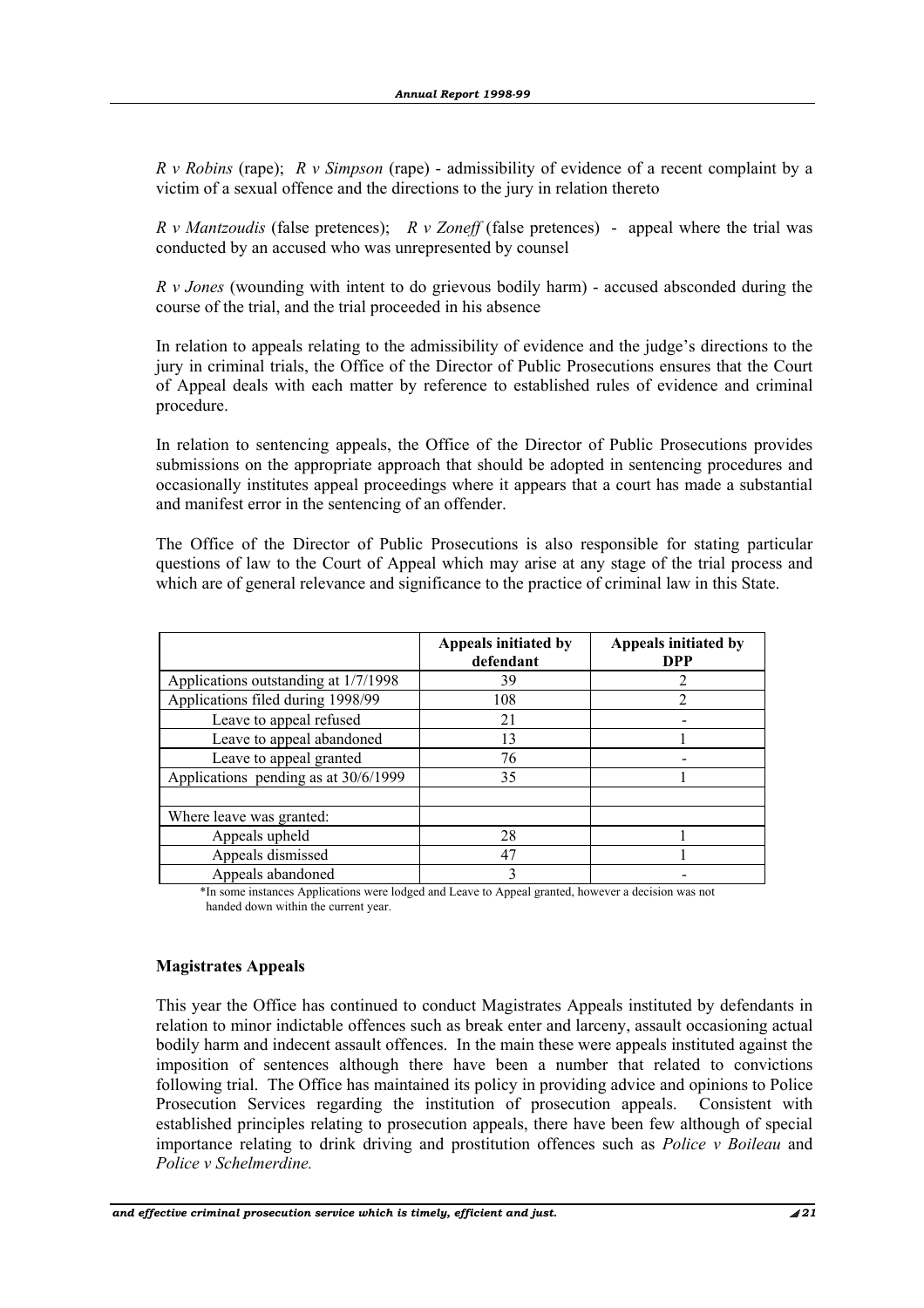|                  | Appeals initiated by defendant | Appeals initiated by police |
|------------------|--------------------------------|-----------------------------|
| Appeal upheld    |                                |                             |
| Appeal dismissed |                                |                             |
| Appeal abandoned |                                |                             |
| Appeal pending   |                                |                             |
| Total            |                                |                             |

#### *Witness Assistance Service*

In its fourth year of operation, the Witness Assistance Service has experienced a time of significant change and development. The appointment of a second full time social worker in August 1998 has enabled the service to expand, particularly in the areas of service delivery and research. The service has also continued its commitment to community education and collaboration with other agencies, through involvement in public speaking, training, information provision and representation on a range of committees and projects. The Witness Assistance Service acknowledges the expertise and assistance of outside referral agencies and the teamwork and professional support from management, legal staff and clerical personnel in their contributions towards the effective operations of the Service.

#### **Mission**

 To ensure that all victims of crime and their immediate family members have access to information and support services, and are aware of their rights and responsibilities when dealing with the criminal justice system.

#### **Objectives**

 The following objectives provide a framework in order to achieve the mission of the Witness Assistance Service:

- ensure victims of crime and immediate family members are aware of their rights and entitlements, and also their responsibilities;
- $\sim$  provide victims and witnesses with information about the prosecution process and ensure they are kept informed about the matter;
- design and contribute to information packages for victims and their families;
- inform victims about vulnerable witness provisions;
- assist witnesses prepare for court by providing court tours and information about giving evidence;
- provide information and assistance on Victim Impact Statements;
- ~ ensure victims and witnesses who contact the Office to seek information about a matter are dealt with promptly in accordance with the declaration of victim rights;
- assess victim needs in dealing with the prosecution process and provide referrals to appropriate organisations for ongoing counselling;
- work with solicitors and prosecutors as part of a team, in a manner that ensures best outcomes for the victim/witness;
- identify ways of improving services to victims and witnesses participate in and initiate research and conduct customer surveys;
- help to establish systems of communication that enhance service delivery from the Office:
- network with interested stakeholders dealing with victims and witnesses;
- establish and maintain statistical information;
- $\sim$  liaise nationally with other Witness Assistance Services to ensure consistency across Australia;
- $\sim$  advocate for resources to improve delivery of services to victims and witnesses in South Australia; and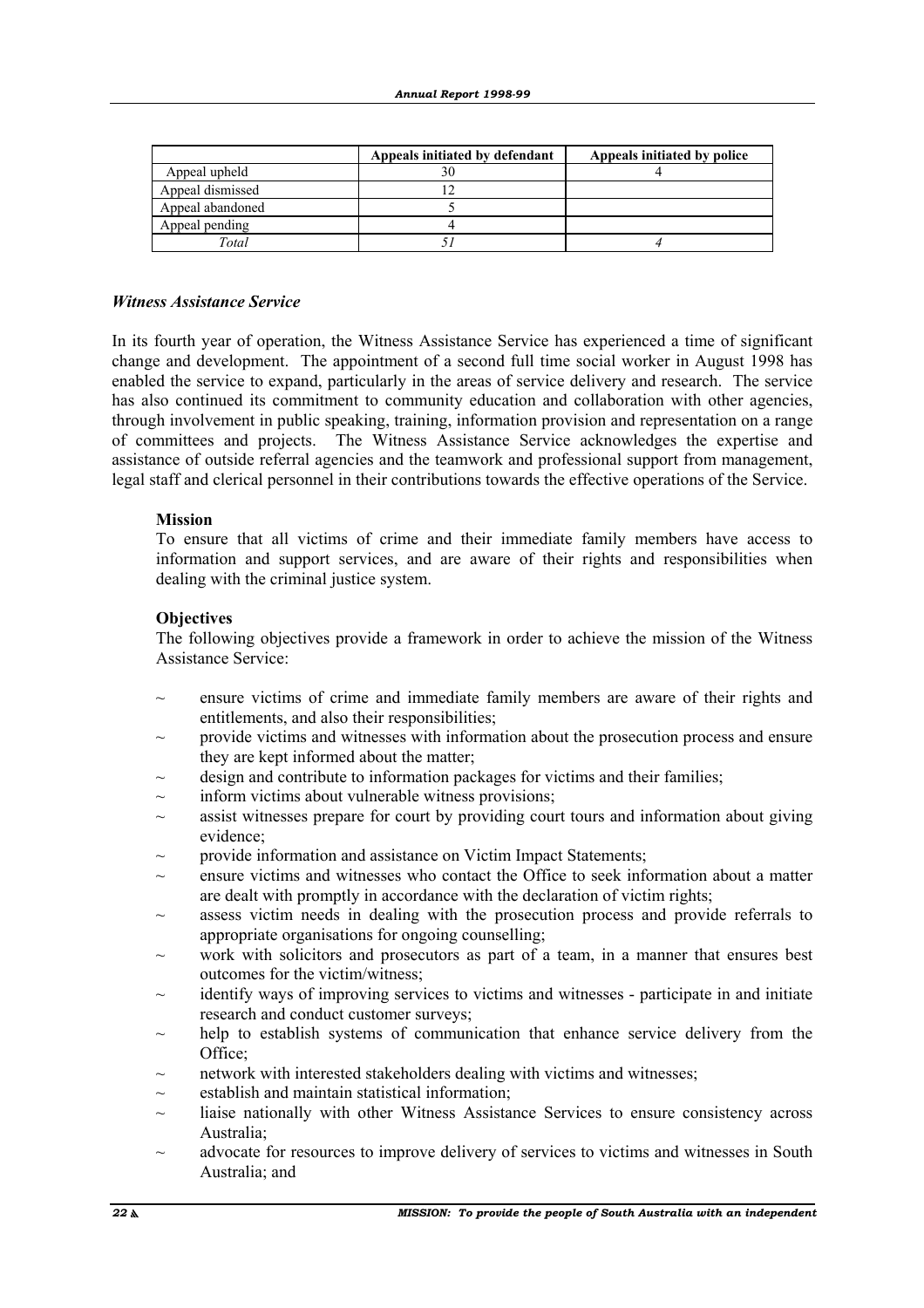$\sim$  participate in internal and external committee work as required.

#### **Service Delivery**

 Referrals to the Witness Assistance Service have increased significantly during the past financial year as has been the case each year since the inception of the Service. In its first year of operation, the Service received 173 referrals. In the last financial year (1997-98) 215 referrals were received. During the 1998-99 period, 334 new referrals were received by the Service. This represents a 94% increase in referrals to the Witness Assistance Service since its first year of operation in 1995-96, and a 56% increase in referrals from the 1997-98 period. Statistics on referrals to the Witness Assistance Service during 1998-99 appear below.

#### *New Referrals (by category of Witness )1998/99*

|                     | <b>Number</b> | $\frac{6}{6}$ |
|---------------------|---------------|---------------|
| Arson               |               | .3            |
| Assault             | 23            | 6.9           |
| Attempted Murder    | 3             | .9            |
| <b>Breaks</b>       |               | .3            |
| Major Crash         | 19            | 5.6           |
| Murder              | 11            | 3.2           |
| Robbery             | 12            | 3.9           |
| Sex (adult)         | 74            | 23.9          |
| Sex (child)         | 176           | 50.8          |
| Stalking            |               | .3            |
| Other/Miscellaneous | 13            | 3.9           |
| <b>Total</b>        | 334           | <i>100</i>    |

#### **Witness Assistance Service Referrals**



 In August 1998, a Child Witness Assistance Officer was appointed to the Witness Assistance Service with funding for ten months from the Interagency Child Abuse Assessment Panel. This position focussed on meeting the needs of children and their families who were referred to the service during 1998-99.

 With additional resources, the Witness Assistance Service has been able to provide increased assistance to victims and witnesses involved in circuit matters. However, a further expansion of resources will be necessary for the Service to adequately meet the needs of all potential circuit referrals.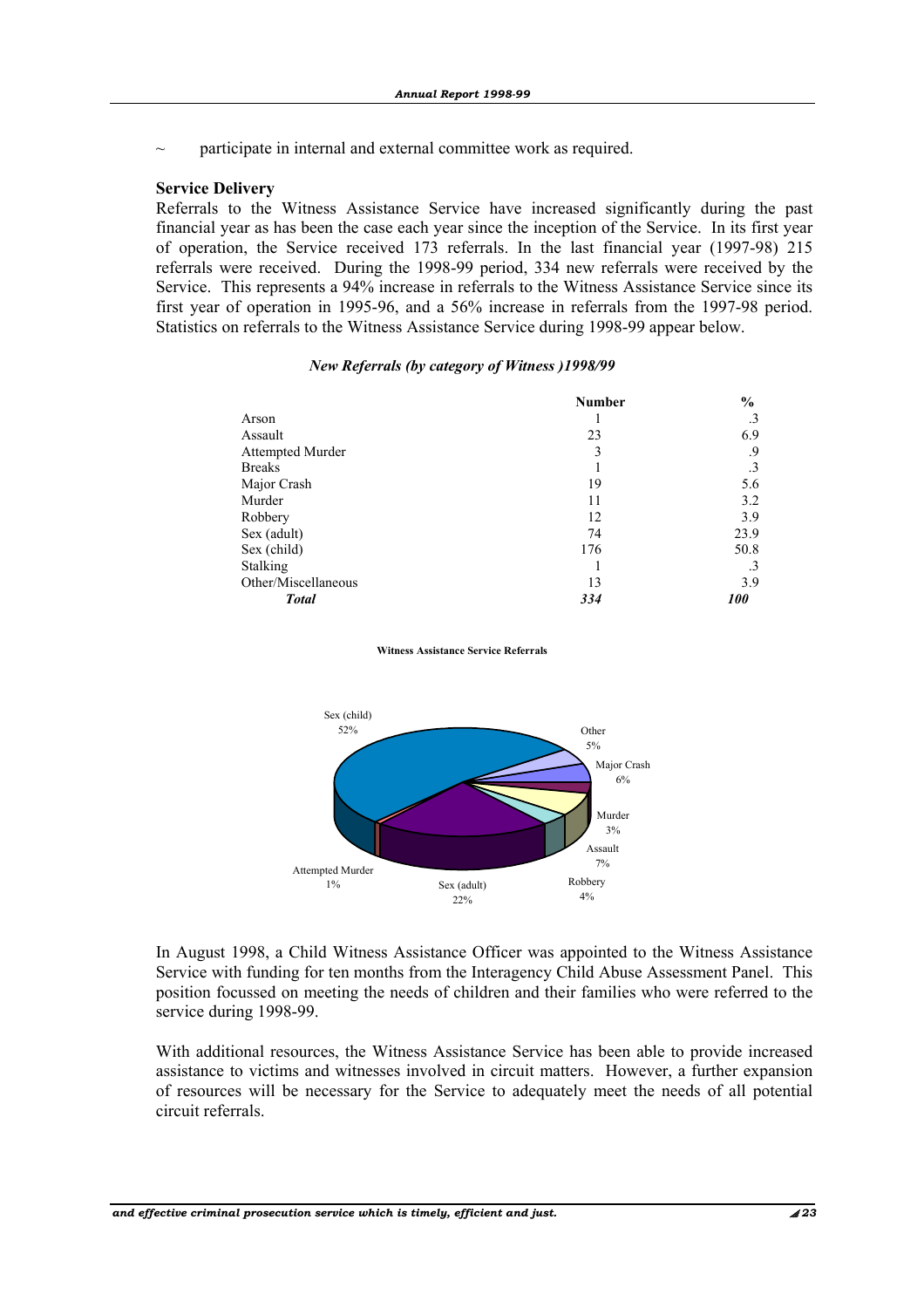#### **Research**

 The Witness Assistance Service has continued its commitment to research activities during 1998-99.

 As part of the funding provision from the Interagency Child Abuse Assessment Panel, the Child Witness Assistance Officer completed a research project entitled, *"Vulnerable Witness Provisions - An Analysis of the Use of Vulnerable Witness Provisions for Children in Supreme and District Court Trials during January - December 1998".* This project involved providing questionnaires to children and family members, interviewing prosecutors and defence counsel and analysing data in relation to vulnerable witness provisions, particularly the use of closed circuit television. The project will be repeated for the calendar year of 1999 in order to monitor and evaluate outcomes in relation to this issue.

#### **Information Provision**

 During the past financial year the Witness Assistance Service has been involved in the development of several new information resources in addition to the updating of previous publications.

 The publication *What Choice Do I Have?* developed jointly with Yarrow Place, for people who have experienced a rape or sexual assault, was updated and re-released. This publication continues to be used as an important source of information for victims and service providers.

 The booklet for children, *An Important Job - Going to Court* was launched in April 1999 and provides an up to date resource for children who will be giving evidence and their families. The launch of the publication sparked widespread interest from the media and from local and interstate services.

 In collaboration with the Homicide Victims Support Group, the Witness Assistance Service developed an information booklet for people who have lost a family member through homicide. This booklet, entitled, *"Unlocking the Homicide Maze"* will be launched in September 1999.

 In June 1999, the Witness Assistance Service developed Witness Assistance Service cards which enable relevant Office contact information to be provided to victims and witnesses who are referred to the Service.

#### **Future Directions**

 As a result of a Witness Assistance Service planning day held during 1999, the following major goals were prioritised for the Service:

- To secure permanent funding for the position of Child Witness Assistance Officer (initially a ten month contract funded by the Interagency Child Abuse Assessment Panel).
- To secure funding for an additional PSO2 social worker position.
- To increase referrals from circuit matters.
- To implement an evaluation of the Witness Assistance Service.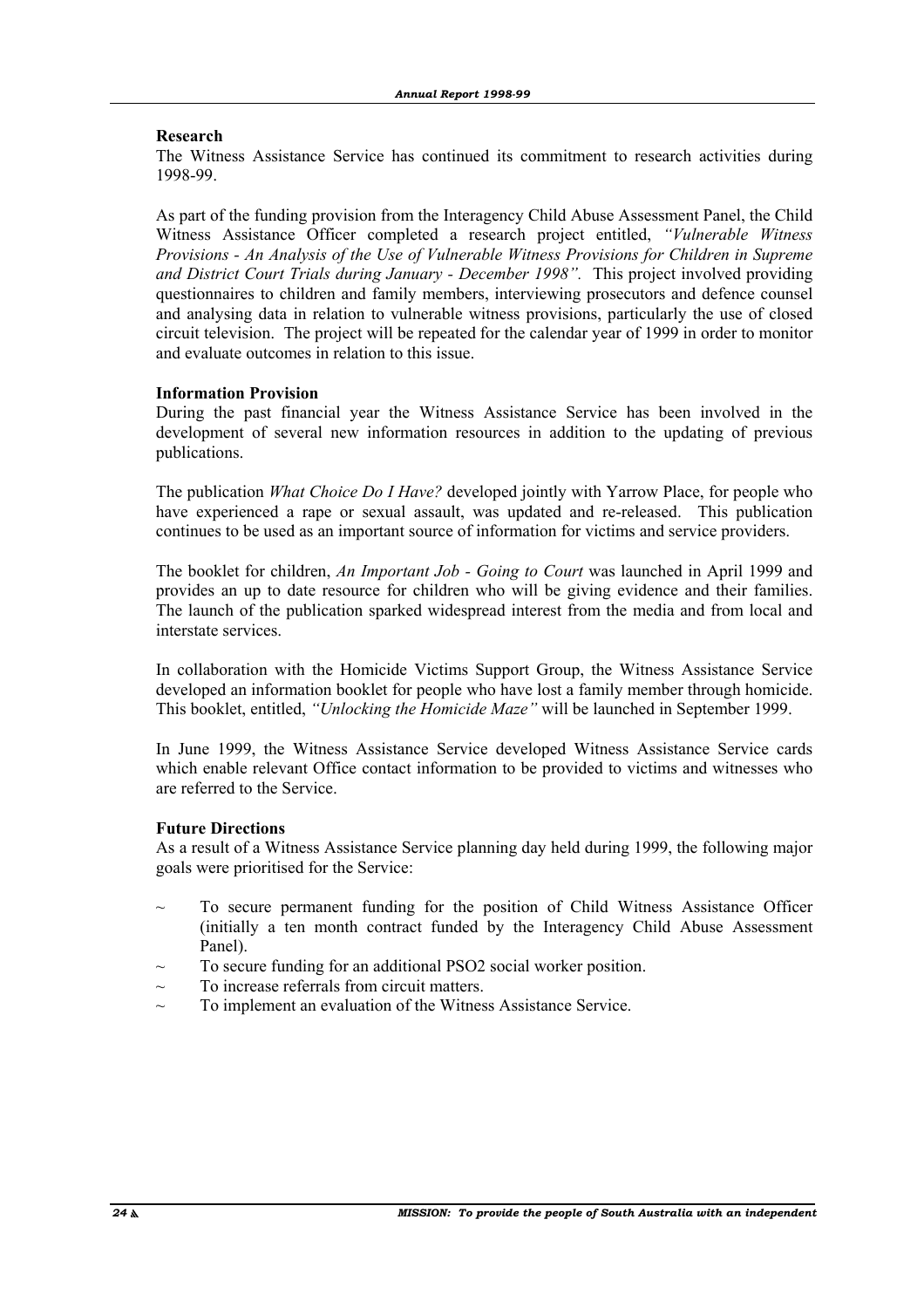# *Confiscation of Profits*

The Office maintains within the Solicitor Section a dedicated Confiscations of Profits Unit. A senior solicitor has the conduct of all proceedings taken pursuant to the Criminal Assets Confiscation Act, 1996. Since this Act commenced on 7 July 1997 the majority of proceedings related to confiscation of profits are dealt with in the Magistrates Court.

Restraining orders were granted against 34 defendants this year. This represents a 61.9% increase on restraining orders granted in the last financial year.

Forfeiture orders were granted against 40 defendants this year. The represents an increase in the number of forfeiture orders of 81.8% from the previous year. The total value of the property ordered to be forfeited exceeded \$262,600. In addition, \$4130 was returned to the victim of a particular offence.

Revenue deposited into the Confiscation Account of the Criminal Injuries Compensation Fund (CICF) this year totalled \$345,215. This represents a decrease of 3.91% on the previous year. It is apparent that despite the increased number of successful forfeiture applications, the value of the individual items of property forfeited was less in this financial year.

|                                   | 1997-98   | 1998-99   |
|-----------------------------------|-----------|-----------|
| <b>Restraining Orders Granted</b> |           | 34        |
| <b>Forfeiture Orders Granted</b>  | 22        | 40        |
| Revenue deposited into CICF       | \$359.261 | \$345.215 |

### *Fraud Section*

The commitment of the Office to fraud prosecutions has been continued with the maintenance of a dedicated Fraud Section comprising two solicitors. The Fraud Section has continued its close relationship with the Serious Fraud Investigation Branch which investigates serious and complex fraud matters. Early liaison between police and the Fraud Section has assisted in enabling early advice and decision making in relation to major investigations and prosecutions. This approach has ensured the effective allocation of resources and, in some cases, has resulted in the prompt resolution of matters.

In addition, the Fraud Section has maintained its involvement in matters involving the prosecution of criminal offences by legal practitioners, and other areas of fraud related offending including allegations of perjury and abuse of public office.

### *Administrative/Support Staff*

The legal staff in the Office continue to be supported by an effective team of administrative staff. The extension of the philosophy of training staff to be multi-skilled allowed several staff during the year to be successful in securing temporary contracts at a higher classification (to cover extended leave periods including maternity leave) within the Office.

There are currently 18 staff. There has been a need during the year to engage temporary staff from an agency to cover some periods.

There are several positions within the Office which in the near future will be reviewed with regard to the classification and duties and these positions will then be called on permanent basis. However it is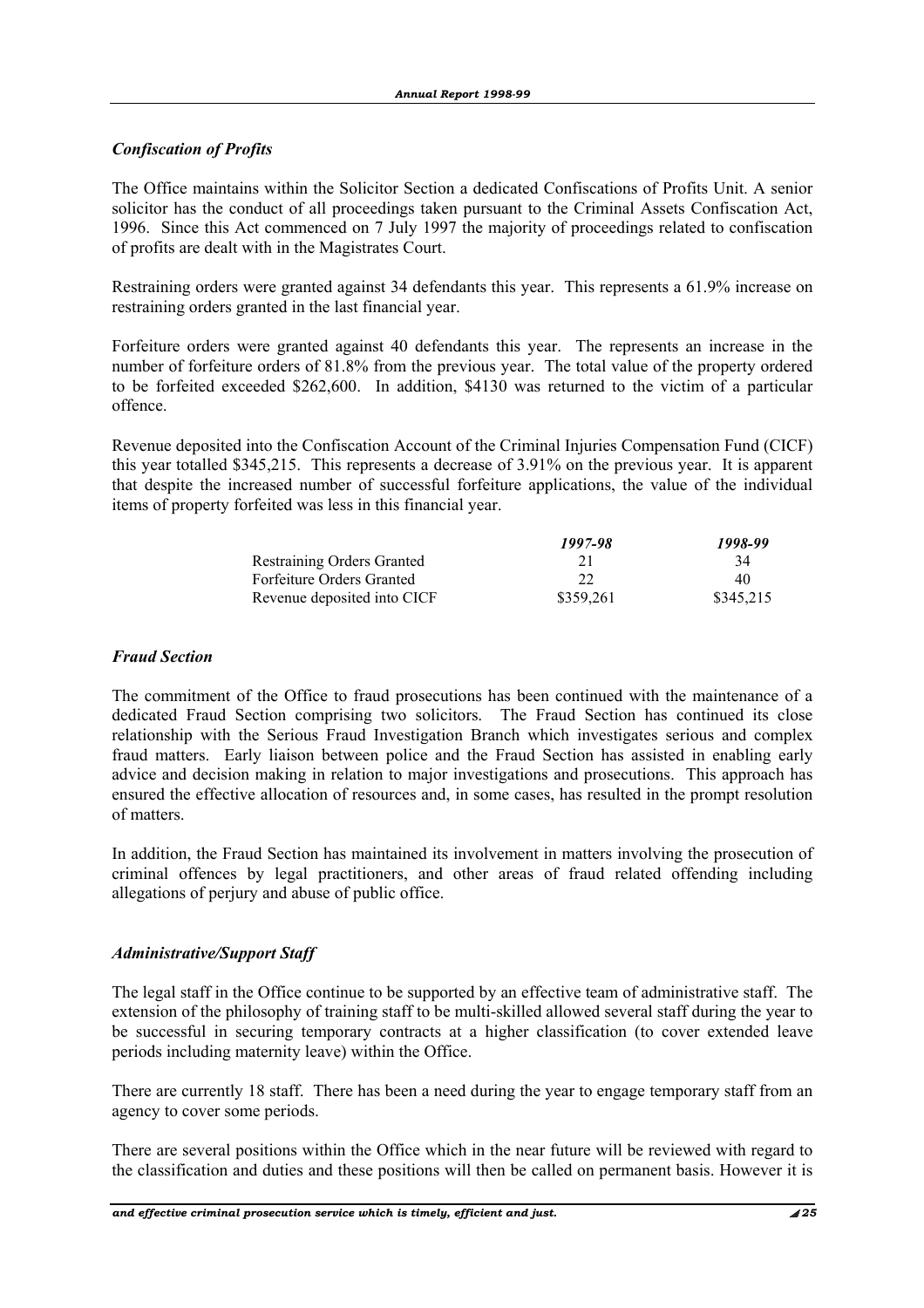envisaged that all positions and the requirements of the Office with regard to secretarial, law clerk and paralegal functions will be reviewed before the end of the year.

### *Budget*

The Office met budget in the 1998-99 year. The budgeted expenditure was \$5.432m. Of this amount, approximately \$200,000 was transferred to the Agency-Wide Account to fund a refit of the Office to enable the integration of the Committal Unit back to Pirie Street and the expansion to the 8th floor.

The introduction of output budgeting has resulted in a requirement to report performance information as part of the budget process. The Office of the Director of Public Prosecutions contributes to output *1.5 - Prosecutions Services* as part of the Justice Portfolio budget papers. The performance information for the current period is:

| <b>OUTPUT:</b>                    | 1.5<br><b>PROSECUTION SERVICES</b>                                                                                          |                                        |                              |                                                       |  |
|-----------------------------------|-----------------------------------------------------------------------------------------------------------------------------|----------------------------------------|------------------------------|-------------------------------------------------------|--|
| Description:                      | The management and conduct of prosecutions and associated services.                                                         |                                        |                              |                                                       |  |
| Performance<br><b>Indicators:</b> | Descriptions:                                                                                                               | <b>Expected</b><br>activity<br>1998-99 | <b>Actual</b> for<br>1998-99 | <b>Expected</b><br>activity<br>level for<br>1999-2000 |  |
| Quantity:                         | No. of matters finalised by the Committal<br>Unit                                                                           | 1,050                                  | 1,089                        | 1,100                                                 |  |
|                                   | No. of defendant files finalised by the Office<br>of the Director of Public Prosecutions                                    | 700                                    | 832                          | 700                                                   |  |
|                                   | No. of clients seen by the Witness<br>Assistance Service                                                                    | 310                                    | 334                          | 350                                                   |  |
|                                   |                                                                                                                             |                                        |                              | <b>Target for</b><br>1999-2000                        |  |
| Quality                           | Percentage of matters committed through<br>the Committal Unit in which the Crown<br>enters a nolle prosequi after committal | 7%                                     | 8.6%                         | $< 10\%$                                              |  |
|                                   | Percentage of committed matters which are<br>finalised by a guilty verdict or guilty plea                                   | 71%                                    | 72%                          | $>66\%$                                               |  |
|                                   | Percentage of referring agencies who rate<br>the standard of service by the Witness<br>Assistance Service as high           |                                        | n/a                          | 85%                                                   |  |
| <b>Timeliness</b>                 | Percentage of trials where the ODPP meets<br>the court timetable requirements for the trial<br>list                         | 95%                                    | 94.8%                        | 95%                                                   |  |
| Cost                              | <b>Total Cost</b>                                                                                                           | \$5.432m                               | \$5.432m                     | \$6.13m\$                                             |  |

For 1999-2000 this has increased to \$6.13m. The increase is due to the second instalment of an increase in base funding negotiated with Treasury and the Government in order to further implement the recommendations of the Costello Review (as well as routine CPI and wages parity increases).

In addition, \$429,000 has been allocated for revisions and enhancements to the information technology systems of the Office. The planned implementation of reform in this area is a key objective of the 1999-2000 year. Assistance will be provided by Justice Information Systems (JIS) Services in order to achieve reform which integrates smoothly with the Office's responsibilities to the broader justice system.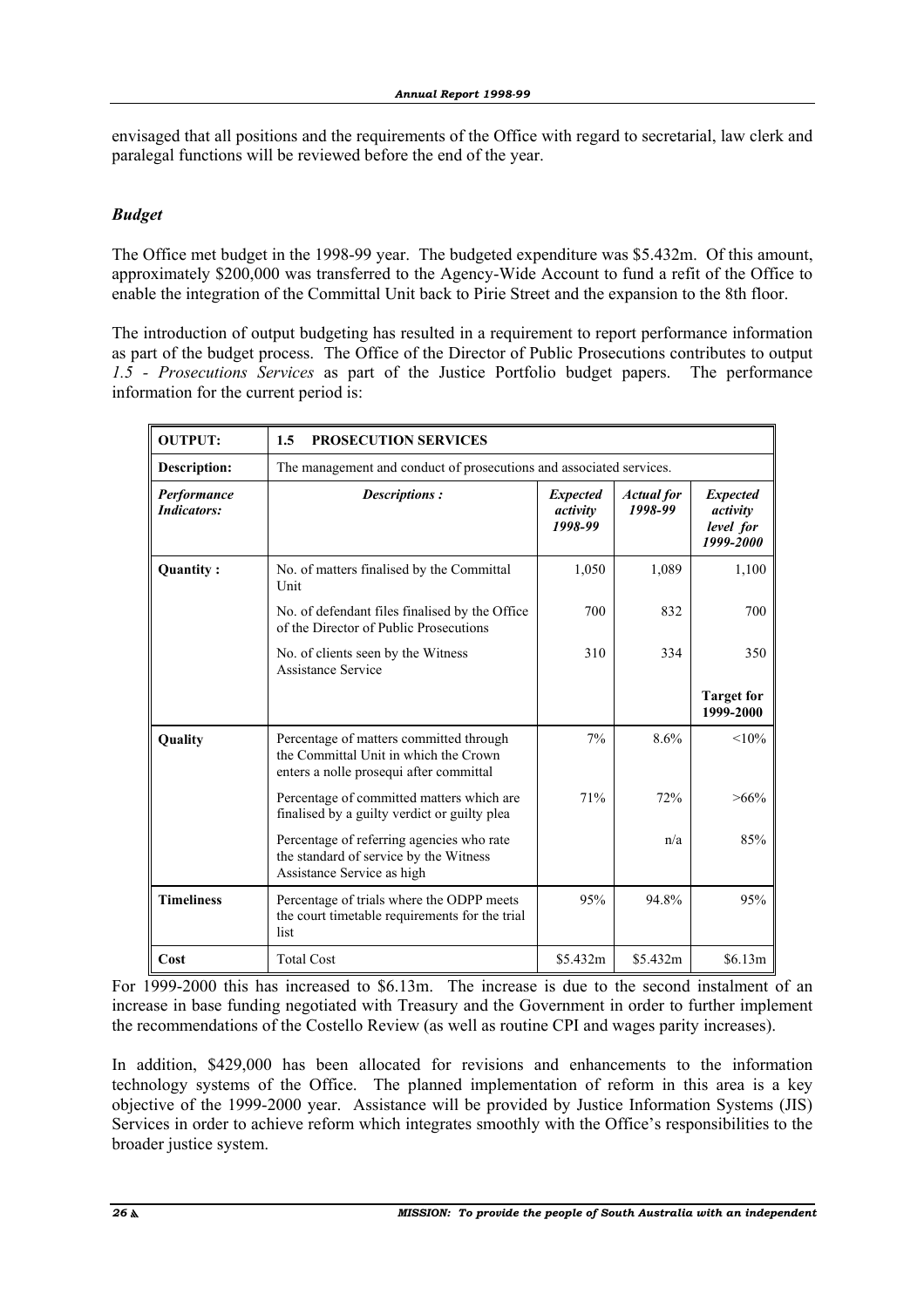#### *Staff training and development*

#### **Staff Performance Management**

 The development of a performance management system for legal staff was completed during 1998-99. Training was provided to managers and staff to enable an effective and comprehensive system of feedback and appraisal to be implemented. By the end of 1999, it is envisaged that all staff, both legal and other professionals as well as support staff, will have development plans with personal objectives in place.

 The performance management system adopted by the clerical and administrative staff has been used to identify and then develop training and development opportunities. Through these opportunities, staff have been able to better understand other roles within the Office and act in other positions from time to time. This has resulted in a multi-skilled and experienced team which continues to work well together, providing an excellent service to the rest of the Office.

#### **Continuing Legal Education (CLE) Program**

 In early 1998 we welcomed a number of new prosecutors and solicitors to the Office most of whom have had less than five years experience in the law. In view of that fact the continuing legal education programme for this year focused on the fundamentals of the criminal trial including the various steps in a criminal trial. We were fortunate to be able to utilise the combined experience and skill of many senior practitioners some from the independent bar and some of whom are now members of the South Australian Judiciary.

 The CLE Committee, which was formed as a result of one of the many recommendations from the Costello Report, considers the views of prosecutors and solicitors before determining the composition and identity of the speakers. It has been decided for 1999/2000 to focus more on substantive issues of law using some of the senior practitioners in our own office and in the wider Attorney-Generals Department. The first of these speakers will be the Solicitor-General, Mr Bradley Selway, QC who will be speaking on the preparation and presentation of appeals before single judges and the Full Court.

The Program this year included:

 Steve Millstead, QC - topic of disclosures, the use of subpoenas, prosecutions Chris Kourakis, QC - subpoenas Stephen Walsh, QC - expert evidence Senior Constable Graham England and Steve McEwen - accident investigation Kym Williams (Forensic Scientist) - DNA evidence Panel of Prosecutors and Filomena Merlino - proofing of complainants (use of vulnerable witness provisions) Wendy Abraham, QC - hostile witnesses Jane Lloyd - Aboriginal witnesses Kath Vannon - witnesses with intellectual disabilities His Honour Judge Sulan - advice for prosecutors Dr Kenneth O'Brien (Director Forensic Psychiatry) and Dr Jack White (Psychologist) aspects of forensic psychiatry and psychology Chris Pearman, Silvana Tridico and Paul Kirkbride - various forensic science topics

 We have also been fortunate to have available to us through the generosity of the Commissioner for Equal Opportunity a venue in their offices, which is suitable to accommodate a large number of people for these sessions.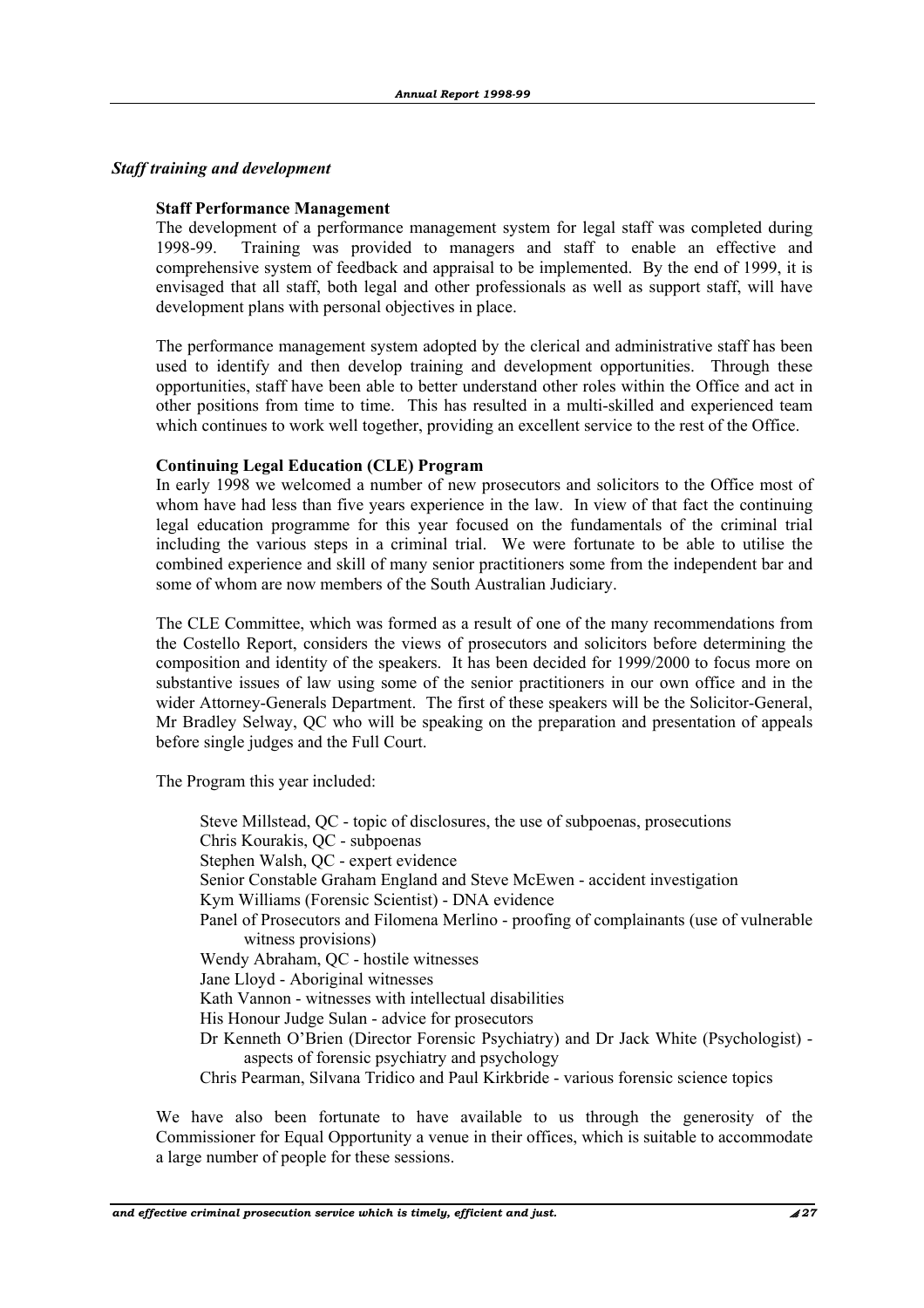#### **Administrative/Support Staff**

 The commitment to training and development of staff has continued within the Office. Six clerical staff participated in the Worksmart program for ASO-1 to ASO-4 level staff run by the Attorney-General's Department. In addition a training day tailored to the needs of administrative staff within the ODPP was run for all staff.

#### **Graduate Certificate in Legal Practice (GCLP) Students and Summer Law Clerks**

 The Office has been pleased to provide professional placements to a number of GCLP and law students. On most occasions the Office has taken two students at a time for periods of two weeks in the case of law students and six weeks for GCLP students. They have been introduced to a variety of work through the solicitor's section and then encouraged to observe a trial from empanelment of the jury through to verdict and sentence. An emphasis is placed on providing a range of practical experience as opposed to research tasks. The students have been able to provide valuable assistance to both solicitors and prosecutors in both the Pirie Street Office and also the Committal Unit.

### *Conferences*

As well as the monthly Continuing Legal Education for all legal staff, some staff attended (and in many instances presented papers) at the following conferences and training courses:

- ~ International Association of Prosecutors Conference *Secret Crimes(sexual abuse)*
- ~ Australian Institute of Judicial Administration *Reform of Court Rules and Procedures*
- $\sim$  National Crown Prosecutors Conference
- $\sim$  3rd National Outlook Symposium on Crime in Australia, Australian Institute of Criminology
- $\sim$  SA State Legal Convention
- $\sim$  SA Criminal Law Conference
- $\sim$  Judicial Education Conference
- Caught in Reconciliation Conference
- $\sim$  Intellectual Property Seminar
- $\sim$  Crime and Justice in Diverse Communities, Flinders University
- $\sim$  Australian Conference on Drugs Strategy

Staff from the Witness Assistance Service participated in the following training and development programs:

- ~ National Witness Assistance Service Conference
- ~ Domestic Violence Conference, National Crime prevention Forum
- $\sim$  Children and Crime: Victims of Offenders, Australian Institute of Criminology
- $\sim$  SA Domestic Violence Prevention Seminar

Management training continued to be provided, including participation in the following:

- $\sim$  Strategic Management, University of Adelaide
- $\sim$  Supervising staff training
- $\sim$  Institute of Public Administration of Australia National Conference
- $\sim$  National Conference of ODPP Executives

Approximately \$36,000 was expended on training and development in 1998-99. This represents 0.85% of the salaries and wages cost of the Office. It is envisaged that training and development will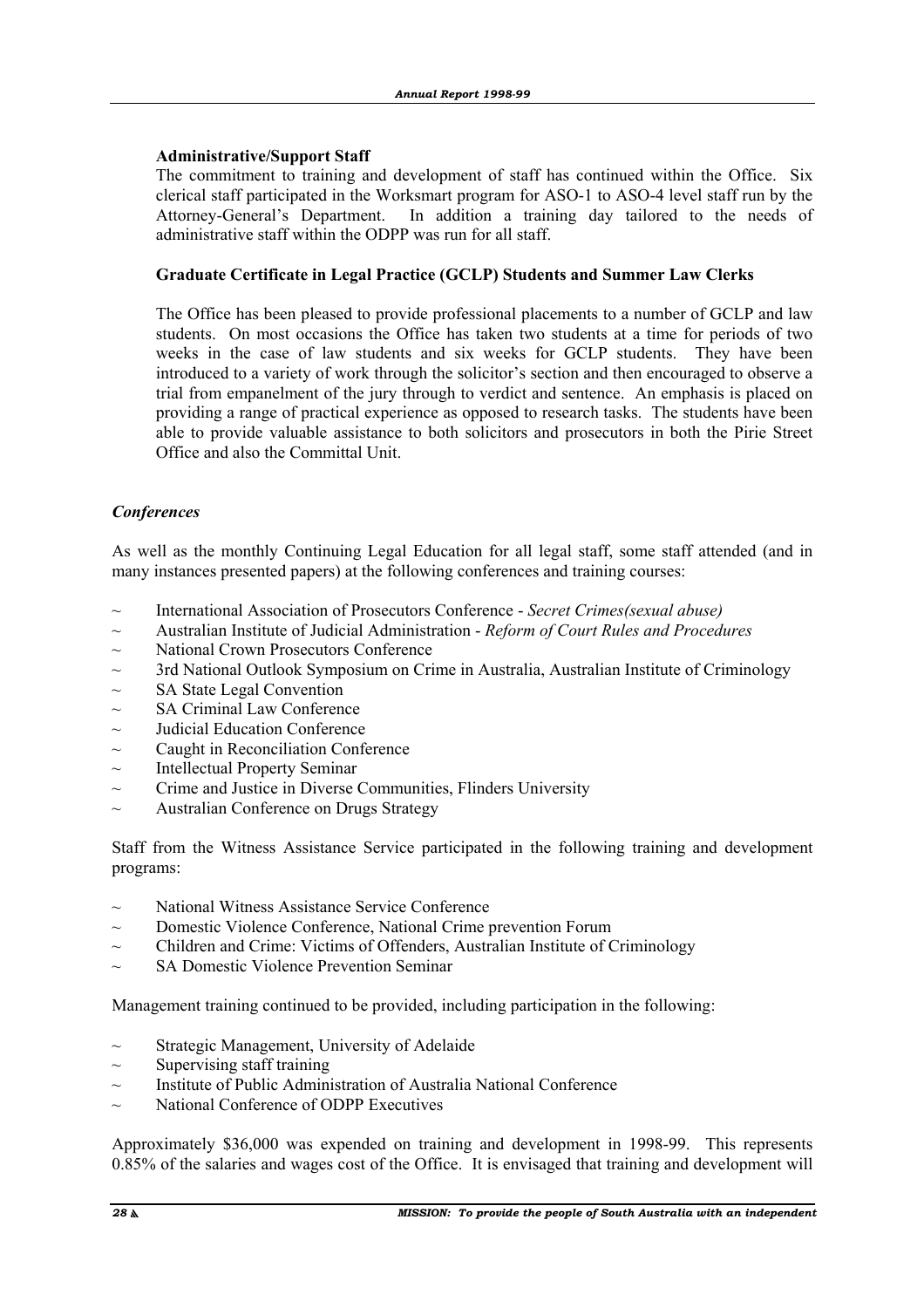be equivalent to at least 1% of the budget in 1999-2000.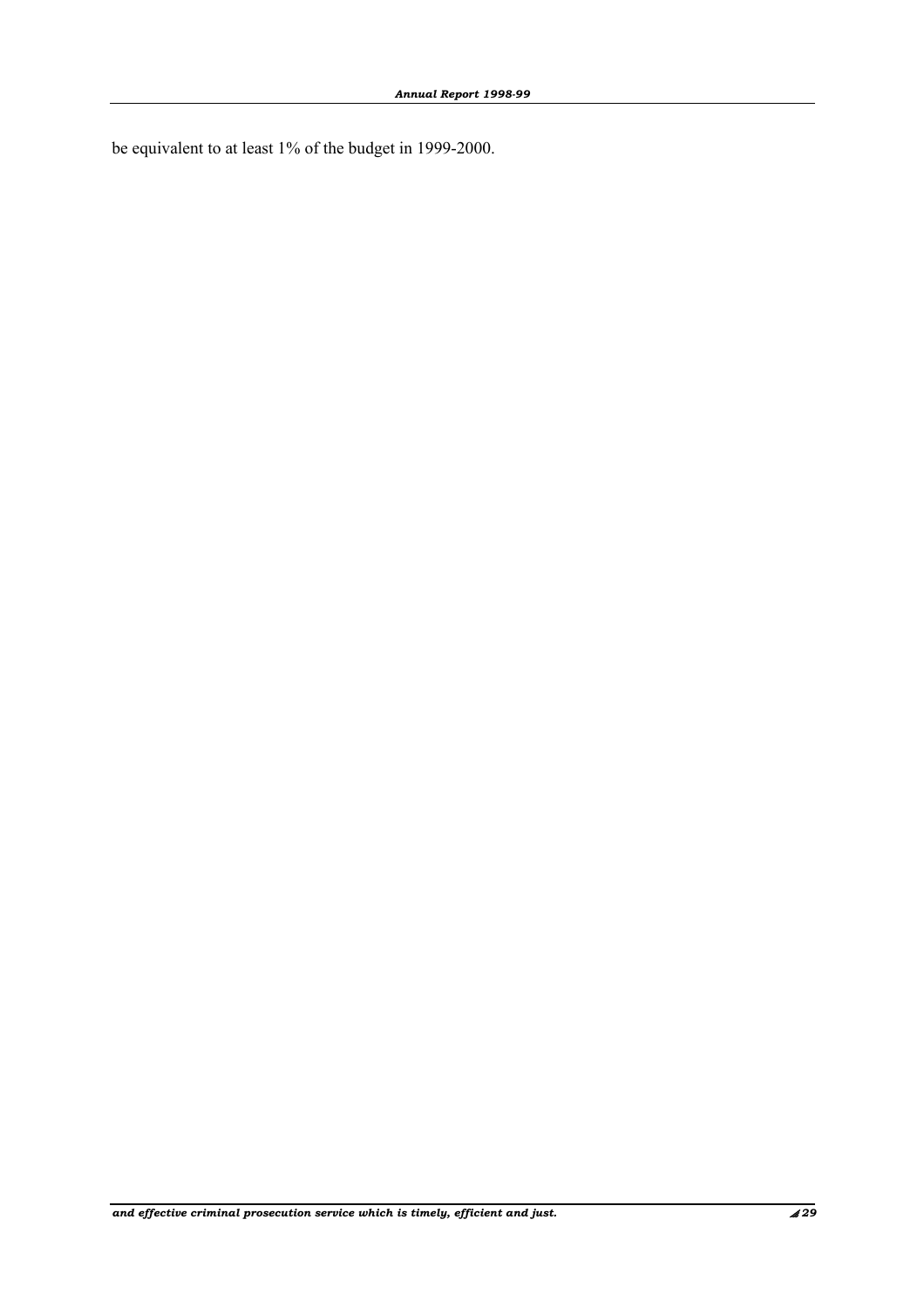# p **5** y **INTERAGENCY RELATIONSHIPS**

#### *Government and the Attorney-General*

The relationship between an Attorney-General as first law officer and a Director of Public Prosecutions varies from jurisdiction to jurisdiction.

In South Australia the Director is entirely independent of direction or control by the Crown, or any Minister or officer of the Crown other than the Attorney-General.

The Attorney-General may, after consultation with the Director, give directions and furnish guidelines to the Director in relation to the carrying out of his functions. Any such directions or guidelines must be published as soon as practicable in the Government Gazette, and tabled before each House of Parliament. The requirement to report to Parliament ensures that there is a political accountability for any prosecution action which an Attorney-General might take.

In practice, the Attorney-General leaves the exercise of power to the independent discretion of the Director. This accords with the convention established for relationships between the two law officers. This role also conforms to the intent of the Director of Public Prosecutions Act, 1991. The Director is able to raise any concerns he has directly with Parliament pursuant to Section 12 of the Act.

While the Act provides for a formal method of consultation between the Attorney-General and the Director, there has been no need to resort to the formal mechanisms of the Act. The relationship between the Attorney-General and the Director was harmonious and productive during the course of the year.

#### *Justice Department*

The Office of the Director of Public Prosecutions is formally a part of the Justice Department. For administrative purposes, the Director reports to the Chief Executive of the Justice Department. In day-to-day practical terms, this is more of a liaison rather than a strict reporting relationship. The Office budget has been isolated from that of the Department generally, even though it is still formally included within the Department's expenditure, and the Department remains responsible for preparing accounts for audit purposes. Financial Reporting as required by the *Public Sector Management Act*  and the *Public Finance and Audit Act* is contained in the Justice Department Annual Report.

As an associated office of the Justice Department the Office draws on a range of corporate services provided by the Department. The services provided during the past year have included:

- $\sim$  executive support
- $\sim$  financial services
- human resources, including staff training
- $\sim$  information technology
- library and record services

The Office has only a small internal administrative component and therefore relies heavily on the advice and support from the Department's Corporate Services Division.

The Office takes this opportunity to acknowledge the Department's role, and in particular its Chief Executive Ms Kate Lennon, and to extend our thanks for the support both she and her staff have provided.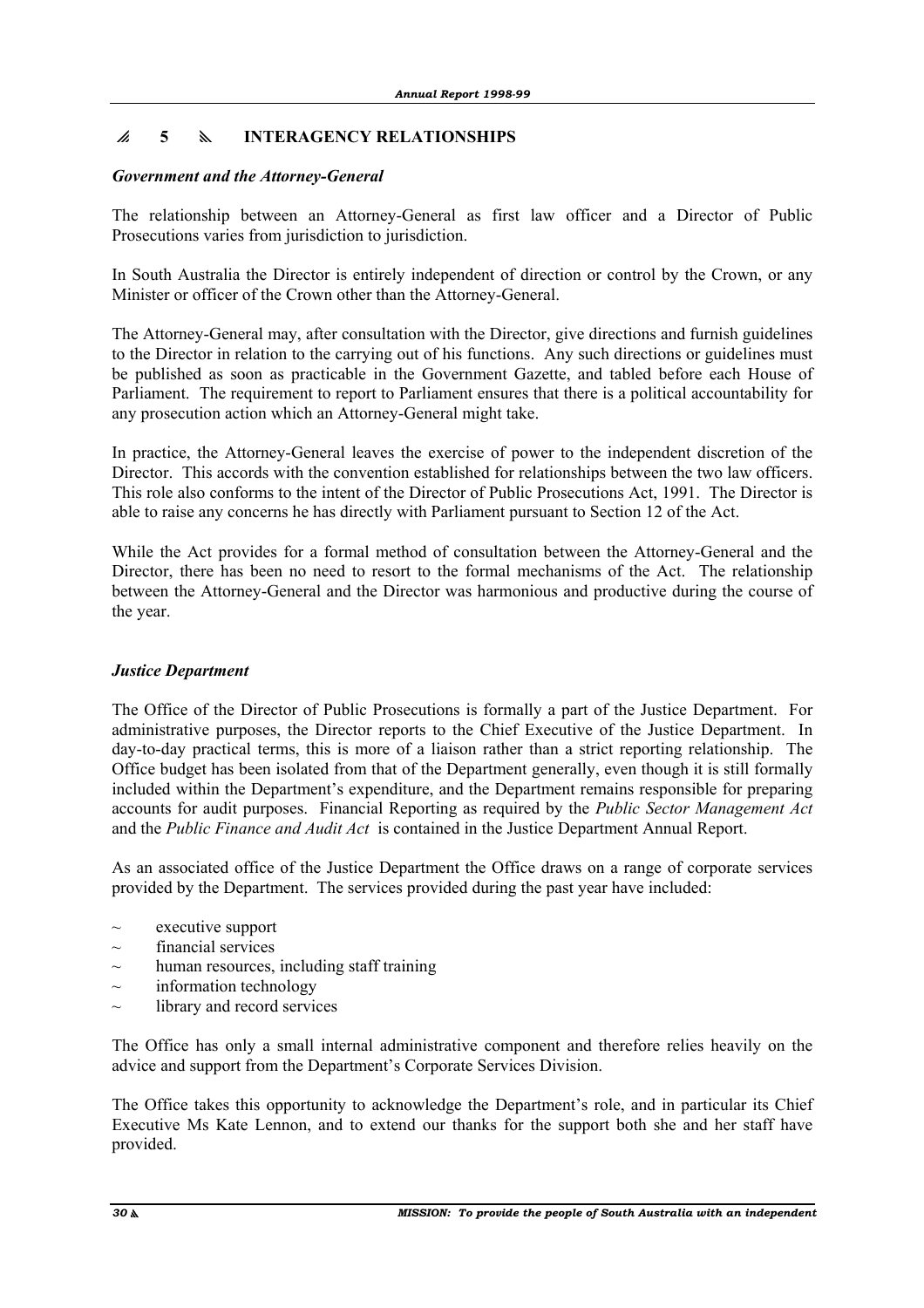#### *South Australian Police Department*

The relationship between this Office and the South Australian Police Department continues to work well with a strong emphasis on consultation between both parties to ensure consistent and accurate information is provided to the public.

This relationship has been strengthened by the formation of the Police Liaison Committee in accordance with recommendation 64 of the Costello Report. This Committee meets every three months with the representation on the Committee from both offices being at the most senior level.

This forum gave rise to a seminar conducted at Fort Largs Academy in February 1999. On that occasion both the Director and Associate Director spoke to the police and answered questions on many topical issues, viz disclosure and the then Forensic Procedures Bill. It has since been agreed that such a Forum should occur at least on a yearly basis.

Further, close liaison between members of the Committal Unit and Police Prosecution Branch continues. This has enabled the police to concentrate on the investigation of criminal activity and the advice provided by the Committal Unit ensures that following the investigation the correct charges are laid and that matters which have no reasonable prospect of conviction do not proceed.

This Office has the responsibility for the prosecution of police officers charged with criminal offences and continues to liaise with the Internal Investigation Branch providing advice and an independent prosecution service.

#### *Courts Administration Authority*

The Office and the Courts Administration Authority continue to work closely in the day-to-day running of the criminal courts. There is daily contact with respect to setting matters down for trials, sentencing, remands, pre-trial conferences and bail reviews. We thank the Court staff for their continued co-operation.

#### *National Crime Authority*

The Office continues to maintain a good working relationship with the National Crime Authority.

#### *Sexual Assault Section - SA Police*

The Sexual Assault Section has continued to provide valuable assistance and expertise to the work of the Committal Unit and the Witness Assistance Service during the past financial year. The commitment of the staff of the Sexual Assault Service to providing quality services to victims of sexual assault and to maintaining a positive working relationship with the Office is highly regarded by this Office.

#### *Victims of Crime Branch - SA Police*

During 1998-99, the Victims of Crime Branch has continued to provide support and information to victims of crime and their family members. The Witness Assistance Service and other ODPP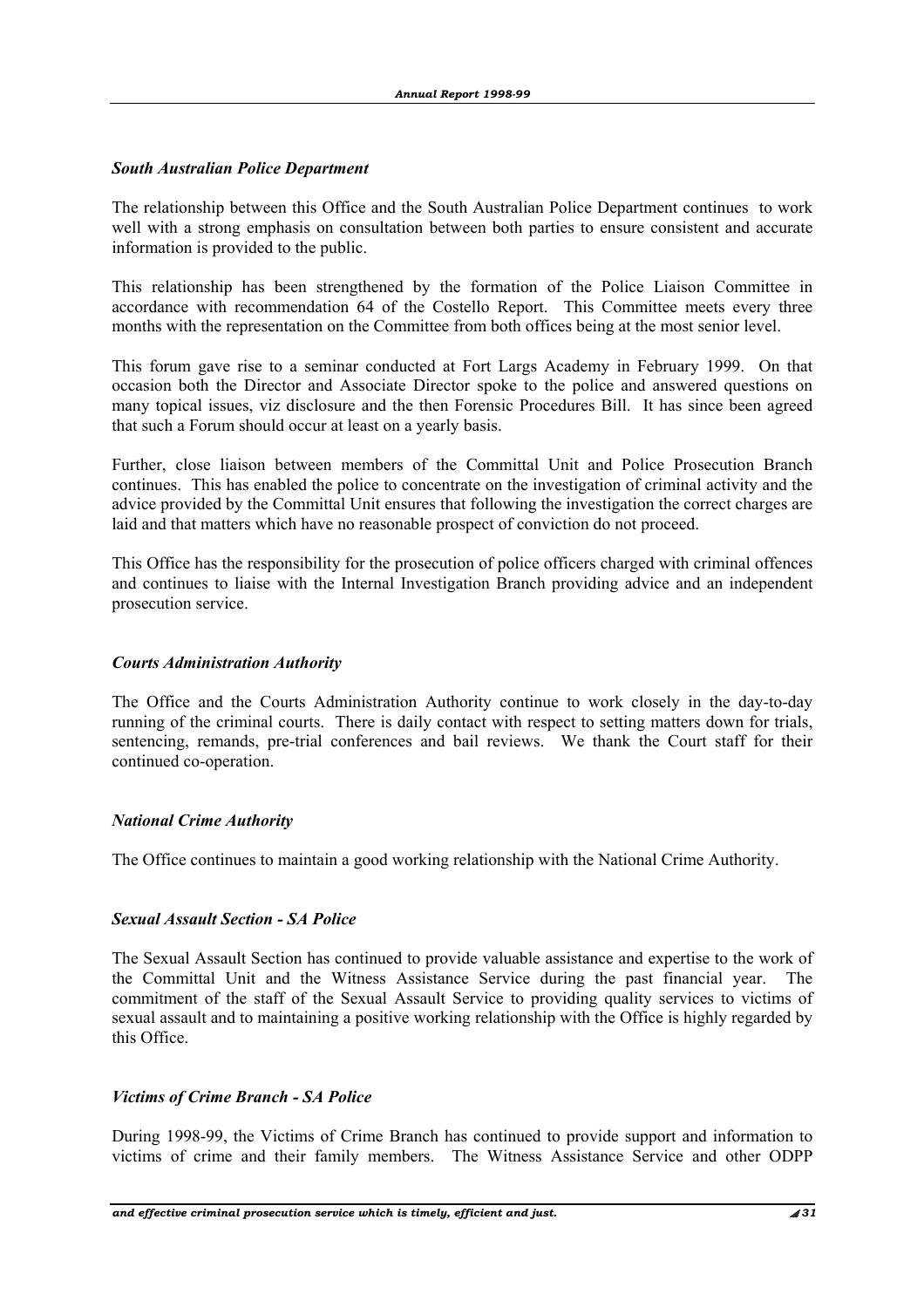representatives have participated in several training programs for SA Police Victim Contact Officers. The maintenance of a close working relationship between the ODPP and Victim Contact Officers has enhanced the provision of services to victims of crime. The work of the Branch is greatly appreciated by the Office.

#### *Yarrow Place - Rape and Sexual Assault Service*

Yarrow Place staff have continued to work in close association with the Witness Assistance Service during the past financial year. The organisation has further developed its range of services to victims of rape and sexual assault and provides a valuable referral resource for clients of the Witness Assistance Service. Legal and social work staff from the Office have participated in training programs developed for Yarrow Place staff during 1998-99 and joint consultation between the two organisations in regard to service delivery and broader issues has occurred on a regular basis. The Office appreciates the expertise and professionalism consistently provided by Yarrow Place staff to victims of rape and sexual assault.

### *Victim Support Services*

Victim Support Services has maintained its commitment to the provision of support services to victims of crime and their family members during 1998-00. The Witness Assistance Service has provided training for Victim Support Service Court Companion Training Seminars and has continued to work closely with the service to ensure that victims of crime have access to appropriate counselling services and support. The professional services provided by this organisation and the dedication of VSS staff are valued by the Office.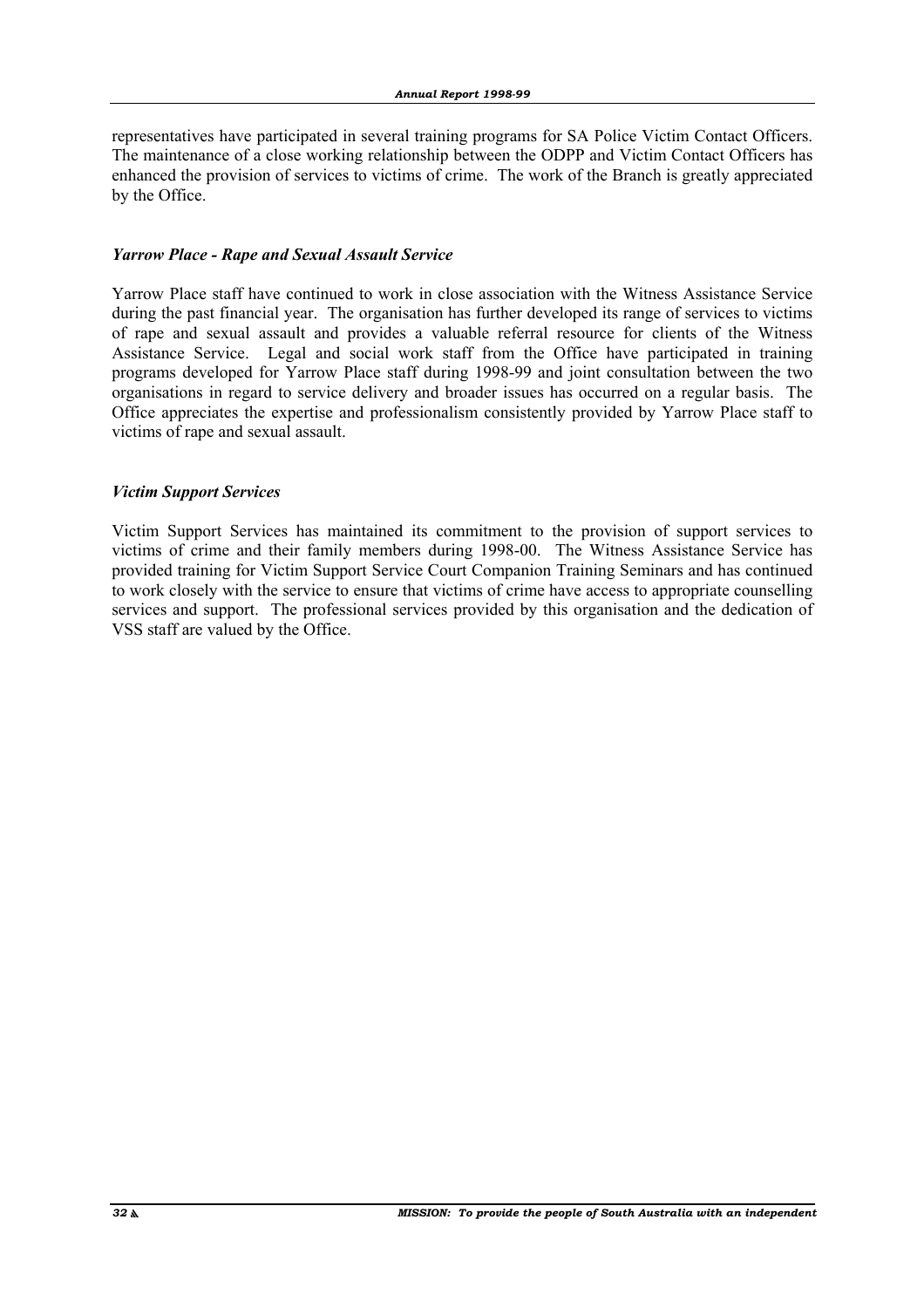# p **6** y **STATUTORY REPORTING**

#### p *Consultants*

 The report on the use of Consultants by the Office will be contained within Attorney-General's Department Annual Report.

#### p *Directions*

 Pursuant to Section 11 of the Director of Public Prosecutions Act 1991, there were no directions or guidelines given to the Commissioner of Police. Further, no directions or guidelines were given by the Attorney-General to the Director of Public Prosecutions pursuant to Section 9 of the same Act.

#### p *Employment and Human Resource Matters*

 All relevant matters are contained within the Annual Report of the Attorney-General's Department.

#### p *Financial Statements*

 All relevant matters are contained within the Annual Report of the Attorney-General's Department.

#### p *Freedom of Information*

The Office is an "exempt agency" for the purposes of the Freedom of Information Act 1991.

#### p *Occupational Health, Safety and Welfare*

 There has been a continued preventative approach to occupational health and safety this year with hazard identification audits carried out in accordance with departmental requirements.

 Security in the reception area has recently been reviewed, with procedures already in place to ensure that a more secure working environment is provided. Another area to be recently investigated was the use of the computer mouse by law clerks, in particular. There had been an increase in the number of injuries which had been attributed to the repetitious use of the mouse. This was addressed by changing the requirement within the CRIMES database to use the mouse to using keystrokes.

 The Department has continued to maintain the highest possible level of health and safety in accordance with WorkCover standards, in all areas of prevention, claims and rehabilitation.

#### p *Overseas Travel*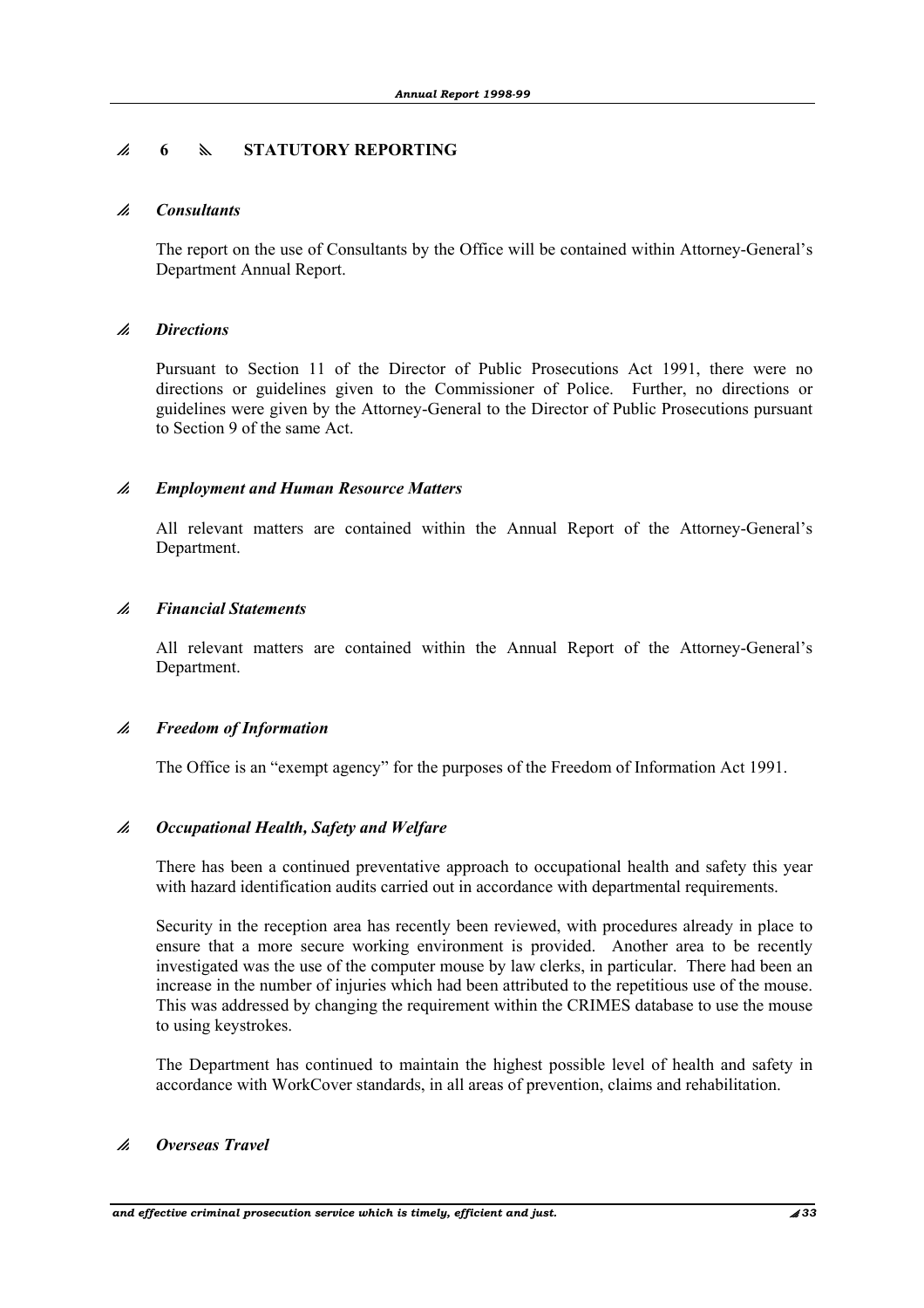Two senior staff attended overseas conferences during the year.

- ~ Third Annual Conference of the International Association of Prosecutors
- ~ Seventh Biennial Conference of the Criminal Lawyers Association of the NT

#### p *Year 2000 Compliance*

Reported on page 10 of this Report.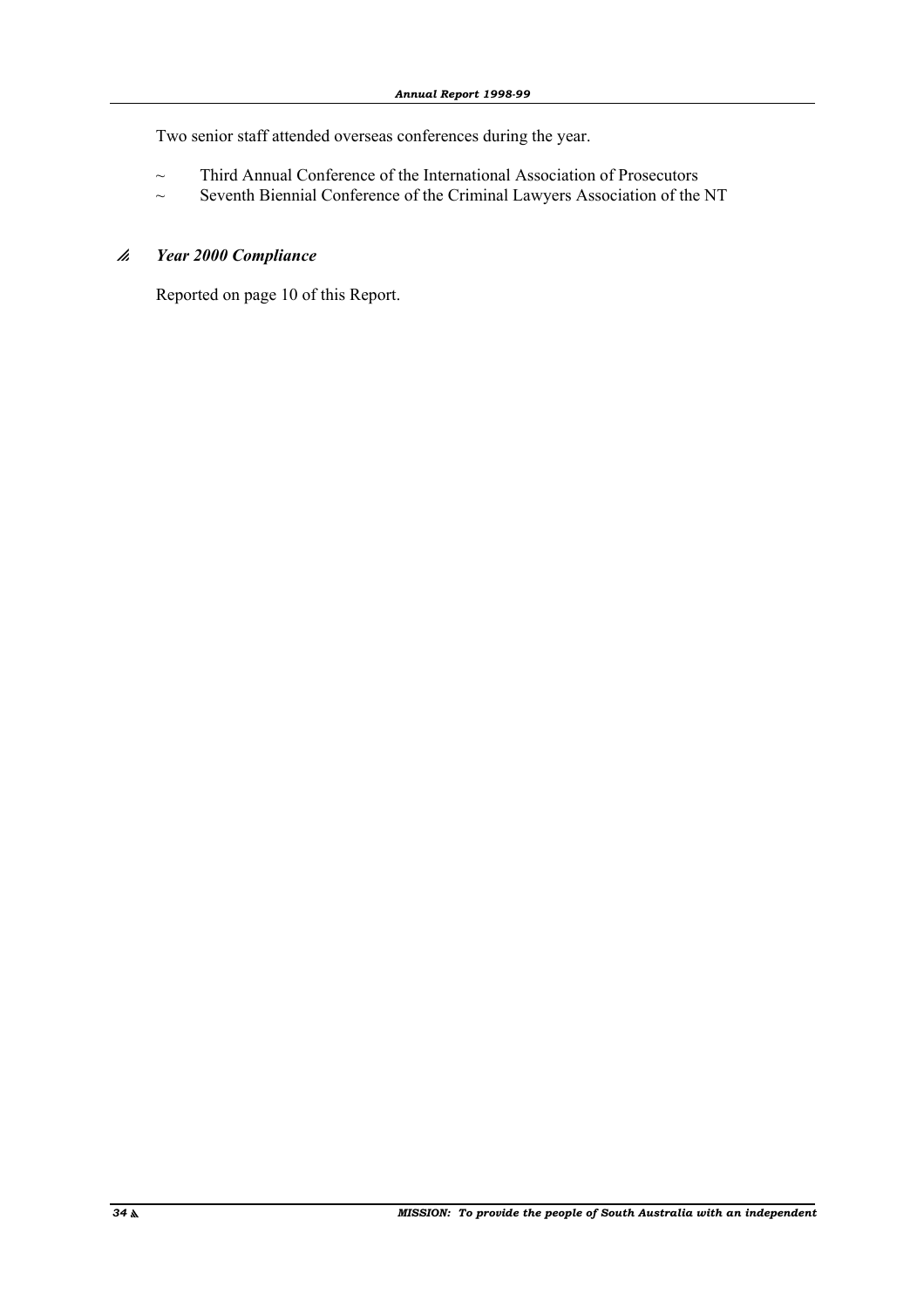#### p **GLOSSARY OF TERMS USED IN STATISTICAL TABLES AND CHARTS**

#### *COMMITTAL UNIT*

*tables and charts* **OTHER**

Includes no case to answer, Head Office assuming further conduct of committal, mentally incompetent, dismissed etc.

#### **TENDER NO EVIDENCE (TNE)**

Where no evidence is tendered on **all** charges, otherwise counted in accordance with charges that proceed.

#### **RESOLVED SUMMARILY**

Includes matters where Major Indictable charge reduced to Minor Indictable or Summary charge only, and finalised in the Magistrates Court (by plea or trial), by the Committal Unit or Police.

*SUPERIOR COURT PROSECUTION OUTCOMES - tables and charts* **CONVICTED** 

Convicted of any offence, ie committed for sentence, plea of guilty as charged or a lesser charge, or found guilty as charged or of a lesser charge.

**NOTE:** *Convictions recorded on Magistrate Court matters called up, not included* 

#### **NOT GUILTY**

Proceeded to trial and acquitted of **all** charges.

#### **MENTALLY INCOMPETENT**

Where accused is found *Not Guilty* on grounds of mental incompetence (CLCA Part 8A) and declared liable to supervision.

#### **NOLLE PROSEQUI**

**ALL** charges against accused not proceeded with.

- **NOTE:** *1 Nolles entered purely because substitute Information filed, not counted as a Nolle* 
	- *2 "Technical Nolle Prosequi" where incorrectly committed matters are returned to Magistrates Court, or lesser charge, or alternative remedy is pursued in the Magistrates Court, not counted as a Nolle, but counted separately under "Other"*
	- *3 "White Paper" filed pursuant to CLCA s276 not counted as a Nolle, but shown separately*
	- *4 Where multiple charges laid, then one or more (but not all) are discontinued (Nolled), not counted as a Nolle but recorded under the outcome of the charge(s) which proceed*
	- *5 Where matter Nolled immediately after Appellate court orders retrial, not counted as a Nolle*

#### **WHITE PAPER**

Where the Director declines to prosecute **any** charge and files prior to arraignment, a notice pursuant to CLCA s276.

**NOTE:** *Where an accused is separately committed for trial and sentence, and the Director declines to prosecute any of the charges committed for trial, but*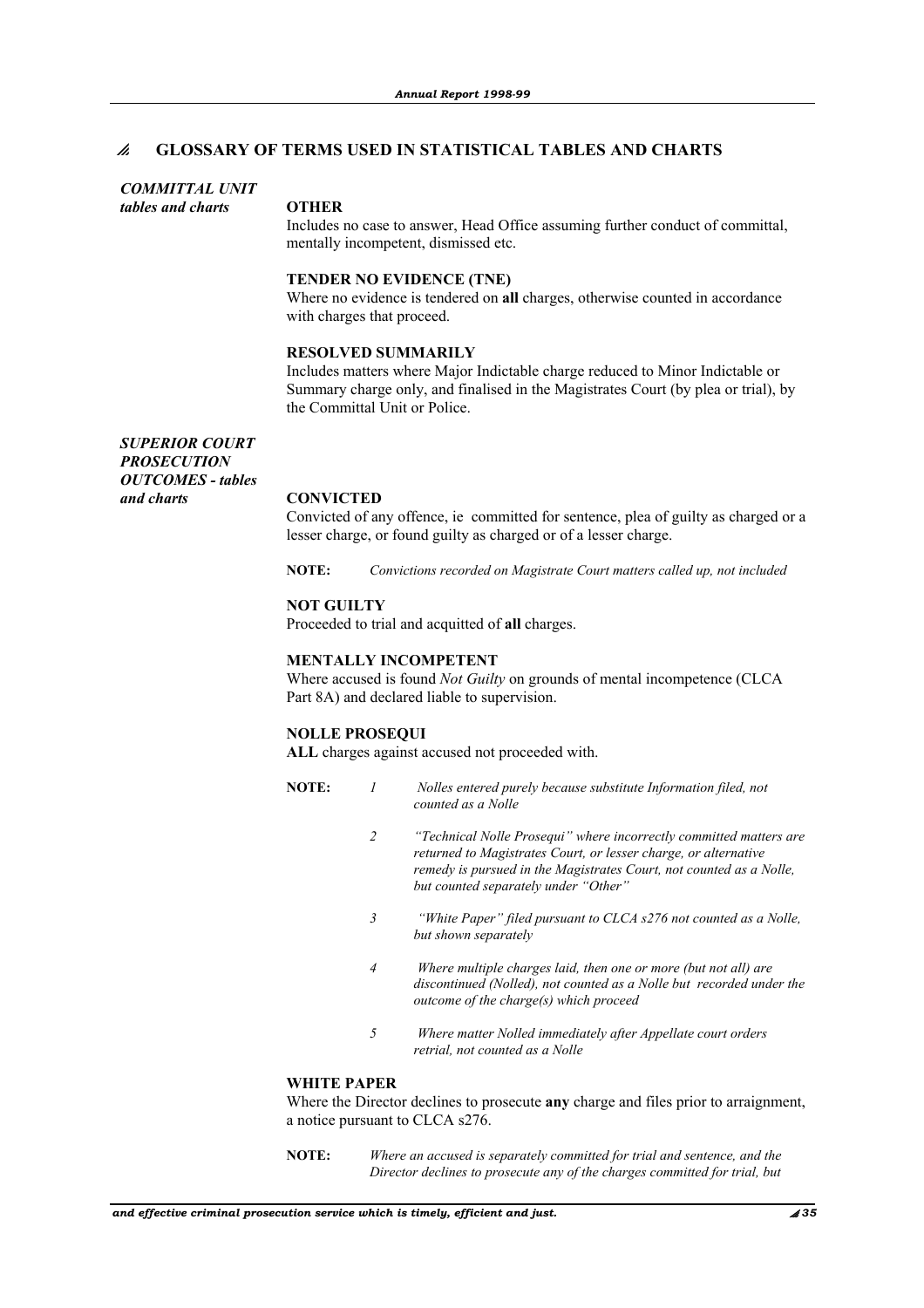*proceeds with the charge(s) committed for sentence, not counted as a White Paper* 

#### **OTHER**

Includes Stay of Proceedings, Resolved in Magistrates Court, and Incorrectly committed.

| <b>MATTERS LISTED</b><br><b>FOR TRIAL - tables</b> |                                                                                                                                                                  |
|----------------------------------------------------|------------------------------------------------------------------------------------------------------------------------------------------------------------------|
| and charts                                         | <b>PROCEEDED TO TRIAL</b>                                                                                                                                        |
|                                                    | All matters that have been listed for trial and the proceedings have commenced.<br>including legal argument, jury empanelment, or commencement of trial by Judge |
|                                                    | alone.                                                                                                                                                           |

**NOTE:** *Matters listed for legal argument only, not included* 

#### **TRIAL OUTCOME - OTHER**

Includes stay of proceedings, adjournment during trial, bench warrant during trial, and matters which are not finalised at the time of report.

*GENERAL COUNTING UNIT* **MATTER**

An accused charged with an offence or series of offences upon the same Information.

| <b>NOTE:</b> | Where a single Information contains charges against several |  |
|--------------|-------------------------------------------------------------|--|
|              | accused, each accused counted                               |  |

- *2 Where an accused is charged upon separate unrelated Informations, each Information counted (subject to note 3)* 
	- *3 Where an accused charged or committed on separate Informations, that are subsequently joined upon a single Information, counted as one only (subject to note 4)*
	- *4 Where an accused charged or committed on one Information and subsequently charged on separate Informations, or separate trials ordered, each trial is counted separately*
	- *5 Where trial proceeds to conviction, but retrial ordered on appeal* 
		- *(a) from time that Director elects to proceed with retrial, counted as new matter*
		- *(b) if a Nolle Prosequi is entered immediately, not counted as a new matter*
		- *(NB: where Appeal is instituted, original Prosecution is not altered, irrespective of Appeal outcome)*
- *6 A single matter will sometimes include multiple trials/proceedings. For example, where a trial results in mistrial, hung jury or is otherwise inconclusive and relisted. These are counted as one matter in accordance with the ultimate outcome. But, each trial is included in trial outcomes. Hence total trial and other outcomes may exceed total matters finalised.*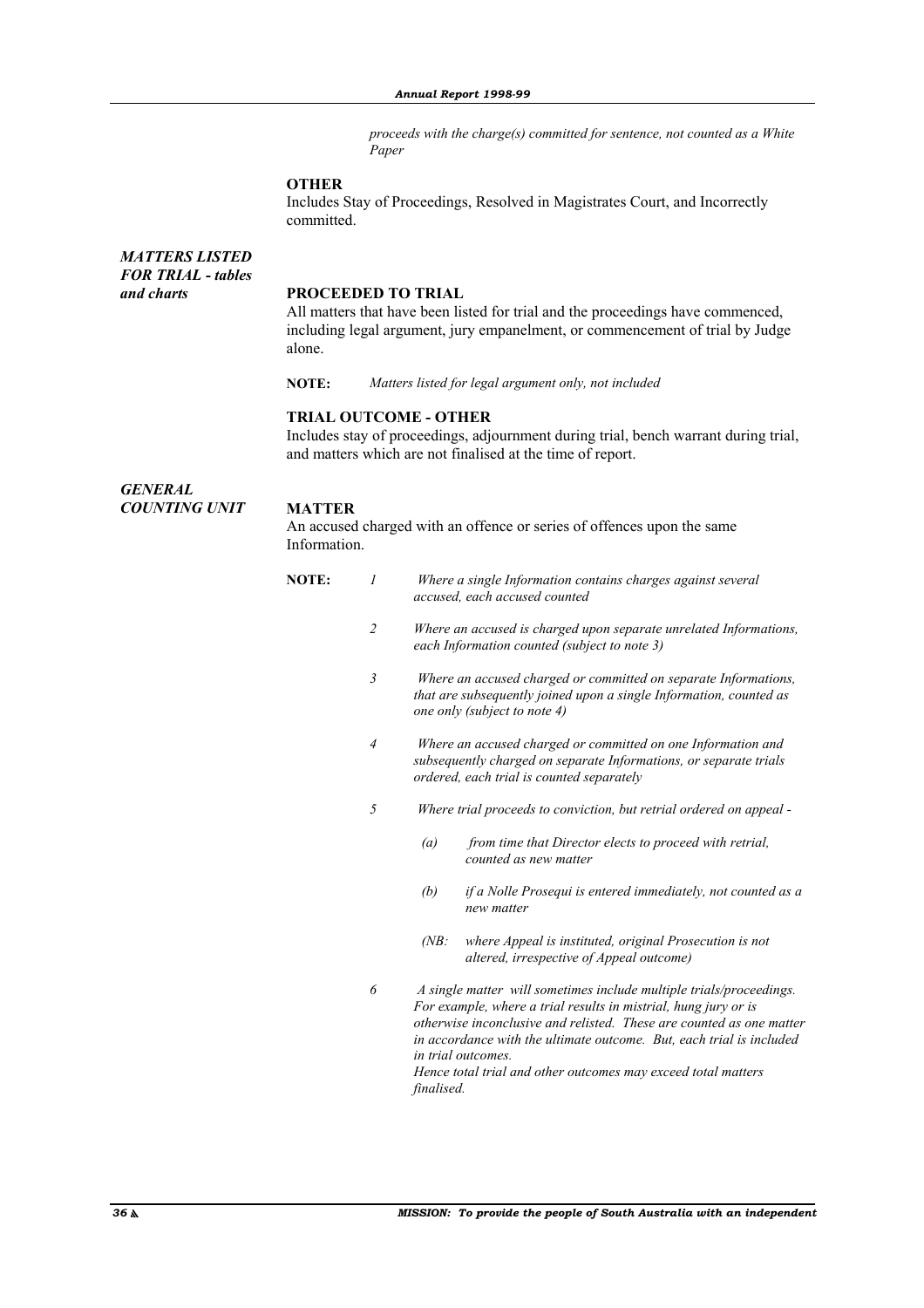# p y **APPENDICES**

- *A* Appendix AOrganisational Chart
- **A** Appendix B Declaration of Victim's Rights
- *A* Appendix CStatement of Prosecution Policy and Guidelines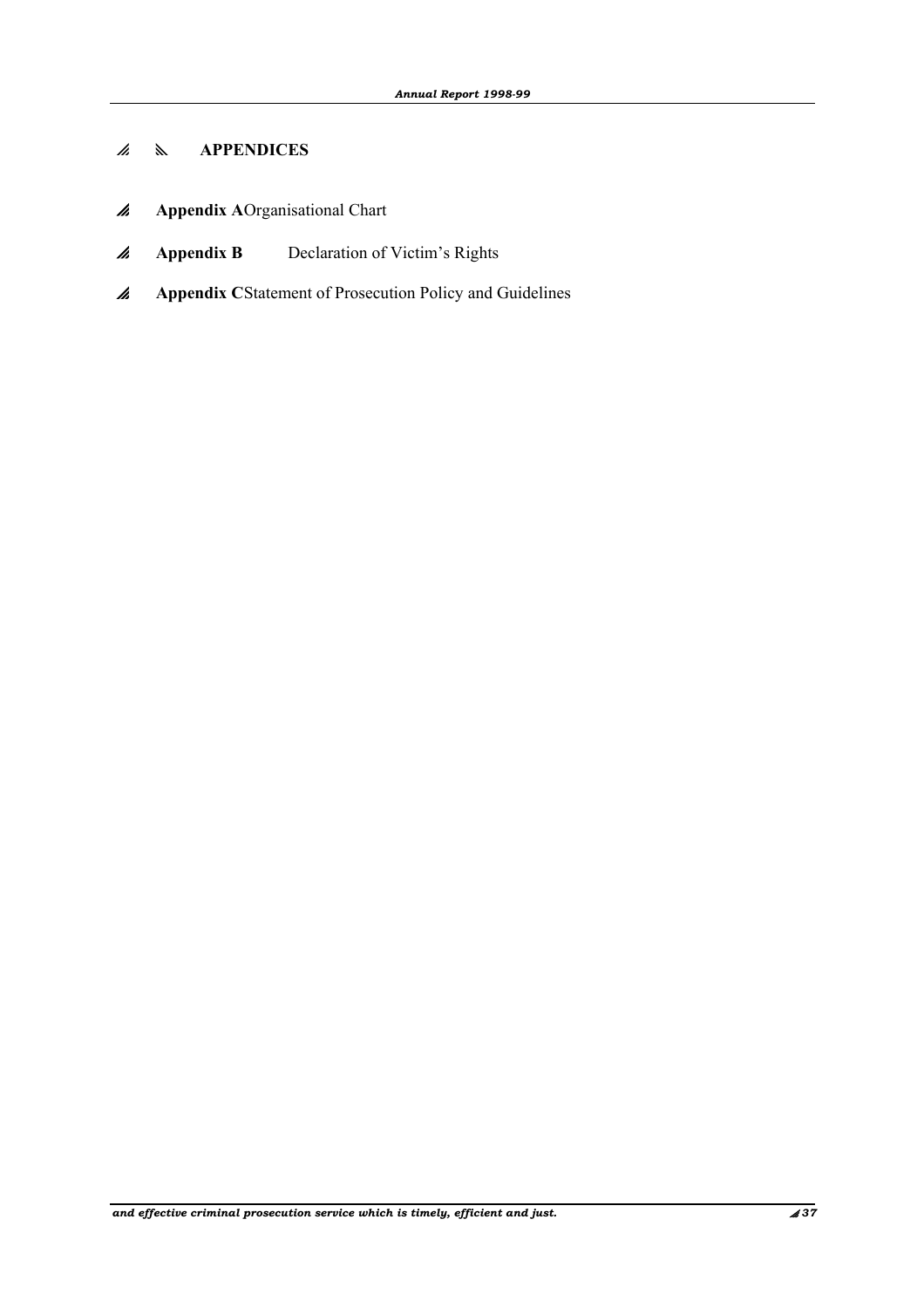**Appendix A:**

# *ORGANISATIONAL CHART*

as at 30 June 1999

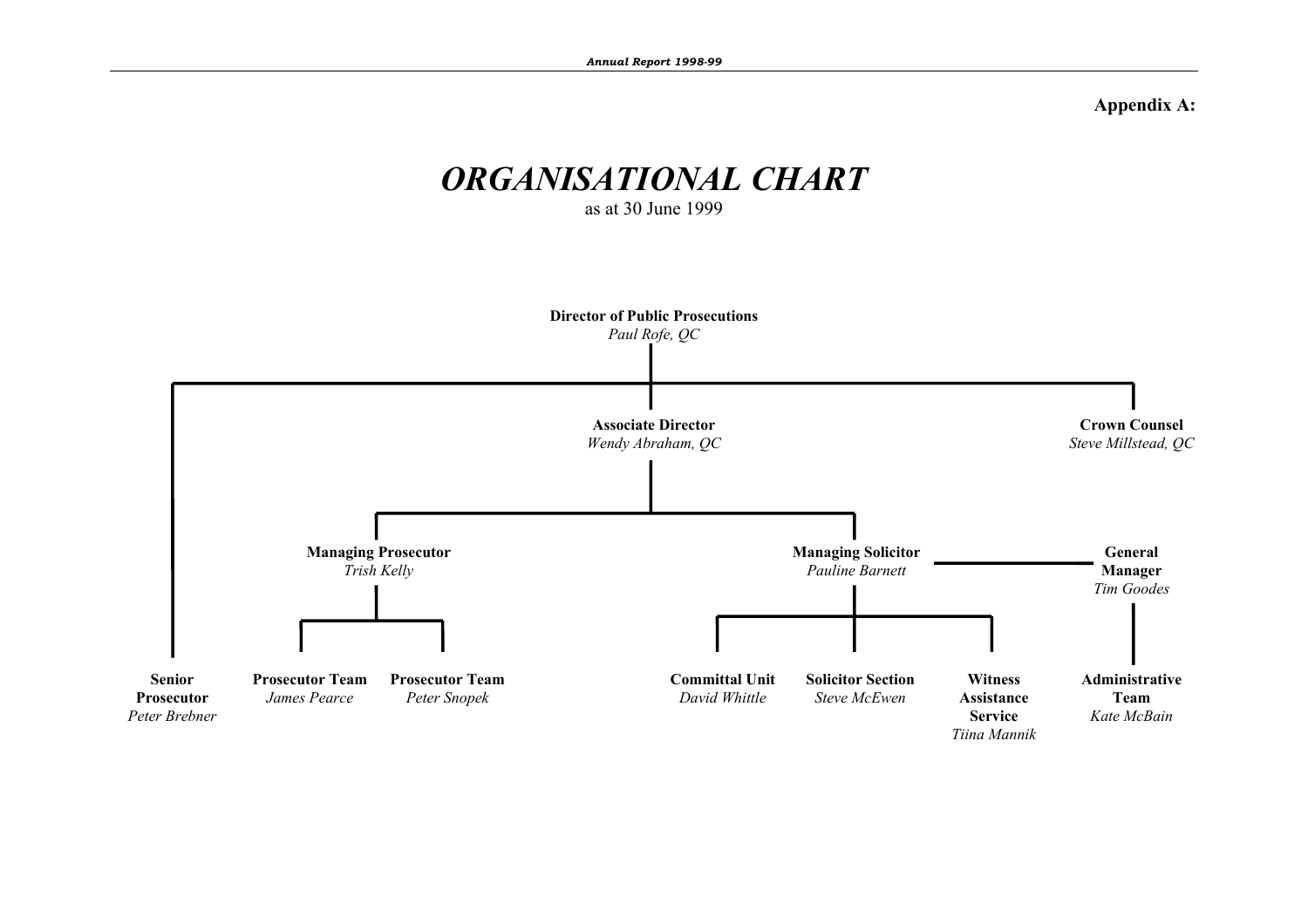#### **APPENDIX B:**

#### *DECLARATION OF VICTIM'S RIGHTS*

In all dealings with victims of crime the Office of the Director of Public Prosecutions, is required to give effect to the Declaration of Victim's Rights set out below in so far as they are applicable to the functions of the Office.

The victim of crime shall have the right to:

- 1 be dealt with at all times in a sympathetic, constructive and reassuring manner and with due regard to the victim's personal situation, rights and dignity;
- 2 be informed about the progress of investigations being conducted by police (except where such disclosure might jeopardise the investigations):
- 3 be advised of the charges laid against the accused and of any modifications to the charges in question;
- 4 have a comprehensive statement taken at the time of the initial investigation which shall include information regarding the harm done and losses incurred in consequence of the commission of the offence. The information in this statement shall be updated before the accused is sentenced;
- 5 be advised of justifications for accepting a plea of guilty to a lesser charge or for accepting a guilty plea in return for recommended leniency in sentencing;
- 6 be advised of justification for entering a nolle prosequi (ie to withdraw charges) when the decision is taken not to proceed with charges. (Decisions which might prove discomforting to victims should be explained with sensitivity and tact):
- 7 have property held by the Crown for purposes of investigation or evidence returned as promptly as possible. Inconveniences to victims should be minimised wherever possible;
- 8 be informed about the trial process and of the rights and responsibilities of witnesses;
- 9 be protected from unnecessary contact with the accused and defence witnesses during the course of the trial;
- 10 not have his or her residential address disclosed unless deemed material to the defence or prosecution;
- 11 not be required to appear at preliminary hearings or committal proceedings unless deemed material to the defence or prosecution;
- 12 have his or her need or perceived need for physical protection put before a bail authority which is determining an application for bail by the accused person, by the prosecutor;
- 13 be advised of the outcome of all bail applications and be informed of any conditions of bail which are designed to protect the victim from the accused;
- 14 have the full effects of the crime upon him or her made known to the sentencing court either by the prosecutor or by information contained in a pre-sentence report; including any financial, social, psychological and physical harm done to or suffered by the victim. Any other information that may aid the court in sentencing including the restitution and compensation needs of the victim should also be put before the court by the prosecutor;
- 15 be advised of the outcome of criminal proceedings and be fully apprised of the sentence, when imposed, and its implications;
- 16 be advised of the outcome of parole proceedings;
- 17 be notified of an offender's impending release from custody.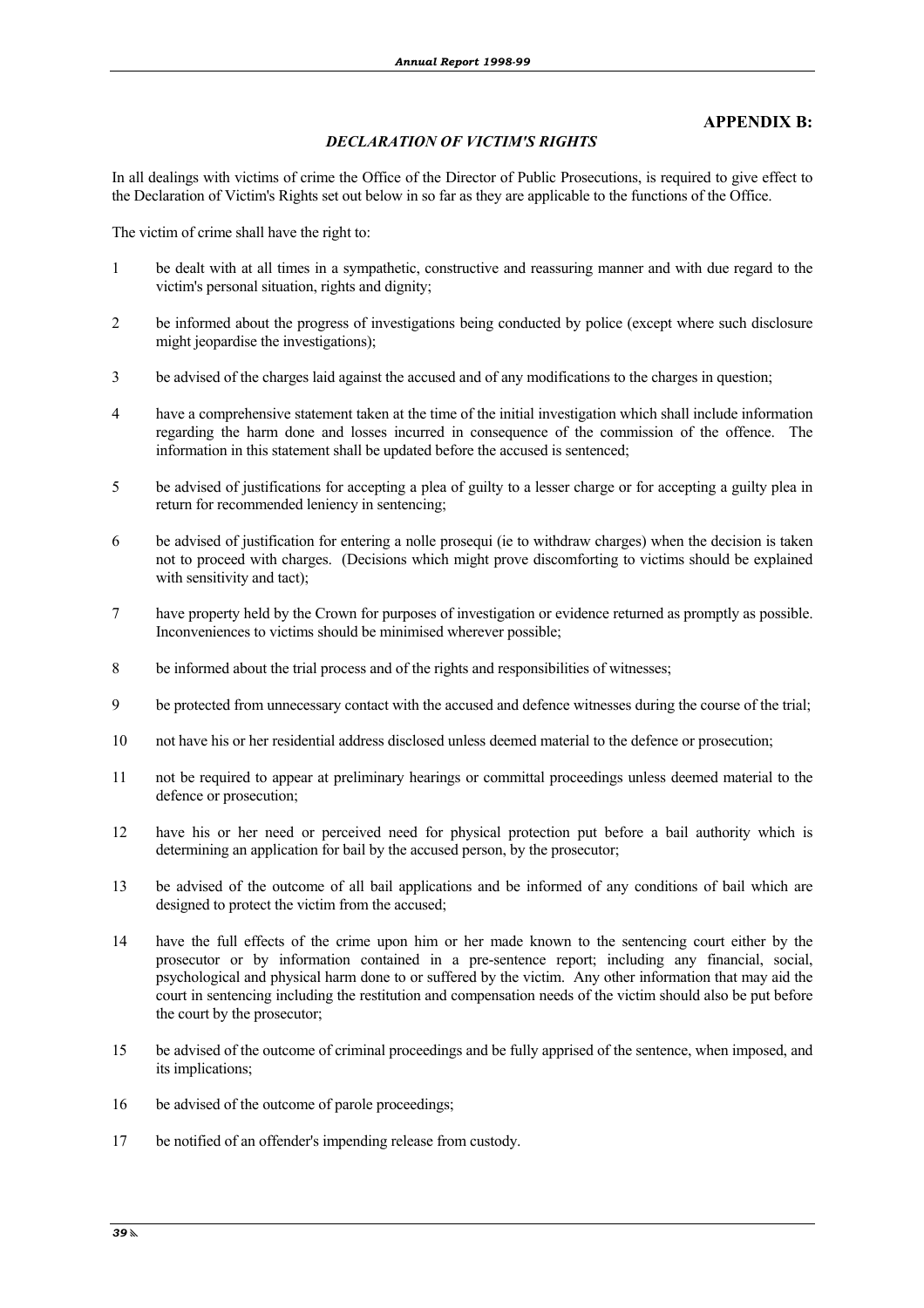#### **APPENDIX C:**

# **PROSECUTION POLICY**

#### **INTRODUCTION**

The Office of the Director of Public Prosecutions was established in 1992 to provide an effective, fair and independent criminal prosecution service for the people of South Australia. Since that time all major criminal prosecutions have been conducted by the Office in Adelaide and in the country areas of Port Augusta and Mount Gambier.

The Office is committed to the highest ethical and professional standards and strives to achieve the most effective and appropriate criminal prosecutions. It is integral to the process that all members of the Office adopt and implement the same set of values and standards when evaluating charges and conducting prosecutions.

The Prosecution Policy was first issued upon the establishment of the Office in 1992 and since that time has been under review. I have provided further guidance to my staff in the form of guidelines for their important decision making processes and to maintain the highest ethical standards.

The policy and guidelines are available to all interested members of the public, legal profession and the police.

P J L ROFE QC Director of Public Prosecutions

#### **INTRODUCTION**

This Policy and the annexed guidelines are those governing the decision to prosecute criminal offences in South Australia. They form part of the uniform prosecution policy adopted by the Directors of Public Prosecutions of all States and the Commonwealth of Australia in 1990.

#### **THE OFFICE OF THE DIRECTOR OF PUBLIC PROSECUTIONS**

The Office is divided into a number of smaller units that conduct the functions of solicitors and prosecutors with a close working relationship. In this document the legal staff within the Office and members of the private profession briefed to appear on behalf on the Director are referred to as prosecutors.

The Office of the Director of Public Prosecutions' first contact with most criminal matters is through the Committal Unit where the major indictable offences in the State are referred by the Police either prior to or just after charging. The Office then assumes conduct of these matters until their final resolution. The Office also conducts Summary Trials in complex or sensitive matters and appeals from the Magistrates Court on indictable offences. This document provides a framework for those conducting prosecutions on behalf of the State.

In addition to the legal staff the Office has a Witness Assistance Service (WAS) that provides assistance to witnesses involved in major indictable proceedings and referral to other agencies if necessary.

All staff within the Office work on the instructions of the Director who has been appointed pursuant to the Director of Public Prosecutions Act 1991 (the Act).

#### **THE DIRECTOR OF PUBLIC PROSECUTIONS**

The obligations of the Director of Public Prosecutions are no different from those imposed on every prosecutor or prosecuting authority in the common law system.

The primary obligation on a prosecutor is one of fairness. Fairness must dictate eventually the discharge of all of a prosecutor's functions. But the question must be asked as to whom these obligations are owed. Obviously a prosecutor must be fair to an accused but that cannot be the sole consideration. There are other parties with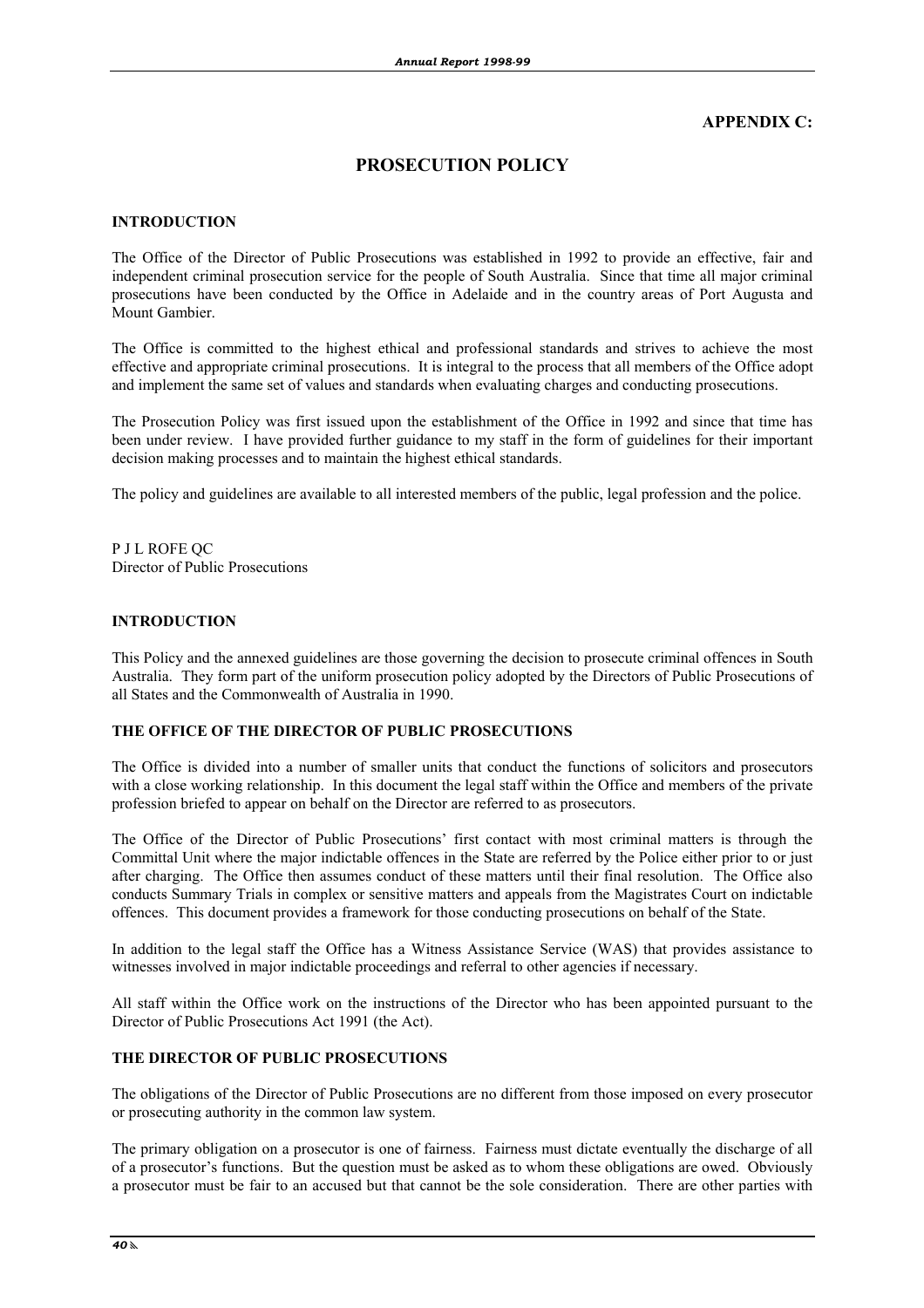legitimate interests who are also entitled to expect a prosecutor to act in a particular way. Sometimes these interests will conflict with those of the accused.

A prosecutor has obligations to varying degrees to the following:

- the court (judge and jury)
- the community
- the accused
- victims
- witnesses
- defence counsel

A prosecutor must play his or her part in securing a fair trial for persons accused of criminal offences. A fair trial is one that results in justice being done, ie conviction of the guilty as well as acquittal of the innocent. A fair trial may be described also as one where all relevant credible evidence is presented, tested and adjudicated upon according to law. The obligations of the prosecution to the various parties flow from those concepts.

#### **THE ROLE OF THE PROSECUTOR**

In order to understand the obligations of a prosecutor in any given situation or at any particular stage of the trial process, it is necessary to define the role of the prosecutor. The exercise has been attempted on numerous occasions by various commentators. The role is usually expressed in terms such as "a minister of justice" or "an officer of the court". It may be more easily understood in terms of what it is not. It is not about winning or losing where convictions are wins and acquittals are losses. A conviction obtained on insufficient or doubtful evidence should be regarded as a loss just as much as a failure to obtain a conviction on a strong credible prosecution case. Again it is a matter of striking a balance.

Some quotations from commentators may assist in defining the role of the prosecutor :

 "*It cannot be over emphasised that the purpose [cf expectation] of a criminal prosecution is not to obtain a conviction: it is to lay before a jury what the Crown considers to be credible evidence relevant to what is alleged to be a crime. Counsel have a duty to see that all available legal proof of the facts is presented; it should be done firmly and pressed to its legitimate strength, but it must also be done fairly. The role of prosecutor excludes any notion of winning or losing: his function is a matter of public duty than which in civil life there can be none charged with greater personal responsibility. It is to be efficiently performed with an ingrained sense of the dignity, the seriousness and the justness of judicial proceedings."* (per Rand J in Boucher v R (1954) 110 CCC 263 at 270).

 "*Finally there is or has been a tendency for Counsel for the prosecution not to prosecute firmly enough. The last half century has seen a welcome transition in the role of a prosecuting counsel from a persecuting advocate into a minister of justice, but in some places the pendulum has swung so far and the ministry has moved so close to the opposition that the prosecution's case is not adequately presented and Counsel, frightened of being accused of excessive fervour tend to do little except talk of reasonable doubt and leave the final speech on the facts to the Judge. The result of the deficiency is that the duty of seeing that the prosecution's case is effectively put to the jury is sometimes transferred to the Judge and thus the balance of the trial is upset*." (Lord Devlin, Trial by Jury pp.122-123)

But in the end it may come back to the words of Christmas Humphreys QC:

 "*It is the duty of prosecuting counsel to prosecute, and he need not rise to his feet and apologise for so doing. It is not unfair to prosecute"* (1955 Crim LR 739 at 741)

#### and again -

 "*Always the principle holds that Crown counsel is concerned with justice first, justice second and conviction a very bad third"* (Ibid p.746)

The Office of the Director of Public Prosecutions in South Australia is committed to those ideals.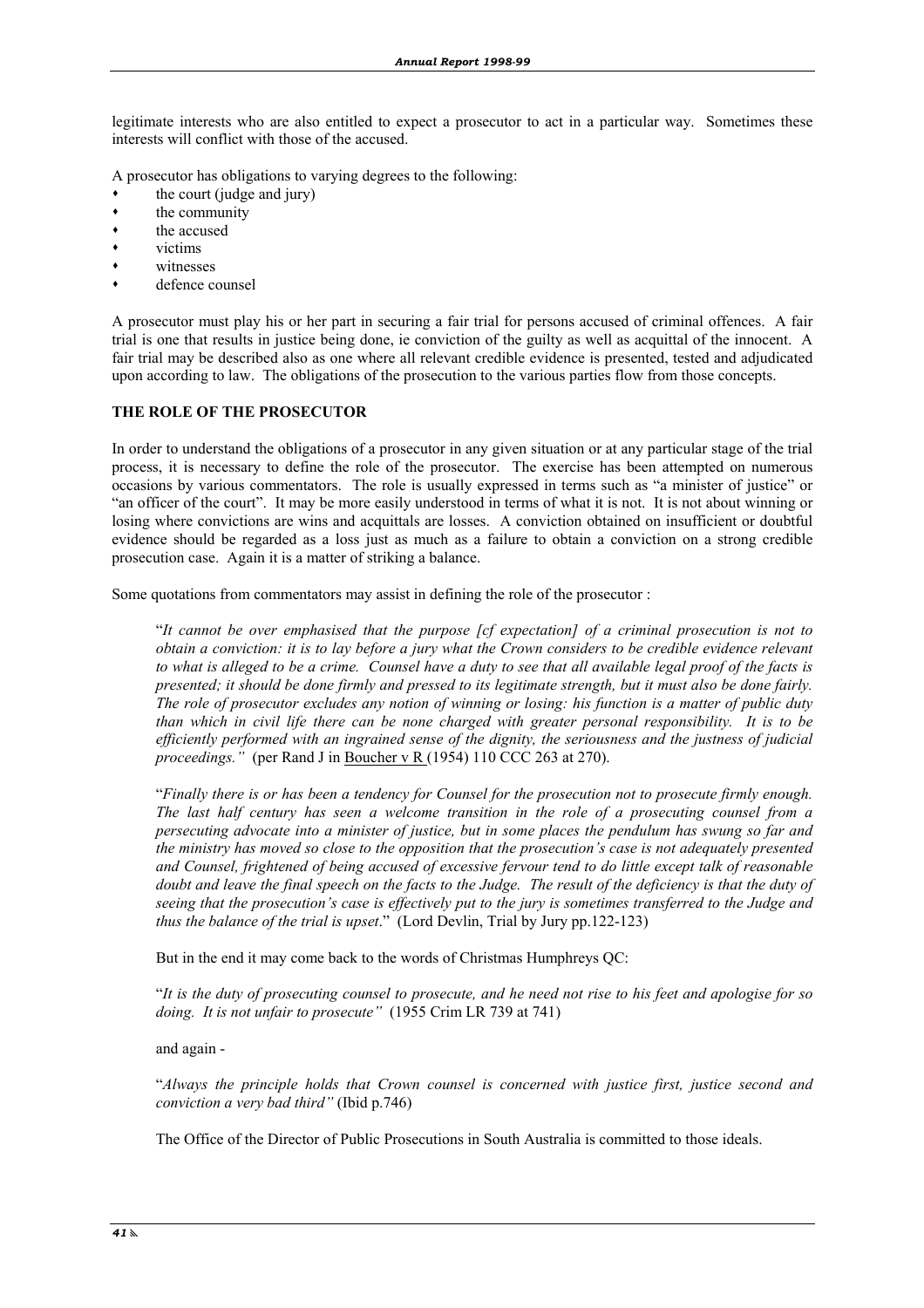#### **THE DECISION TO PROSECUTE**

A prosecution should not proceed if there is no reasonable prospect of a conviction being secured. This basic criterion is the cornerstone of the uniform prosecution policy adopted in Australia.

The decision whether or not to prosecute is the most important step in the prosecution process. In every case great care must be taken in the interests of the victim, the suspected offender and the community at large to ensure that the right decision is made. A wrong decision to prosecute or, conversely, a wrong decision not to prosecute, tends to undermine the confidence of the community in the criminal justice system.

It has never been the rule in this country that suspected criminal offences must automatically be the subject of prosecution. A significant consideration is whether the prosecution is in the public interest. The resources available for prosecution action are finite and should not be wasted pursuing inappropriate cases, a corollary of which is that the available resources are employed to pursue those cases worthy of prosecution.

The initial consideration in the exercise of this discretion is whether the evidence is sufficient to justify the institution or continuation of a prosecution. A prosecution should not be instituted or continued unless there is admissible, substantial and reliable evidence that a criminal offence known to the law has been committed by the accused. There is a continuing obligation to assess the evidence as the matter proceeds.

The decision whether there is a reasonable prospect of conviction requires an evaluation of how strong the case is likely to be when presented in court. It must take into account such matters as the availability, competence and credibility of witnesses and their likely impression on the arbiter of fact, and the admissibility of any alleged confession or other evidence. The prosecutor should also have regard to any lines of defence which are plainly open to, or have been indicated by, the accused and any other factors which in the view of the prosecutor could affect the likelihood or otherwise of a conviction. This assessment may be a difficult one to make, and of course there can never be an assurance that a prosecution will succeed. Indeed it is inevitable that some will fail. However, application of this test dispassionately, after due deliberation by a person experienced in weighing the available evidence, is the best way of seeking to avoid the risk of prosecuting an innocent person and pursuing a futile prosecution resulting in the unnecessary expenditure of public funds.

When evaluating the evidence regard should be had to the following matters:

- (a) Are there grounds for believing the evidence may be excluded bearing in mind the principles of admissibility at common law and under statute?
- (b) If the case depends in part on admissions by the accused, are there any grounds for believing that they are of doubtful reliability having regard to the age, intelligence and apparent understanding of the accused?
- (c) Does it appear that a witness is exaggerating, or that his or her memory is faulty, or that the witness is either hostile or friendly to the accused, or may be otherwise unreliable?
- (d) Has a witness a motive for telling less than the whole truth?
- (e) Are there matters which might properly be put to a witness by the defence to attack his or her credibility?
- (f) What sort of impression is the witness likely to make? How is the witness likely to stand up to crossexamination?
- (g) If identity is likely to be an issue, how cogent and reliable is the evidence of those who purport to identify the accused?
- (h) If there is conflict between eye witnesses, does it go beyond what one would expect and hence materially weaken the case?
- (i) Is there anything which causes suspicion that a false story may have been concocted?
- (j) Are all the necessary witnesses available and competent to give evidence, including any who may be out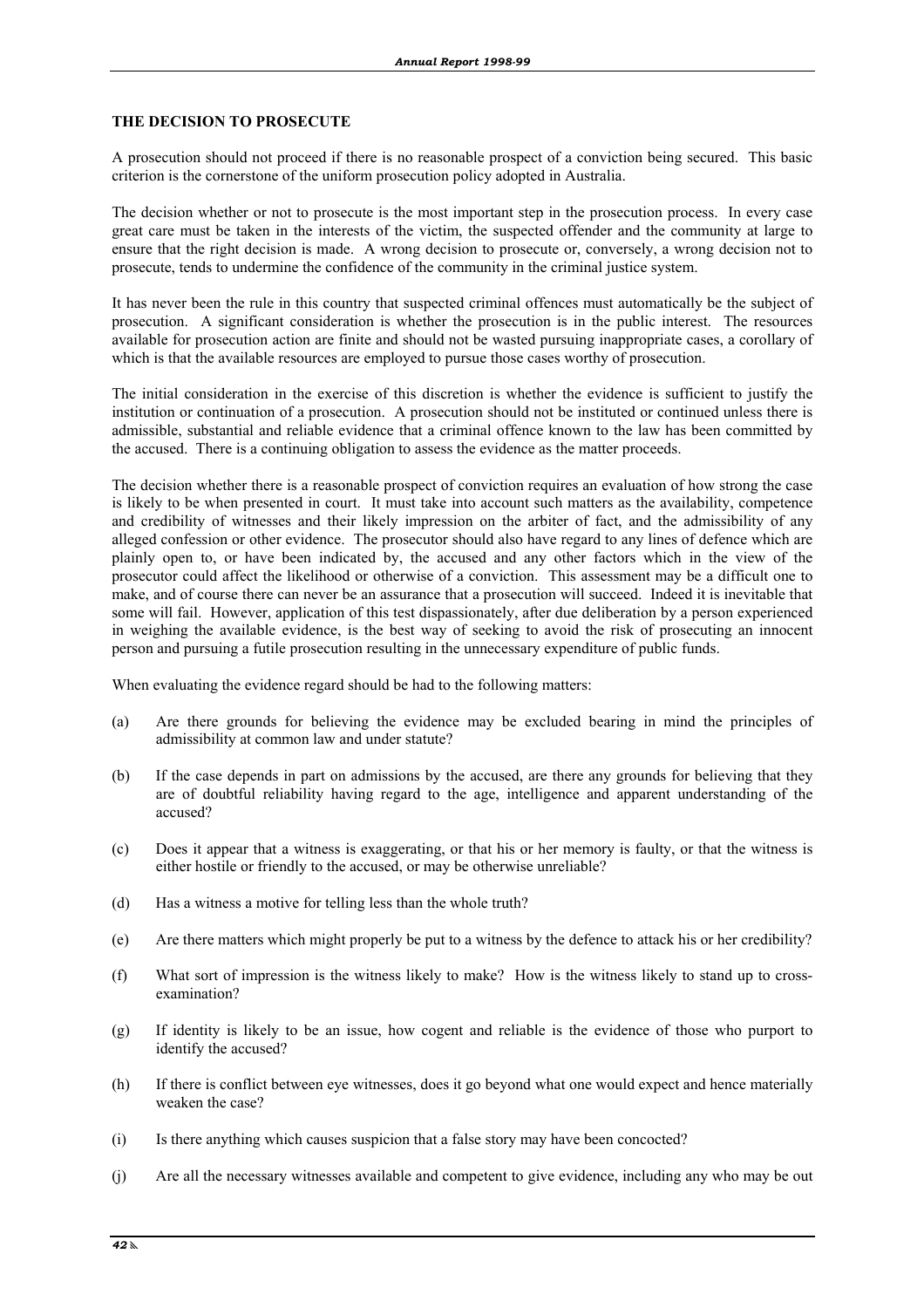of the jurisdiction? Is any witness likely to obtain an exemption from giving evidence pursuant to Section 21 of the Evidence Act, 1929?

(k) Where child witnesses are involved, are there statutory difficulties in the reception and evaluation of their evidence?

This list is not exhaustive, and of course the matters to be considered will depend upon the circumstances of each individual case.

Having satisfied himself or herself that the evidence is sufficient to justify the institution or continuation of a prosecution, the prosecutor must then consider whether, in the light of the provable facts and the whole of the surrounding circumstances, the public interest requires a prosecution to be pursued. It is not the rule that all offences brought to the attention of the authorities must be prosecuted.

The factors which can properly be taken into account in deciding whether the public interest requires a prosecution will vary from case to case. While some public interest factors may militate against a decision to proceed with a prosecution, there are public interest factors which operate in favour of proceeding with a prosecution, for example the seriousness of the offence and the need for deterrence. In this regard, generally speaking the more serious the offence the less likely it will be that the public interest will not require that a prosecution be pursued.

Factors which may arise for consideration in determining whether the public interest requires a prosecution include:

- (a) the seriousness or, conversely, the triviality of the alleged offence or that it is of a "technical" nature only;
- (b) any mitigating or aggravating circumstances;
- (c) the youth, age, intelligence, physical health, mental health, or special infirmity of the accused, a witness or victim;
- (d) the accused's antecedents and background;
- (e) the staleness of the alleged offence;
- (f) the degree of culpability of the accused in connection with the offence;
- (g) the effect on public order and morale;
- (h) the obsolescence or obscurity of the law;
- (i) whether the prosecution would be perceived as counter-productive, for example, by bringing the law into disrepute;
- (j) the availability and efficacy of any alternatives to prosecution;
- (k) the prevalence of the alleged offence and the need for deterrence, both personal and general;
- (l) whether the consequences of any resulting prosecution or conviction would be unduly harsh and oppressive;
- (m) whether the alleged offence is of considerable public concern;
- (n) any entitlement of the State or other person or body to criminal compensation, reparation or forfeiture;
- (o) the attitude of the victim of the alleged offence to a prosecution;
- (p) the likely length and expense of a trial;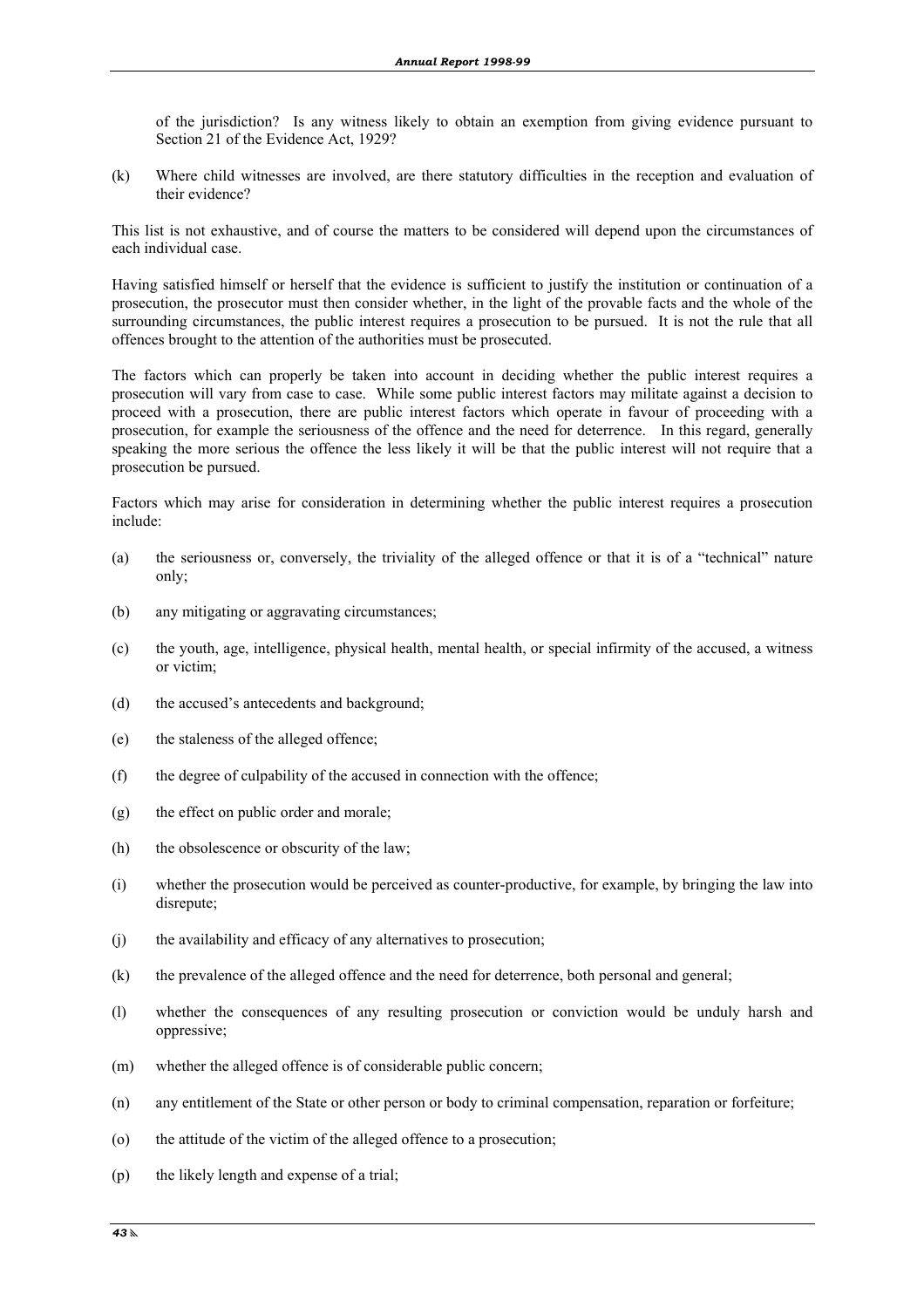- (q) whether the accused is willing to co-operate in the investigation or prosecution of others, or the extent to which the accused has done so;
- (r) the likely outcome in the event of a finding of guilt having regard to the sentencing options available to the court;
- (s) whether the alleged offence is triable only on indictment; and
- (t) the necessity to maintain public confidence in such institutions as the Parliament and the Courts.

The weight to be given to these and other factors will depend on the particular circumstances of each case.

As a matter of practical reality the proper decision in most cases will be to proceed with a prosecution if there is sufficient evidence available to justify a prosecution. Although there may be mitigating factors present in a particular case, often the proper decision will be to proceed with a prosecution and for those factors to be put to the sentencing court in mitigation. Nevertheless, where the alleged offence is not so serious as plainly to require prosecution the prosecutor should always apply his or her mind to whether the public interest requires a prosecution to be pursued.

A decision whether or not to prosecute must clearly not be influenced by:

- (a) the race, religion, sex, national origin or political associations, activities or beliefs of the accused or any other person involved;
- (b) personal feelings concerning the accused or the victim;
- (c) possible political advantage or disadvantage to the Government or any political group or party; or
- (d) the possible effect of the decision on the personal or professional circumstances of those responsible for the prosecution decision.

Special considerations apply to the prosecution of young offenders. Prosecution of a young offender should always be regarded as a severe step, and generally speaking a much stronger case can be made for methods of disposal which fall short of prosecution unless the seriousness of the alleged offence or the circumstances of the young offender concerned dictate otherwise. In this regard, ordinarily the public interest will not require the prosecution of a young offender who is a first offender in circumstances where the alleged offence is not serious.

In deciding whether or not the public interest warrants the prosecution of a young offender regard should be had to such of the factors that apply to adults as appear to be relevant, but particularly to:

- (a) the seriousness of the alleged offence;
- (b) the age, apparent maturity and mental capacity of the young offender;
- (c) the available alternatives to prosecution, such as a caution, and their efficacy;
- (d) the sentencing options available to the relevant Youth Court if the matter were to be prosecuted;
- (e) The young offender's family circumstances, particularly whether the parents or guardians of the young offender appear able and prepared to exercise effective discipline and control over the young offender;
- (f) The young offender's antecedents, including the circumstances of any previous caution the young offender may have been given, and whether they are such as to indicate that a less formal disposal of the present matter would be inappropriate; and
- (g) whether a prosecution would be likely to be harmful to the young offender or be inappropriate, having regard to such matters as the personality of the young offender and his or her family circumstances.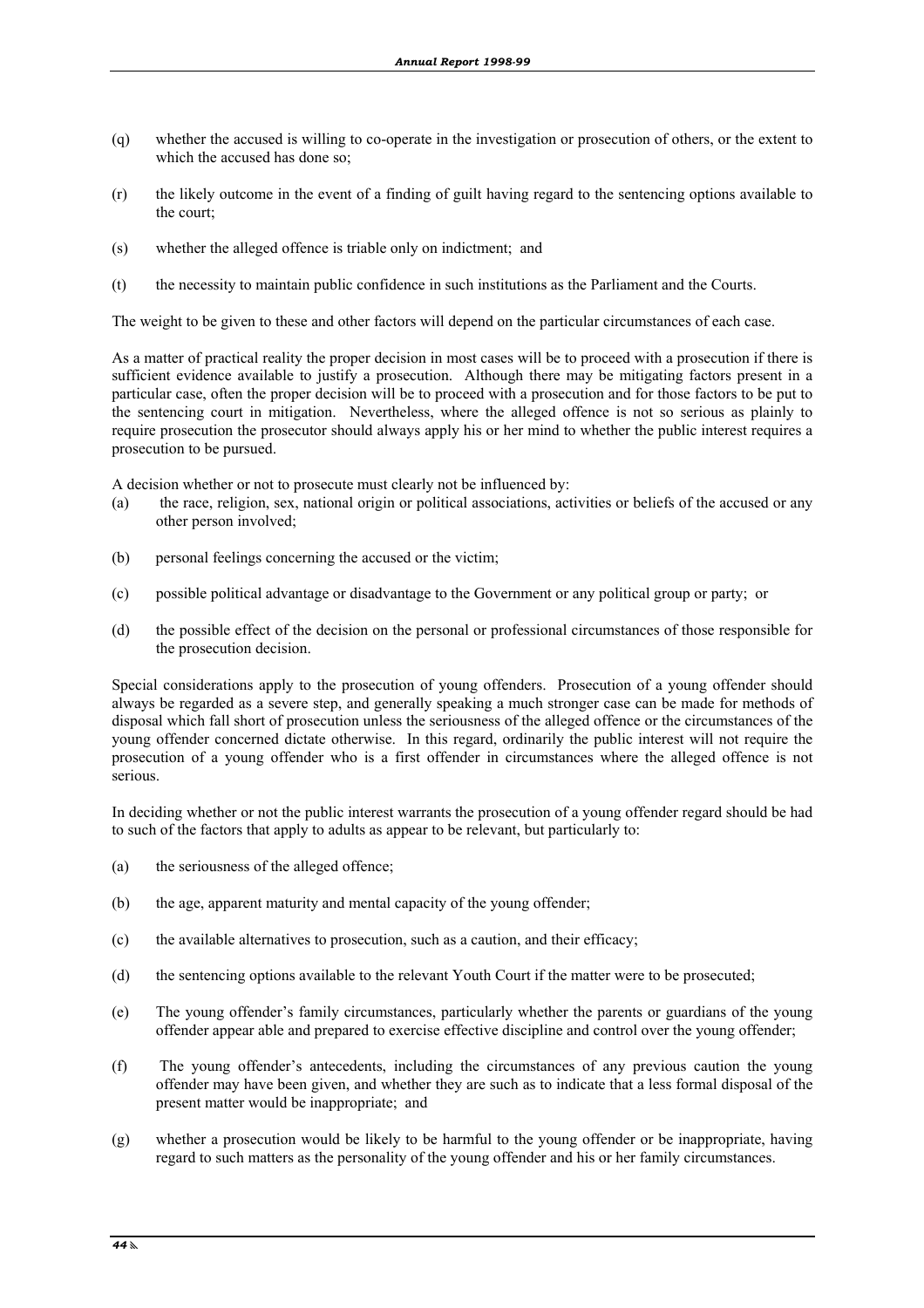Under no circumstances should a young offender be prosecuted solely to secure access to the welfare powers of the court.

Pursuant to Section 17 of the Young Offenders Act, 1993, all young offenders charged with homicide, or an offence consisting of an attempt to commit or assault with intent to commit homicide, are to be dealt with by an adult court. In other cases an application by the DPP or police prosecutor can be made to have a young offender dealt with as an adult if it is considered that it is warranted by the gravity of the offence or because the offence was part of a pattern of repeated offending.

#### **Guideline No 1 - Choice of Charges**

In many cases the evidence will disclose a number of possible offences. Care must therefore be taken to choose a charge or charges which adequately reflect the nature and extent of the criminal conduct disclosed by the evidence and which will provide the Court with an appropriate basis for sentence.

In the ordinary course the charge or charges laid or proceeded with will be the most serious disclosed by the evidence. Nevertheless, when account is taken of such matters as the strength of the available evidence, the probable lines of defence to a particular charge and other considerations including the appropriate sentence, it may be appropriate to lay or proceed with a charge which is not the most serious revealed by the evidence.

Under no circumstances should charges be laid with the intention of providing scope for subsequent chargebargaining.

The High Court in R v Hoar [1981] 148 CLR 32 at 38 has highlighted the need for restraint in laying conspiracy charges:

 "*Generally speaking, it is undesirable that conspiracy should be charged when a substantive offence has been committed and there is a sufficient and effective charge that this offence has been committed."*

Whenever possible substantive charges should be laid. However, there are occasions when a conspiracy charge is the only one which is adequate and appropriate on the available evidence. Where it is proposed to lay or proceed with conspiracy charges against a number of accused jointly, those responsible for making the necessary decision must guard against the risk of the joint trial being unduly complex or lengthy.

It will never be appropriate to overcharge on an information to gain a benefit in relation to charge-bargaining or for some other perceived benefit to the prosecution. In cases where there have been numerous offences committed, the prosecutor should strive to charge counts, that sufficiently reflect the gravity of the incidents or the course of conduct.

#### **Guideline No 2 - Charge-Bargaining**

Charge-bargaining involves negotiations between the defence and the prosecution in relation to the charges to be proceeded with. Such negotiations may result in the accused pleading guilty to fewer than all of the charges he or she is facing, or to a lesser charge or charges, with the remaining charges either not being proceeded with or taken into account without proceeding to conviction.

These guidelines have earlier referred to the care that must be taken in choosing the charge or charges to be laid. Nevertheless, circumstances can change and new facts can come to light. Agreements as to charge or charges and plea must be consistent with the requirements of justice.

A proposal should not be entertained by the prosecution unless:

- (a) the charges to be proceeded with bear a reasonable relationship to the nature of the criminal conduct of the accused;
- (b) those charges provide an adequate basis for an appropriate sentence in all the circumstances of the case; and
- (c) there is evidence to support the charges.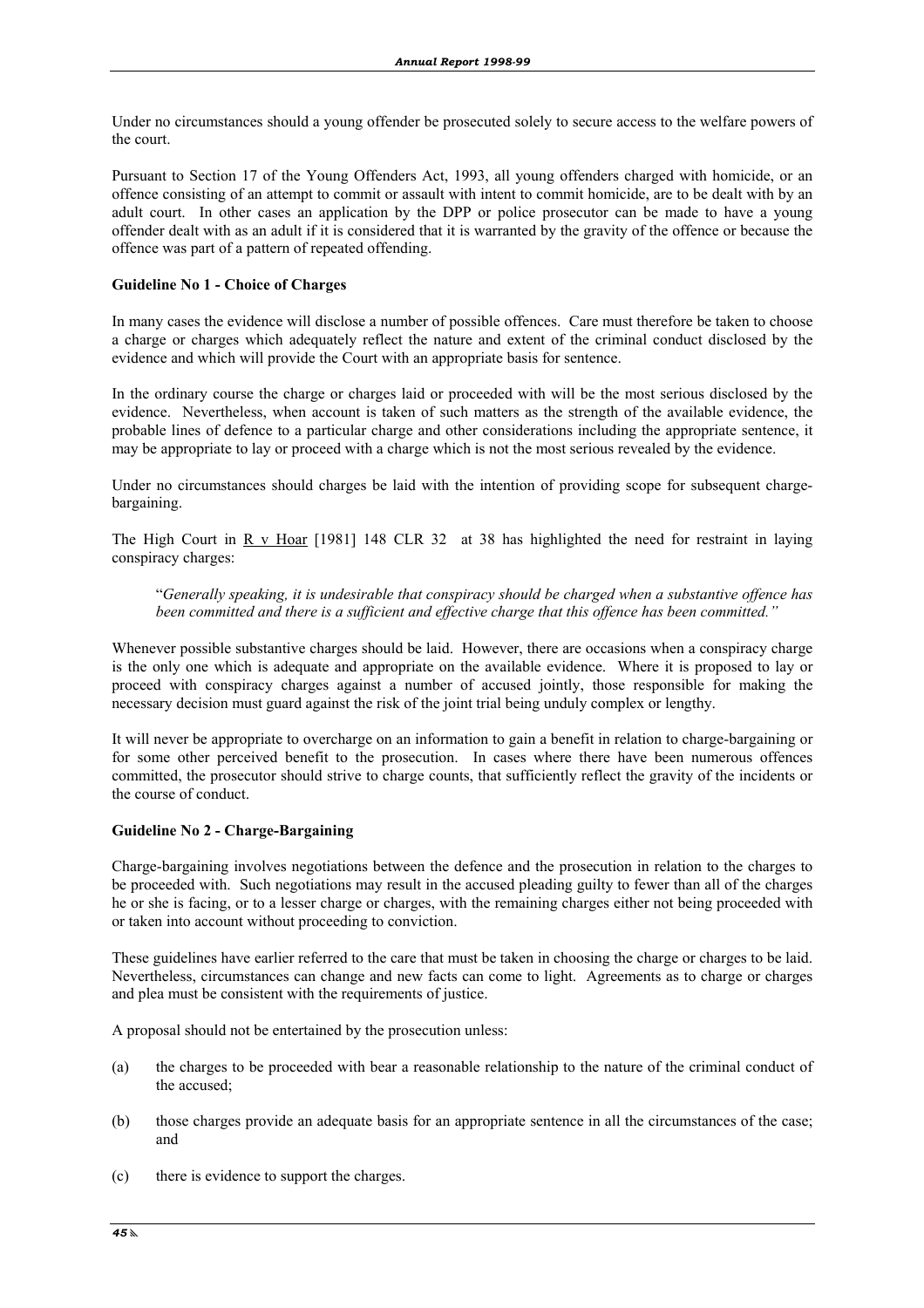Any decision whether or not to agree to a proposal advanced by the defence, or to put a counter-proposal to the defence, must take into account all the circumstances of the case and other relevant considerations including:

- (a) whether the accused is willing to co-operate in the investigation or prosecution of others, or the extent to which the accused has done so;
- (b) whether the sentence that is likely to be imposed if the charges are varied as proposed (taking into account such matters as whether the accused is already serving a term of imprisonment) would be appropriate for the criminal conduct involved;
- (c) the desirability of prompt and certain resolution of the case;
- (d) the accused's antecedents;
- (e) the strength of the prosecution case;
- (f) the likelihood of adverse consequences to witnesses;
- (g) in cases where there has been a financial loss to the State or any person, whether the accused has made restitution or arrangements for restitution;
- (h) the need to avoid delay in the resolution of other pending cases;
- (i) the time and expense involved in a trial and any appeal proceedings;
- (j) the views of the investigating police officers; and
- (k) the views of the victim or others significantly affected.

In no circumstances should the prosecution entertain a charge-bargaining proposal if the accused maintains his or her innocence with respect to a charge or charges to which the accused has offered to plead guilty.

#### **Guideline 3 - Giving Advice to Investigators**

All requests for advice by police investigators should be made in writing to the Office of the Director of Public Prosecutions. This includes advice in relation to:

- (a) the availability of criminal charges, involving
	- (i) the sufficiency of evidence;
	- (ii) the admissibility of evidence;
	- (iii) the most appropriate charge in the circumstances
- (b) the present state of the law with respect to a certain subject matter (where this requires detailed evaluation);
- (c) whether a matter should be disposed of summarily rather than on information;
- (d) the availability of an ex officio information; and appeal to the Supreme Court on sentence; a case stated or judicial review.

In the ordinary course these requests are to be answered in writing within a month. It should be the exception that the request is not made in writing.

There is no distinction to be drawn between "formal" and "informal" advice and "provisional" advice should not be given.

Should the person seeking advice be unable, due to the urgency of the matter, to seek advice by way of a written request, this should not preclude advice being provided. In such instances the written advice should recite the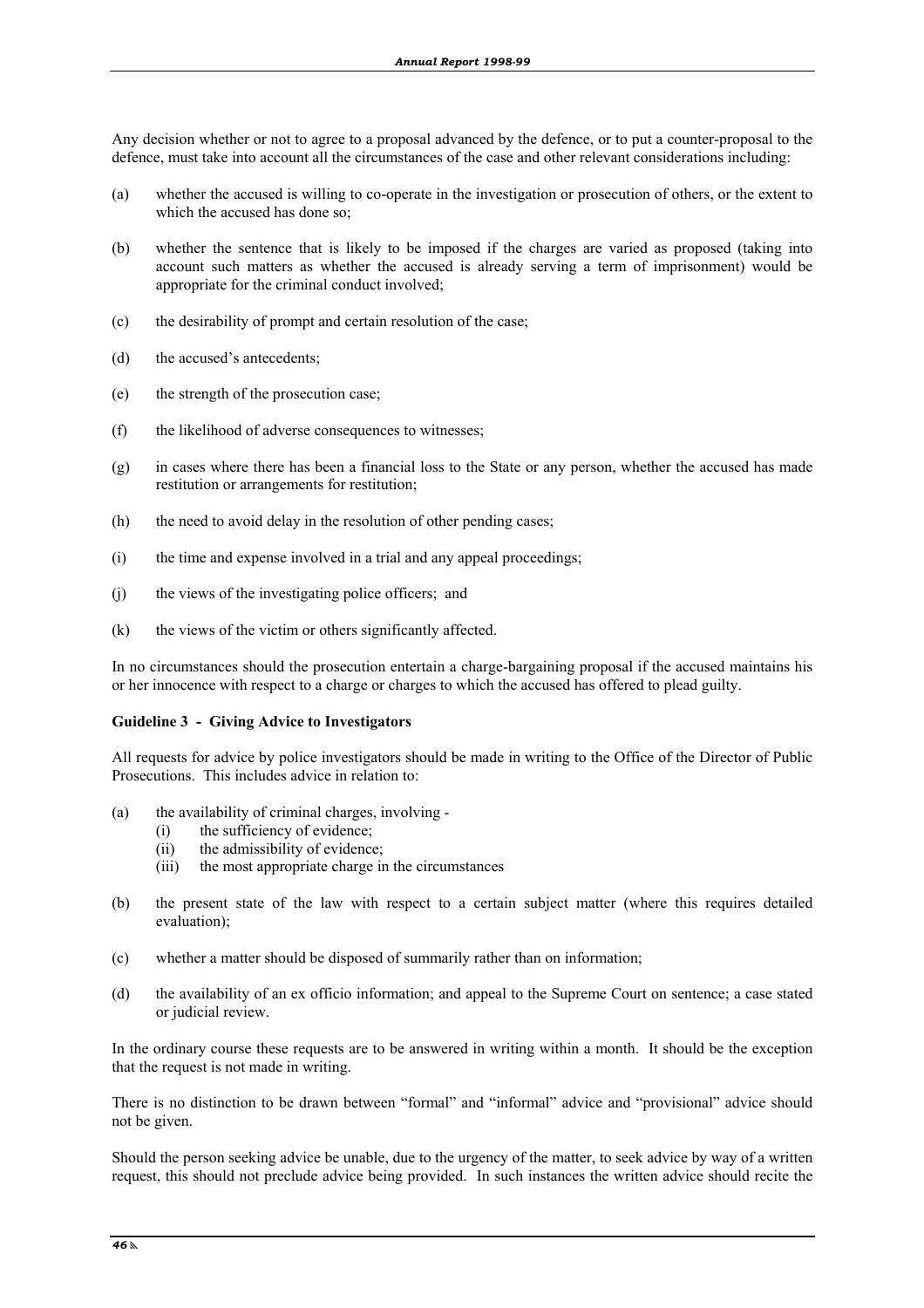particular request made of this Office and the information provided upon which the advice is given.

In the ordinary course a letter confirming the oral advice should be dispatched within twenty four hours.

Where the request for advice relates to whether or not there is a basis for charging, any advice must only be provided after an examination of the complete police brief. Ordinarily such advice will only be given after the alleged offender has been provided with an opportunity to answer or comment upon the substance of the allegations (by interview or otherwise).

Advice will not be given on any individual exercise of police powers or on operational matters generally.

Requests for advice relating to matters of law which require a detailed evaluation or involve police or other investigative powers are to be referred to the Senior Solicitor or the manager of the Committal Unit.

The following requests for advice must be referred to the Director unless such matters have been specifically delegated to other officers:

- (a) whether or not a prosecution should proceed following a proposed extradition;
- (b) whether or not an immunity (indemnity or undertaking) should be granted;
- (c) whether or not an appeal should be lodged (including an application for judicial review);
- (d) whether or not a police officer should be prosecuted;
- (e) whether or not an ex officio information should be filed;
- (f) where the Director's or the Attorney-General's sanction or approval is required for the commencement of proceedings;
- (g) matters of particular sensitivity, including allegations of corruption or serious misconduct by any public official.

Where the charge is one of murder, manslaughter, assisted suicide or dangerous driving causing death, the prosecutor's advice is to be referred to the relevant manager for final consideration before it is communicated to the investigating officer.

#### **Guideline No 4 - Ex Officio Information**

To present an information in the absence of prior committal proceedings must be regarded as constituting a significant departure from accepted practice. Given that a purpose of committal proceedings is to filter out those cases where there is an insufficient basis for the accused being placed on trial, to indict in the absence of committal proceedings will deny the accused the opportunity of securing a discharge before the Magistrate.

A decision to indict in the absence of prior committal proceedings will only be justified if any disadvantage to the accused that may thereby ensue will nevertheless not be such as to deny the accused a fair trial. Further, such a decision will only be justified if there are strong and powerful grounds for so doing. An ex-officio information should not be presented in the absence of committal proceedings unless the evidentiary and public interest considerations outlined in the prosecution policy are satisfied.

Where an ex-officio information is presented in the absence of committal proceedings the accused will be provided with all relevant witness statements and full details of the case that the prosecution will present at the trial and any other material in accordance with disclosure principles.

On the other hand, a decision to indict notwithstanding the accused was discharged at the committal proceedings will not constitute as great a departure from accepted practice. The result of committal proceedings has never been regarded as binding on those who have the authority to indict. An error may have resulted in the Magistrate discharging the accused, and in such a case the filing of an ex-officio information may be the only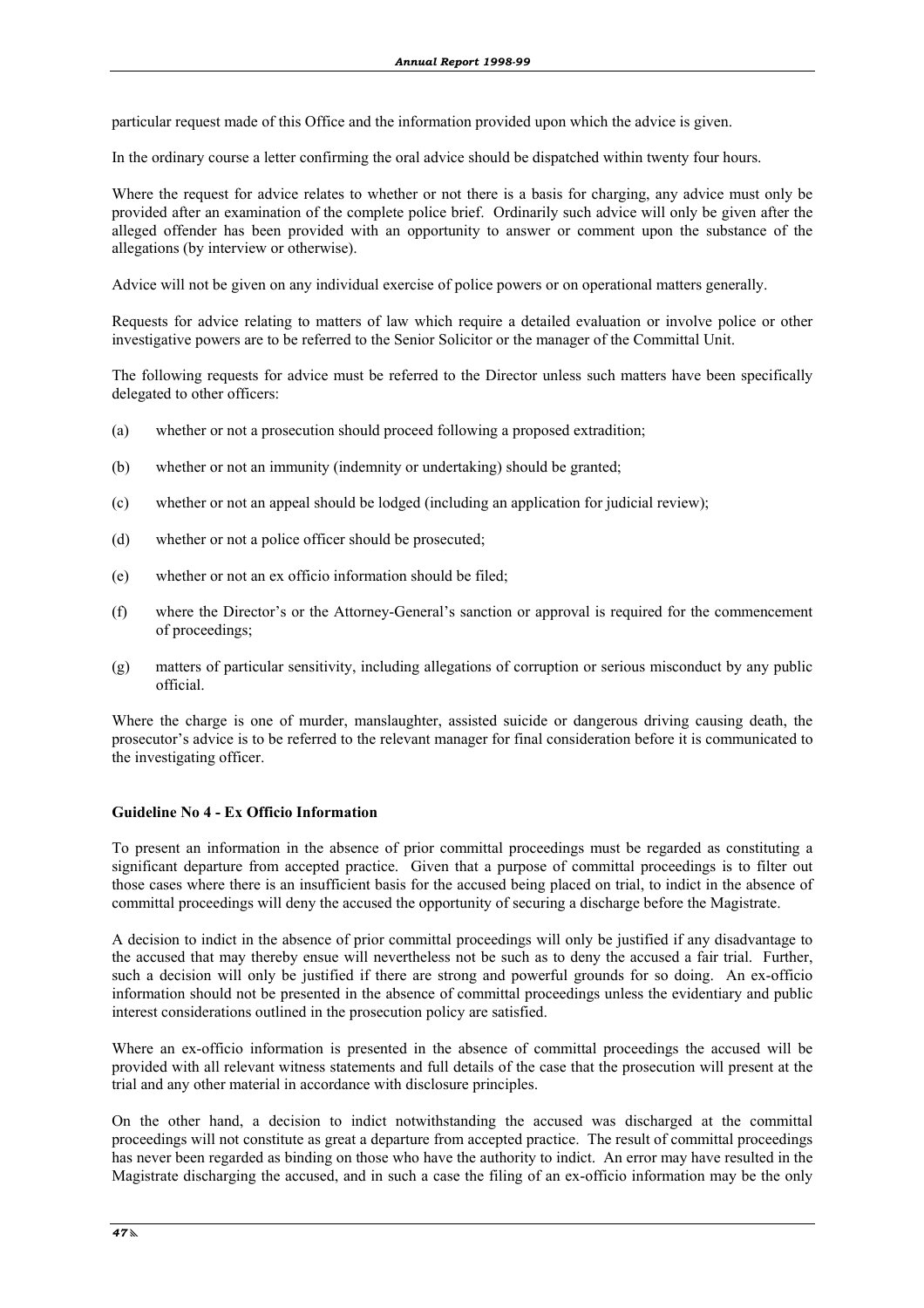feasible way that the error can be corrected. Nevertheless, a decision to indict following a discharge at the committal proceedings should never be taken lightly. An ex-officio information should not be presented in such cases unless it can be confidently asserted that the Magistrate erred in declining to commit, or fresh evidence has since become available and it can be confidently asserted that, if the evidence had been available at the time of the committal proceedings, the Magistrate would have committed the accused for trial. In the event that fresh evidence is received, consideration will be given to reinstituting the committal proceedings.

#### **Guideline No 5 - Declining to Proceed after Committal**

After the accused has been committed for trial the question may arise whether the trial on that information should proceed. Pursuant to Section  $7(1)(e)$  of the Act, the Director has power to enter a nolle prosequi or otherwise terminate a prosecution in appropriate cases.

Notwithstanding that a committal order has been obtained, events may have occurred after the committal that make it no longer appropriate for the prosecution to proceed. Alternatively, the strength of the prosecution case may be re-assessed having regard to the course of the committal proceedings. Where a question arises as to the exercise of the power under Section  $7(1)(e)$ , it is to be determined on the basis of the criteria governing the decision to prosecute set out earlier. In the normal course, any person or agency significantly affected will be consulted before any decision is made.

A defence application may be based on the fact that the offence charged is a relatively minor one and does not warrant the time and expense involved in a trial on information. Such an application is most unlikely to receive favourable consideration if the alleged offence is one that could have been determined summarily but the accused refused to consent to the matter being dealt with in that way.

Where a decision has been made not to proceed with a trial where an information has been laid, that decision will not be reversed unless:

- (a) significant fresh evidence has been produced that was not previously available for consideration;
- (b) the decision was obtained by fraud; or
- (c) the decision was based on a mistake of fact or law;

and in all the circumstances it is in the interests of justice that the decision be reversed.

Where a trial has ended with the disagreement of the jury, consideration should always be given to whether the circumstances require a re-trial, and whether a second jury is likely to be in a better position to reach a verdict. The seriousness of the alleged offence and the cost to the community and the accused should be taken into account. If it is decided to proceed with a re-trial and the second jury also disagrees, it will only be in rare and exceptional circumstances that the accused will be required to stand trial a third time.

#### **Guideline No 6 - Immunity from Prosecution**

The Director is empowered by Section  $7(1)(f)$  of the Act to grant immunity from prosecution in appropriate cases. This power will normally be exercised in order to secure an accomplice's testimony for the prosecution.

A decision whether to call an accomplice to give evidence for the prosecution frequently presents conflicting considerations calling for the exercise of careful judgment in the light of all the available evidence. Inevitably, however, there will be instances where there is a weakness in the prosecution evidence that makes it desirable, or even imperative, for the prosecution to call an accomplice.

In conjunction with the question whether to call an accomplice the question may arise whether that accomplice should also be prosecuted. In this regard, unless the accomplice has been dealt with in respect of his or her own participation in the criminal activity the subject of the charge against the accused, he or she will be in a position to claim the privilege against self-incrimination in respect of the very matter the prosecution wishes to adduce in evidence. Where, however, an accomplice has been given an immunity under Section  $7(1)(f)$  that immunity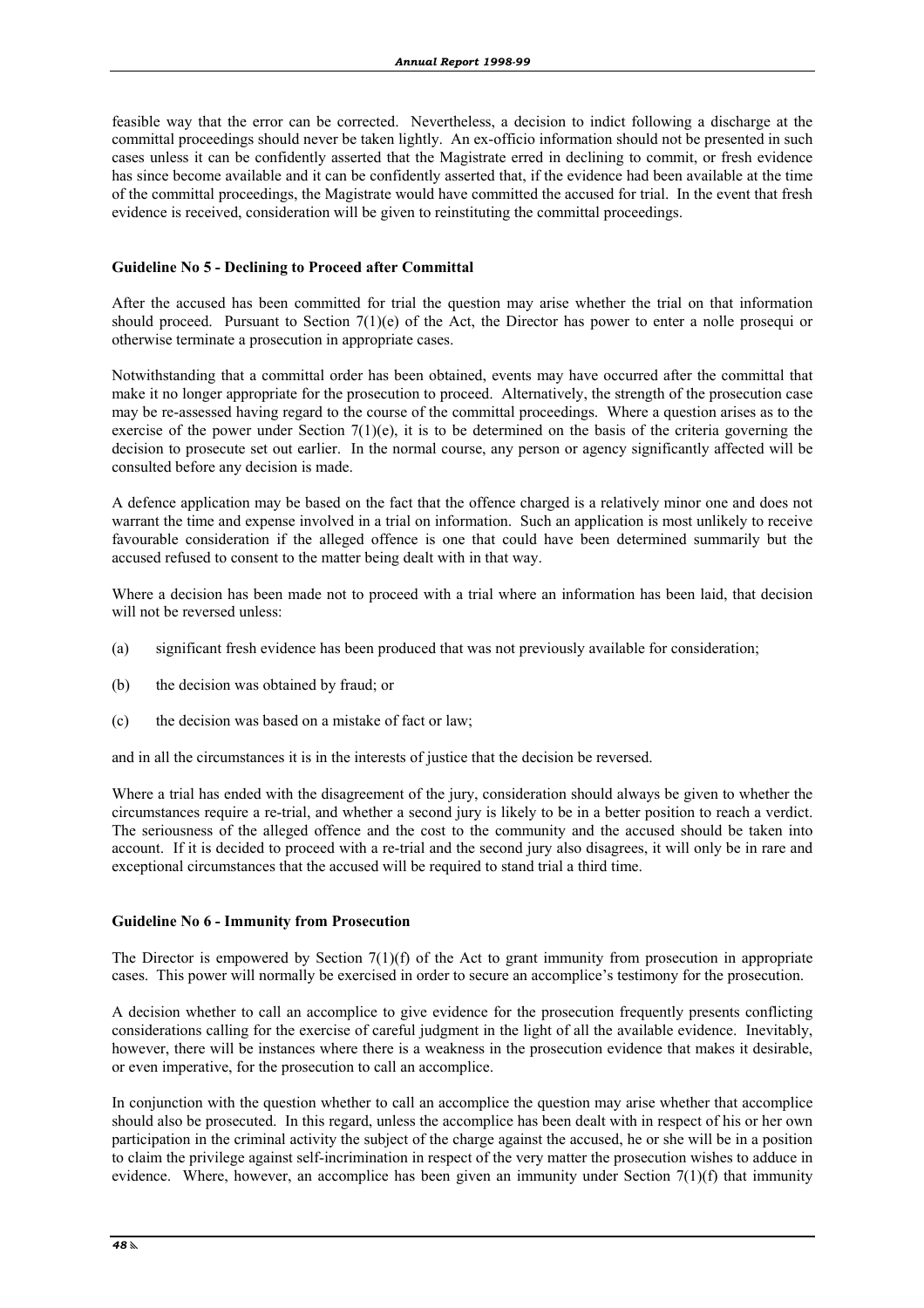will override what would otherwise be an allowable claim of privilege.

In principle it is desirable that the criminal justice system should operate without the need to grant any concessions to persons who participated in alleged offences in order to secure their evidence in the prosecution of others (for example, by granting them immunity from prosecution). However, it has long been recognised that in some cases this course may be appropriate in the interests of justice. Nevertheless, an immunity under Section 7(1)(f) will only be given as a last resort. In this regard, as a general rule an accomplice should be prosecuted irrespective of whether he or she is to be called as a witness, subject of course to the usual evidentiary and public interest considerations being satisfied. Upon pleading guilty the accomplice who is prepared to co-operate in the prosecution of another can expect to receive a substantial reduction in the sentence that would otherwise have been appropriate. However, this course may not be practicable in some cases; for example, time may not permit charges against the accomplice to proceed to conviction before the trial of the principal offender, or there may be insufficient admissible evidence to support charges against the accomplice alone.

Apart from being a course of last resort, an immunity under Section  $7(1)(f)$  of the Act will only be given provided the following conditions are met:

- (a) the evidence that the accomplice can give is considered necessary to secure the conviction of the accused, and that evidence is not available from other sources; and
- (b) the accomplice can reasonably be regarded as significantly less culpable than the accused.

The central issue in deciding whether to give an accomplice an immunity is whether in the overall interests of justice the prosecution of the accomplice should be foregone in order to secure that person's testimony in the prosecution of another. In determining where the balance lies, the following factors will be taken into account:

- (a) the significance to a successful prosecution of the evidence which it is hoped to obtain;
- (b) the degree of involvement of the accomplice in the criminal activity in question compared with that of the accused;
- (c) whether any inducement has been offered to the person concerned;
- (d) the character, credit and previous criminal record of any accomplice concerned;
- (e) whether the accomplice concerned made, or is prepared to make, full disclosure of all facts and matters within his or her knowledge.

When an accomplice receives any concession from the prosecution in order to secure his or her evidence, whether as to choice of charge or the granting of immunity from prosecution, the terms of the agreement or understanding between the prosecution and the accomplice should be disclosed to the court.

#### **Guideline No 7 - Unrepresented Accused**

The prosecutor must not advise an unrepresented accused on legal issues or the general conduct of the defence. In the event that there is evidence that the prosecutor intends leading that is arguably inadmissible this should be raised with the Trial Judge prior to the evidence being called.

All materials and witness statements must be provided in the usual manner and the accused should acknowledge receipt in writing.

Telephone communications should be kept to a minimum and recorded in writing immediately. All oral communications should be witnessed by a third party and noted in all cases. The notes should be kept on the file or with the brief.

In the event of a trial, the witnesses should be advised that the accused is unrepresented and advised of the procedures that will be adopted in the court.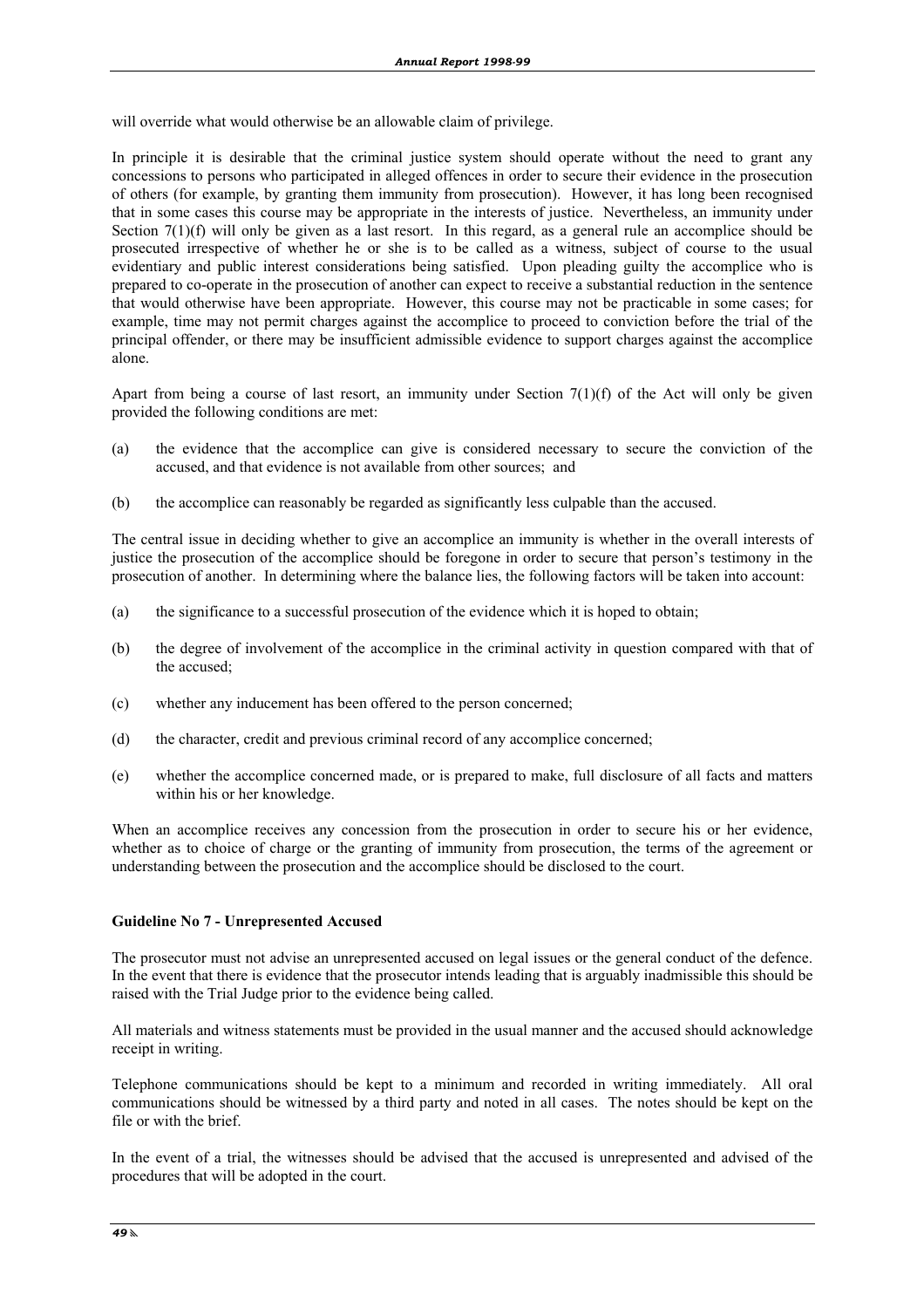#### **Guideline No 8 - The Court Process**

A prosecutor must not appear in a contested matter or an ex-parte action before a judicial officer where there may be an appearance of partiality.

A prosecutor must fairly assist the court to arrive at the truth, seek impartially to have the whole of the relevant and admissible evidence placed intelligibly before the court, and assist the court with submissions of law that enable the law to be properly applied to the facts.

A prosecutor must not, by language or other conduct, seek to inflame or bias the court against the accused.

A prosecutor must not argue any proposition of fact or law that is not reasonably open on the evidence and does not accurately represent the law. If there is contrary authority to the propositions being put to the court by the prosecutor, the court must be informed of them.

A prosecutor must call, as part of the prosecution case, all apparently credible witnesses whose evidence is relevant and admissible for the presentation of the complete factual case whether it supports the prosecution case or not unless:

- (a) the defence consents to the witness not being called;
- (b) the matter has been established by the calling of other evidence and there is no prejudice to the accused in not calling the witness;
- (c) the witness is, in the opinion of the prosecutor, plainly unreliable or untrustworthy;
- (d) the witness is unavailable due to serious illness, death or any other good reason.

In the event that the prosecutor declines to call a witness the defence must be informed as soon as reasonably practicable and where possible arrangements should be made to have the witness at court if the defence so request.

The prosecutor's right to challenge a juror should only be exercised if there is reasonable cause for doing so. It should never be exercised so as to attempt to select a jury that is not representative of the community as to age, sex, ethnic origin, religious belief, marital status, economic, cultural or social background.

Cross-examination of an accused as to credit or motive must be fairly conducted. Material put to an accused must be considered on reasonable grounds to be accurate and its use justified in the circumstances of the trial.

When addressing the jury or the court a prosecutor must not use inflammatory language and must at all times put an accurate and fair interpretation of the facts and the law. The prosecutor is expected to present the case fearlessly, vigorously and skilfully.

When appearing on sentence the prosecutor has an active role to play but must not seek to persuade the court to impose an improper sentence nor should a sentence of a particular magnitude be advocated. It is the duty of the prosecutor to adequately and fairly present the prosecution case on sentence and assist the court to avoid falling into appealable error.

To do this the prosecutor should where appropriate:

- (a) comply with Sections 7 and 7A of the Criminal Law (Sentencing) Act with respect to injury, loss or damage suffered by the victim;
- (b) tender the relevant antecedents of the accused;
- (c) correct any error of fact or law;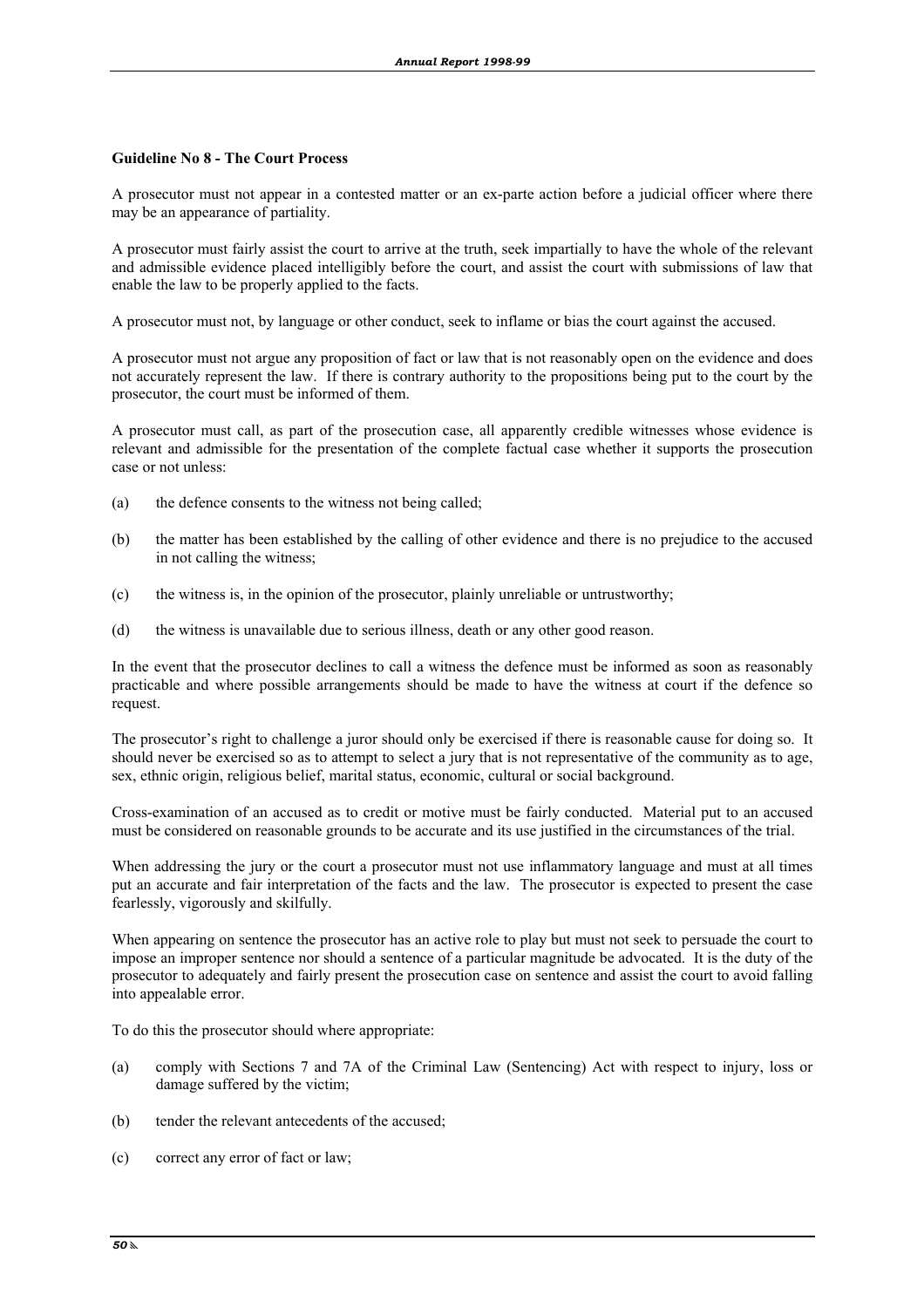- (d) refer the court to any relevant authority or legislation that may assist in determing the appropriate sentence;
- (e) make submissions on the appropriate sentencing options that are available including non-custodial options;
- (f) acknowledge any co-operation of the accused with the law enforcement agencies when this has occurred and proved to be of value. This must be done in a manner that does not endanger the safety of the accused or prejudice the operations of those agencies.

#### **Guideline No 9 - Disclosure**

Disclosure to the defence, of material that is within the possession of the prosecuting authority is one aspect of the duty to ensure that the Crown case is presented with fairness to the accused. In South Australia the extent of the duty to disclose is determined by both statutory and common law principles.

Section 104 of the Summary Procedure Act 1921 requires the prosecution to file in the Magistrates Court in major indictable matters:

- (a) statements of witnesses for the prosecution on which the prosecutor relies as tending to establish the guilt of the accused;
- (b) copies of any documents on which the prosecutor relies as tending to establish the guilt of the accused;
- (c) a document describing any other evidentiary material on which the prosecutor relies as tending to establish the guilt of the accused together with a statement of the significance that the material is alleged to have;
- (d) any other material relevant to the charge that is available to the prosecution.

This section entails early disclosure and filing of all relevant admissible material irrespective of whether it assists the Crown case.

The common law requires wider disclosure than Section 104. The limits of this duty are not precisely delineated, but depend upon the circumstances of each case. Moreover, the duty to disclose is an ongoing one, and turns upon the matters that are realistically in issue at any time. It is acknowledged that material is often obtained or brought to the attention of the DPP, after the preliminary hearing. Prompt consideration will be given to the need to disclose such material. Furthermore, the DPP is committed to ensuring that the police deliver to the DPP a full brief, including sufficient information to enable this disclosure guideline to be properly implemented.

In the ordinary course on request disclosure will be made of the following in a prosecution for an indictable offence in the Supreme or District Court:

- (a) particulars of the accused's prior convictions;
- (b) copies of all written statements, and an opportunity to examine electronically recorded interviews of all witnesses to be called, together with a copy of any prior inconsistent statements of those witnesses;
- (c) copies of any written or electronically recorded statement obtained from the accused by a person in authority;
- (d) copies of any photographs, plans, documents or other representations which will be tendered by the prosecution at trial.
- (e) an opportunity to examine exhibits which will be tendered;
- (f) copies of statements of any expert witnesses to be called and the prosecution will facilitate an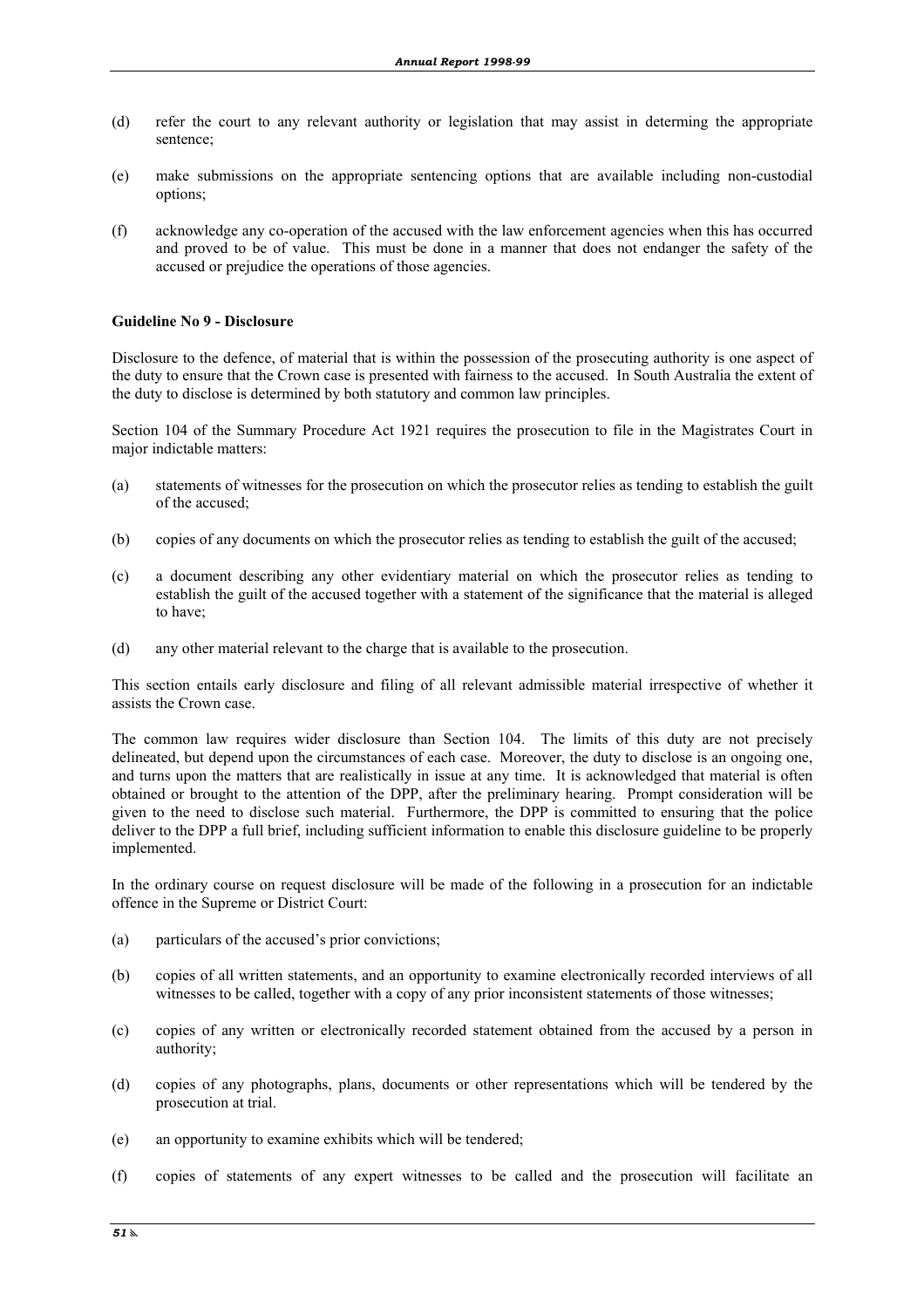opportunity for a defence expert from the same or a similar discipline to speak with that expert, pre-trial;

- (g) copies of any warrant or any statutory authority used in the gathering of evidence to be adduced at trial;
- (h) an opportunity to inspect bank records, books of account or other records or documents relevant to the prosecution case which may not be introduced into evidence but be relied upon.

In any case where the prosecutor declines to call a witness, the defence should receive details of any material or statements which are or may be exculpatory. The defence should also receive details of the whereabouts of that witness and if requested, the proscution should make that witness available for the defence to call.

However, the DPP recognises that a number of factors may be relevant to the extent of disclosure required in a particular prosecution. The prosecutor also has a number of obligations in relation to the material that comes into his or her possession. These obligations include a need to consider whether documents are within the power of the prosecution to disclose and whether there are any immunities or privilege that should be claimed by the prosecution or individuals.

In addition to the above the prosecutor should also consider the following factors in respect of any material for which disclosure is contemplated or requested:

- (a) whether the material is relevant;
- (b) whether the material may divulge the identity of an informer;
- (c) whether the material is subject to legal professional privilege;
- (d) whether the material could prejudice the investigation, or facilitate the commission, of other offences;
- (e) whether the material was supplied to the police, or other authority, upon an expectation that the material would remain confidential;
- (f) whether the material could divulge confidential police methods or the internal workings of the police, or other authorities;
- (g) whether the material relates to National or State security;
- (h) whether disclosure of the material could tend to endanger, prejudice, or embarrass any person;
- (i) whether there is any apparent, or demonstrated, legitimate forensic purpose for the defence to have access to the material.

The extent to which any of these factors will affect the decision whether or not to disclose particular material will vary. Application of these factors will always be subject to the over-riding duty to ensure that the Crown case is presented with fairness.

#### **Guideline No 10 - Media Contact**

No public comment is to be made without the Director's, or his designated representative's, approval in relation to matters that are the subject of criminal proceedings or that have been referred to the Office for an opinion in relation to potential criminal proceedings. All media contact should be referred to the Director's office.

#### **Guideline No 11 - Vulnerable Witnesses**

When dealing with witnesses under 16 years of age, a person who suffers from an intellectual disability, a victim of an alleged sexual offence or a person who is at some special disadvantage, consideration must be given to the provisions of Section 13 of the Evidence Act 1929. In cases where the section might apply, a witness should be advised of the options that are available under the Evidence Act including a screen, closed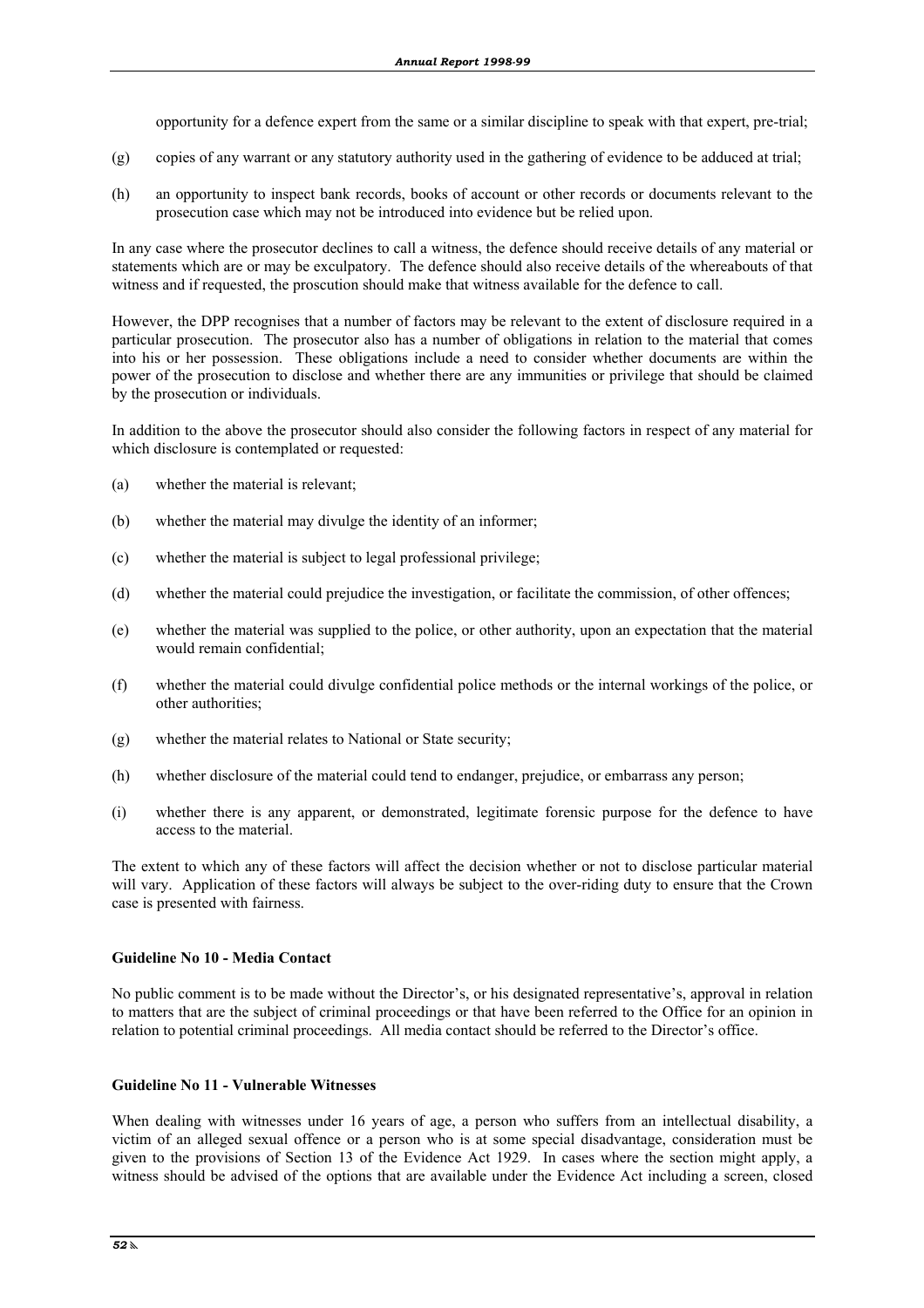circuit television, a court companion and a closed court. If the section is applicable to a witness the application should be made after consulting with the witness where possible prior to the commencement of the trial.

The prosecutor with the conduct of the file should make the application not withstanding any forensic advantage that is perceived in not making the appropriate arrangements.

Consideration must be given in the early stages of contact with the victim to involvement by the Witness Assistance Service (WAS). If a witness wishes to have a court companion and is unable to obtain the services of a suitable person, the Witness Assistance Service will either make arrangements in consultation with the prosecutor or refer the witness to Victim Support Services.

#### **Guideline No 12 - Victims of Crime**

In all dealings with victims of crime due regard must be had by all members of the Office to the *Declaration of Victim's Rights* (Annexure A). This is a direction given by the Attorney-General pursuant to the Director of Public Prosecutions Act.

Consideration must be given in the early stages of contact with the victim, and/or their families, to involvement in the case by the Witness Assistance Service (WAS). In all appropriate cases they should be advised of the service provided by the WAS and where necessary referred to it. Contact will then be made by a Witness Assistance Officer (WAO) directly with the victim.

Information as to the proceedings and the victim's role must be given at an early stage and there is a continuing obligation to keep the victim informed. Where possible, information about the proceedings and the legal implications should be given by the prosecutor. An effort must be made to minimise the number of staff members with responsibility for contacting the victim and handling the file.

Parents of child victims must be given adequate information about the legal system and the impact upon children in order to make informed decisions. The views of parents or caregivers must always be given appropriate consideration by the prosecutor and where possible their views should be accorded significant weight. However, the public interest must at all times be the paramount consideration.

Prosecutors should ensure that an adequate victim impact statement has been prepared and that it contains relevant material to assist the Court in the sentencing process. They must also ensure that victims are aware of their right to present the statement orally if they wish. Victims should be advised of the procedure for giving the statement orally and appropriate arrangements made for them to do so.

Victims must be informed of the outcome of finalised court proceedings in a timely fashion.

#### **Guideline No 13 - Victim Impact Statement**

Victim impact statements (VIS) should be prepared prior to trial by the person who is eligible to submit it to the court. The statements may be in the written form or presented verbally to the court. Victims should be advised of their right to give a verbal presentation to the court. VIS should usually be prepared prior to the first arraignment. In the event of complex matters or cases in which the victims require further time they must be completed expeditiously so as not to delay the sentencing process.

A victim may prepare a statement to be read to the court. All victims must be advised of the following if they wish to prepare and submit this statement:

- (a) The statement must be prepared in writing and provided to the DPP. The statement will then be provided to the Sentencing Judge who will then appoint a time for it to be read to the court It may be read by the victim or by a person nominated by the court;
- (b) the court will not be closed to the public (unless an order of the Court is made);
- (c) the prosecutor can apply for a closed court and/or a supression order in appropriate cases;
- (d) the statement will not be disclosed to the defence prior to conviction unless it contains inconsistencies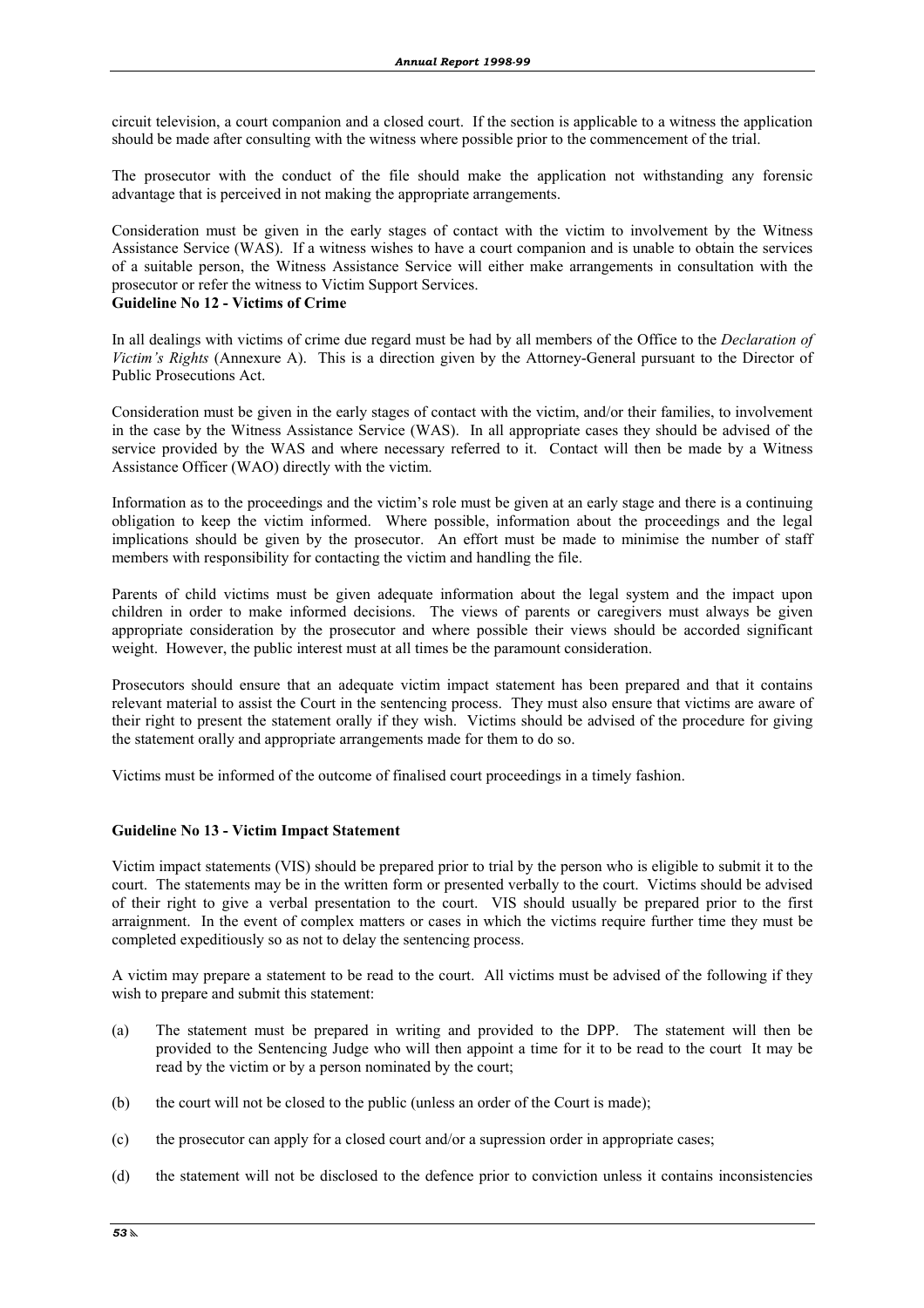that go to a material matter. In the event of such inconsistencies the usual practice of disclosure should be adopted;

- (e) the victim may amend the statement at any time prior to it being read to the court;
- (f) the victim may withdraw the statement at any time in accordance with the Rules of Court.

A copy of the VIS will only be provided to defence counsel or to an unrepresented accused with an undertaking that the document is not reproduced in any way without the consent of the DPP. The document must be returned to the DPP upon request.

#### **Guideline No 14 - Prosecution Appeals**

The prosecution has a right to appeal in certain circumstances. This right will always be exercised with restraint and only where there is a reasonable prospect of success.

#### *Appeals against sentence*

In The Queen v Osenkowski (1982) 30 SASR 212 King CJ made the following observations concerning the role of prosecution appeals against sentence:

 "*It is important that prosecution appeals should not be allowed to circumscribe unduly the sentencing discretion of judges. There must always be a place for the exercise of mercy where a judge's sympathies are reasonably excited by the circumstances of the case. There must always be a place for the leniency which has traditionally been extended even to offenders with bad records when the judge forms the view, almost intuitively in the case of experienced judges, that leniency at that particular stage of the offender's life might lead to reform. The proper role for prosecution appeals in my view, is to enable the courts to establish and maintain adequate standards of punishment for crime, to enable idiosyncratic views of individual judges as to particular crimes or types of crime to be corrected, and occasionally to correct a sentence which is so disproportionate to the seriousness of the crime as to shock the public conscience*."

This passage is reflective of the care with which the Director of Public Prosecutions must approach the question whether to institute an appeal against sentence.

The prosecution's right to appeal against sentence should be exercised sparingly, and it is the policy of the Director of Public Prosecutions not to institute such an appeal unless it can be asserted with some confidence that the appeal will be successful.

In considering a prosecution appeal against sentence it is to be borne in mind that the sentence for a specific offence will vary according to its nature, the circumstances of its commission, the antecedents of the prisoner, and the effect on the victim. Consequently, for any given offence there exists a range of legitimate penalty options. An appellate Court will not interfere with the exercise of a Judge's or Magistrate's sentencing discretion unless an error in the exercise of that discretion can be demonstrated. In practical terms the Court must be satisfied that the sentence imposed falls clearly outside the appropriate penalty range and may consequently be characterised as manifestly inadequate. Mere disagreement with the sentence passed is insufficient. The High Court decisions are clear that there must be a matter of principle to be established by the appeal in relation to the matter of the sentence Everett and Phillips v R [1994] 181 CLR 295.

#### *Magistrates Appeals*

The Office conducts appeals from the Magistrates Court to the Supreme Court on indictable offences. The prosecution has a right to appeal against acquittal where there has been an error of law or fact by the Magistrate. These appeals are only instituted on rare occasions and in accordance with the authorities. The same considerations apply to appeals against sentence brought by the prosecution for a sentence imposed by a Magistrate or a Judge. This was confirmed by the Full Court in Police v Cadd (1997) 69 SASR 150.

#### *Case Stated*

There is no right of appeal against a verdict of acquittal in the District or Supreme Court. However the prosecution can apply to the court during the trial or sentencing process, or after an acquittal, for the court to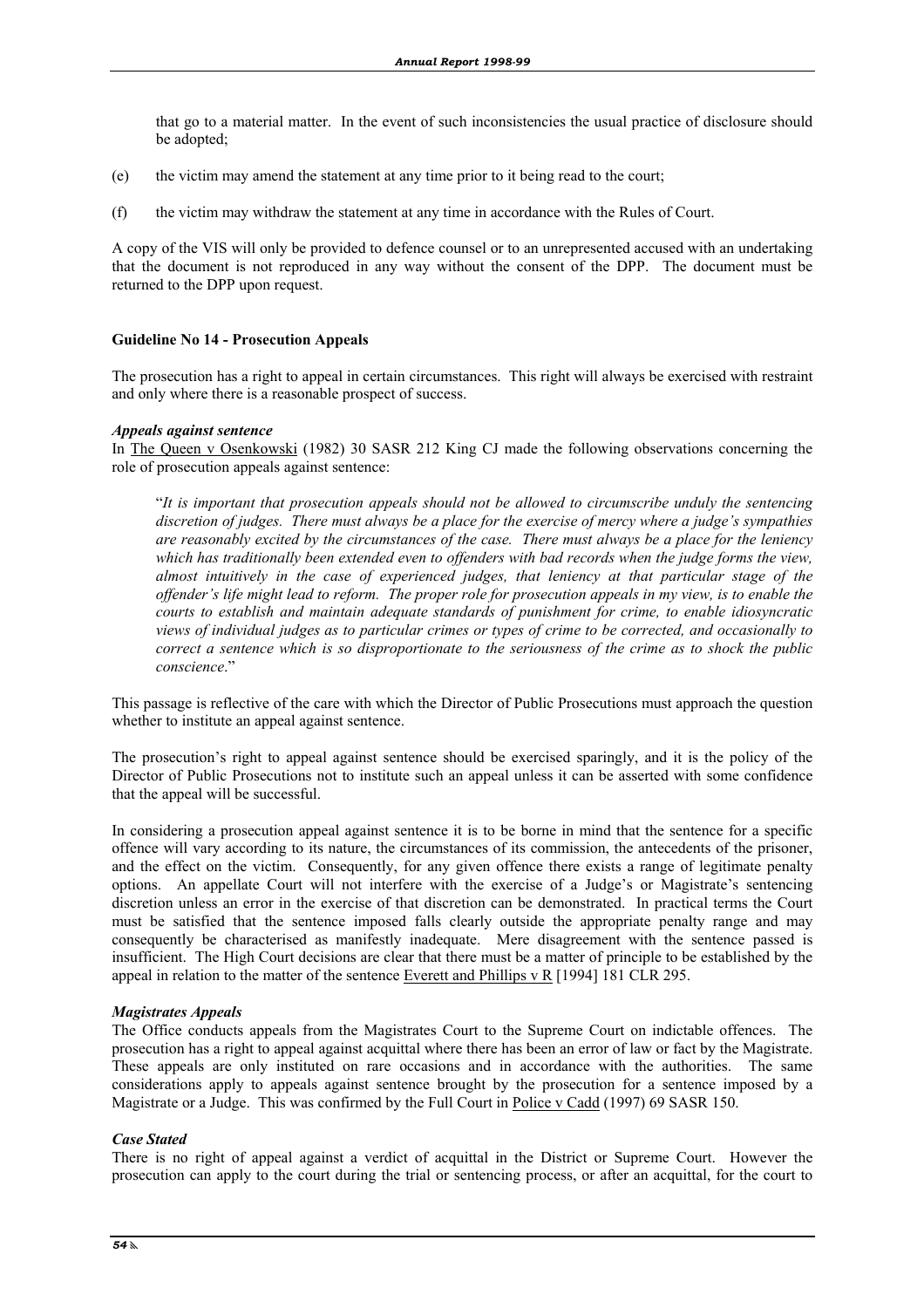refer a question of law for consideration to the Full Court. This power should be exercised sparingly. The Director of Public Prosecutions should not seek to have a quesion of law referred to the Full Court unless it can be asserted with some confidence that the Court will answer the question in the manner sought by the prosecution. The question of law must be of sufficient importance to require the attention of the Full Court.

#### **CONCLUSION**

This statement does not attempt to cover all questions that can arise in the prosecution process and the role of the prosecutor in their determination. It is sufficient to state that throughout a prosecution the prosecutor must conduct himself or herself in a manner which will maintain, promote and defend the interests of justice, for in the final analysis the prosecutor is not a servant of government or individuals. He or she is a servant of justice. At the same time it is important not to lose sight of the fact that prosecutors discharge their responsibilities in an adversarial context. Accordingly, while the case must at all times be presented to the court fairly and justly, the community is entitled to expect that it will also be presented fearlessly, vigorously and skilfully.

This statement will be kept under review, and any changes will be made public.

 **ANNEXURE A DECLARATION OF VICTIM'S RIGHTS - See Appendix A of this Report.**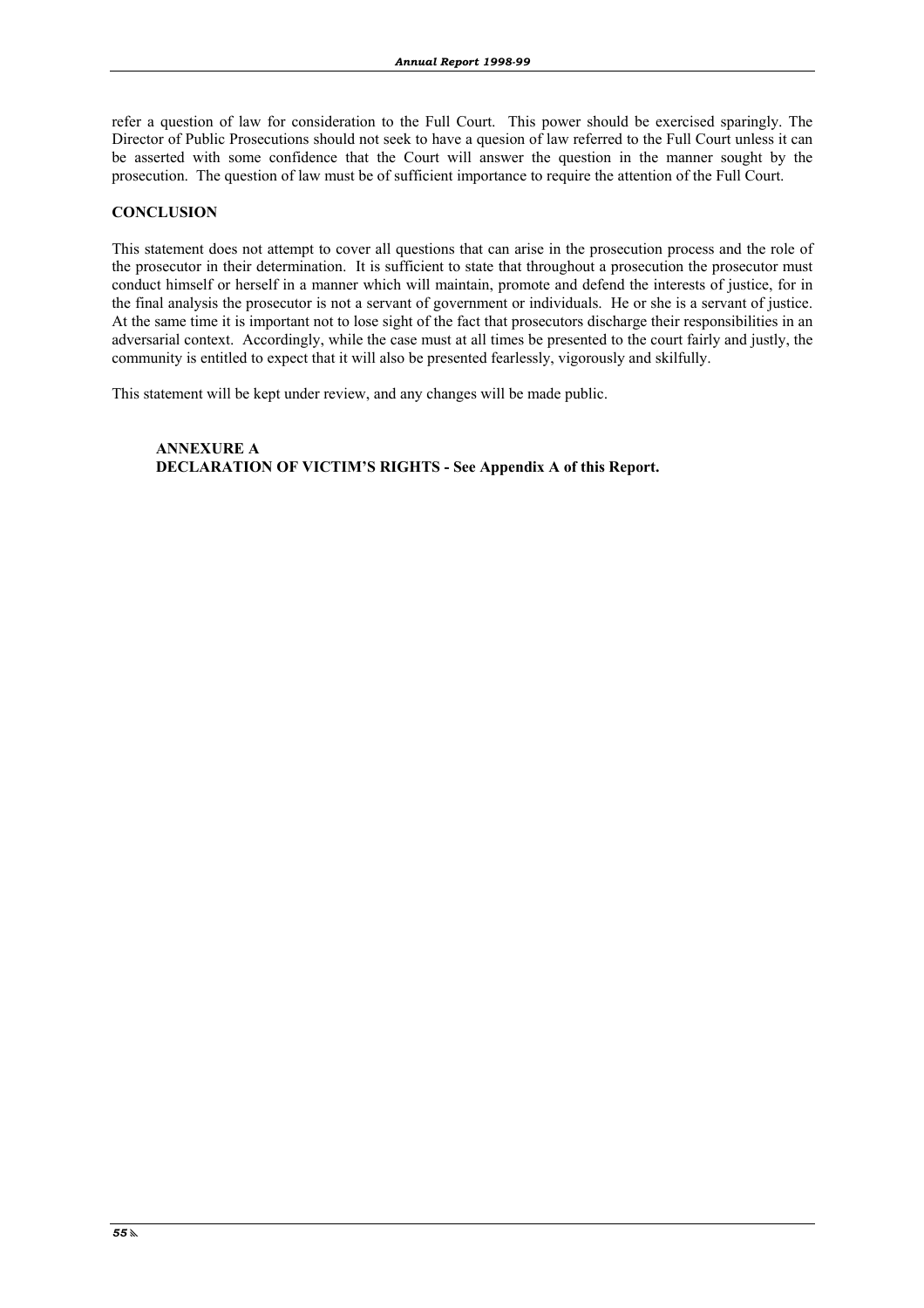#### **ANNEXURE B**

**DIRECTOR OF PUBLIC PROSECUTIONS ACT 1991**

**SUMMARY OF PROVISIONS**

- 1. Short title 2. Commencement 3. Interpretation 4. Director of Public Prosecutions 5. Acting Director 6. Office of the Director 6A. Delegation 7. Powers of Director 8. Consultation 9. Independence of Director 10. Investigation and report 11. Directions and report<br>11. Directions and guidelines by Director 12. Annual reports
- 13. Saving provision
- 14. Regulations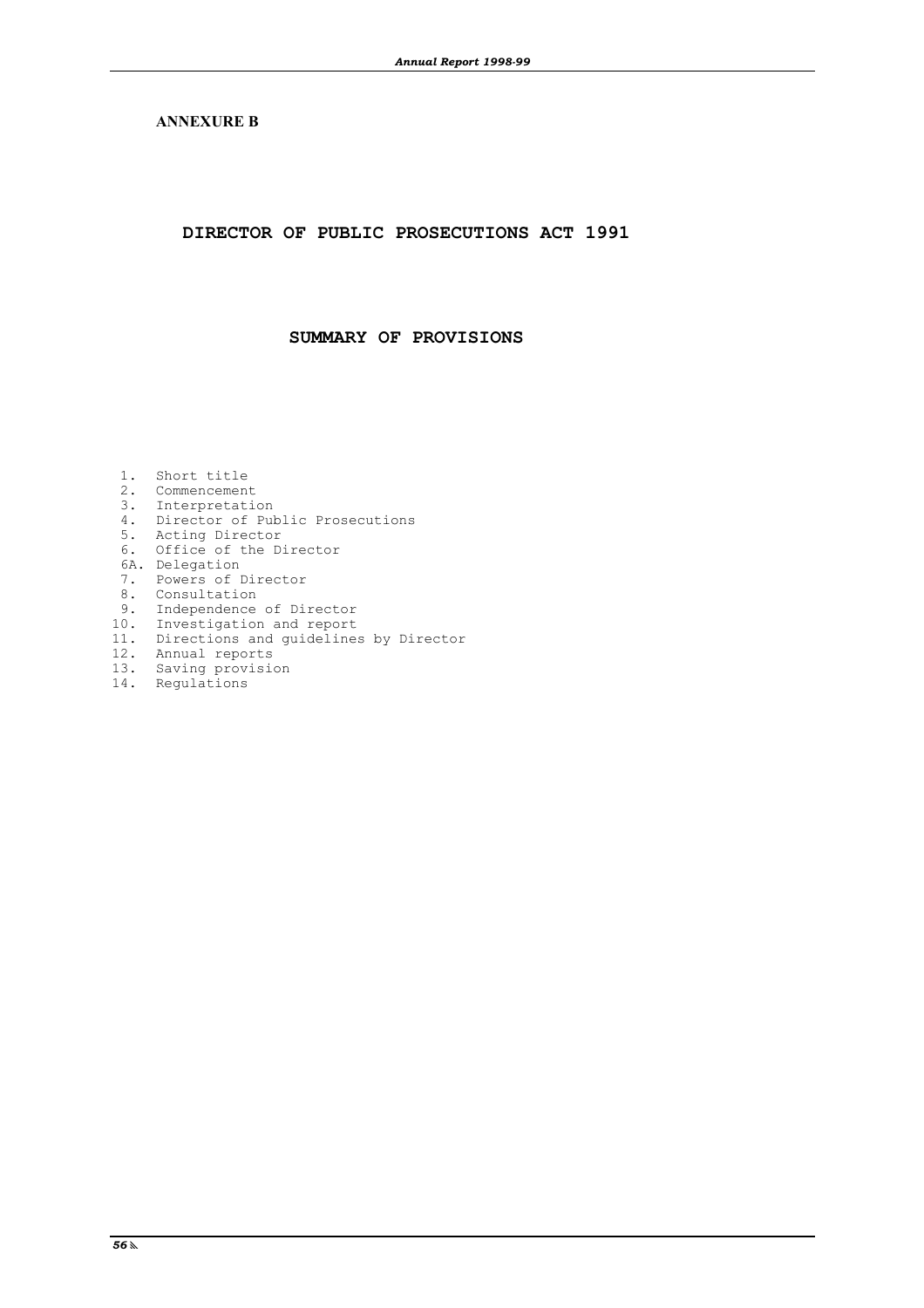#### **DIRECTOR OF PUBLIC PROSECUTIONS ACT 1991**

**An Act to establish the Office of Director of Public Prosecutions; to make consequential amendments to certain Acts; and for related purposes.**

The Parliament of South Australia enacts as follows:

#### **Short title**

**1.** This Act may be cited as the *Director of Public Prosecutions Act 1991*.

#### **Commencement**

**2.** This Act will come into operation on a day to be fixed by proclamation.

#### **Interpretation**

**3.** In this Act—

 "**Director**" means the Director of Public Prosecutions and includes a person acting in the position of Director of Public Prosecutions;

"**Office**" means the Office of the Director of Public Prosecutions.

#### **Director of Public Prosecutions**

**4. (**1) There will be a Director of Public Prosecutions.

- (2) The Director will be appointed by the Governor.
- (3) A person is not eligible for appointment as the Director unless he or she is a legal practitioner of at least seven years standing.
	- (4) The Director will be appointed—
		- *(a)* for a term of office of seven years; and
		- *(b)* on terms and conditions determined by the Governor.
	- (5) At the expiration of a term of office, the Director will be eligible for re-appointment.
	- (6) The Director must inform the Attorney-General in writing of—
		- *(a)* any direct or indirect pecuniary interest that the Director has or acquires in any business, or in any body corporate carrying on a business, in Australia or elsewhere; and
		- *(b)* any other direct or indirect interest that the Director has or acquires that conflicts, or may conflict, with the Director's duties.
	- (7) The Director must not—
		- *(a)* engage in legal practice outside the duties of his or her office; or
		- *(b)* engage, without the consent of the Attorney-General, in any other remunerated employment.
	- (8) The Governor may terminate the Director's appointment if the Director—
		- *(a)* is guilty of misbehaviour; or
		- *(b)* becomes physically or mentally incapable of carrying out official duties satisfactorily; or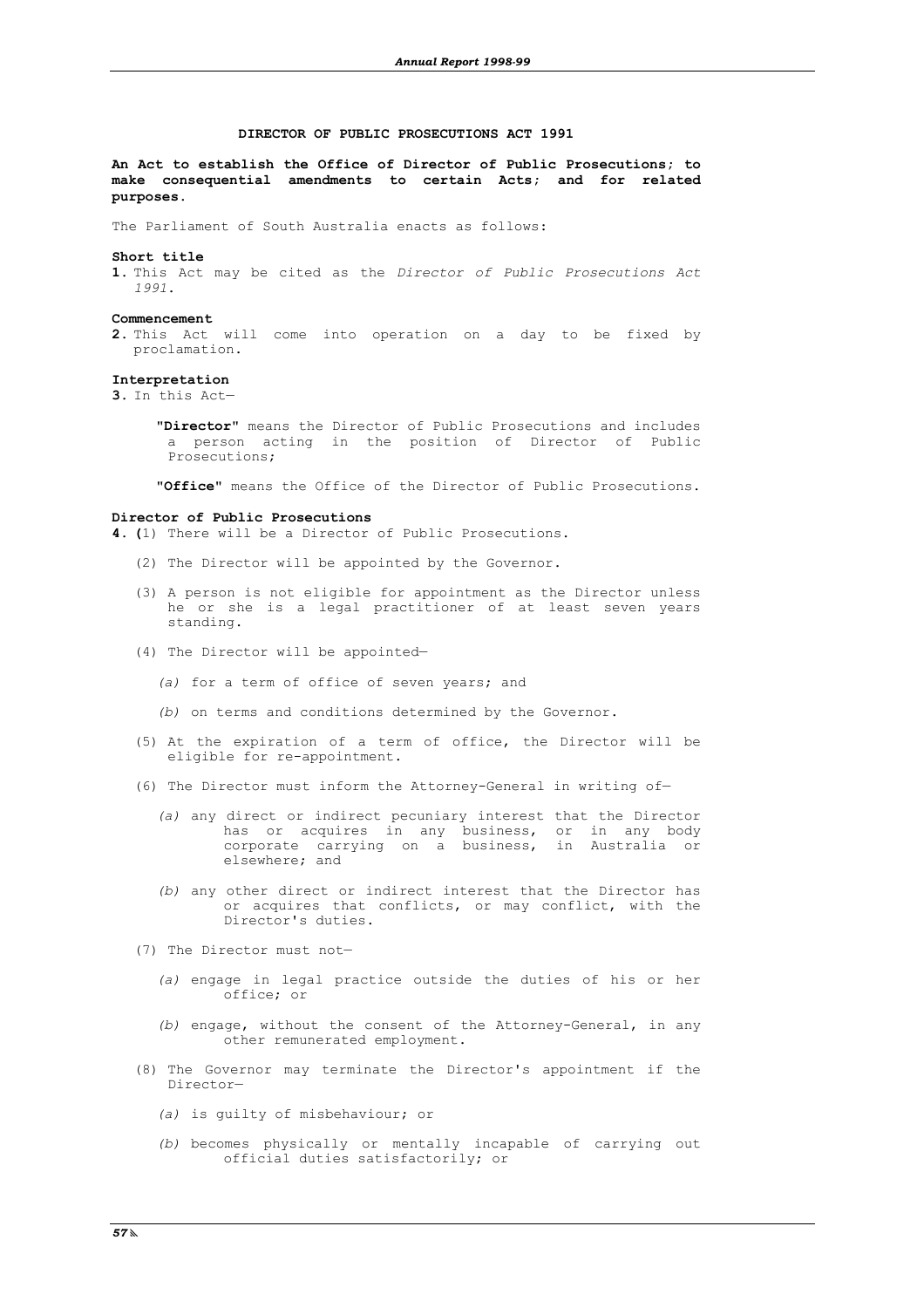- *(c)* becomes bankrupt or applies to take the benefit of a law for the relief of bankrupt or insolvent debtors; or
- *(d)* is absent, without leave of the Attorney-General, for 14 consecutive days, or for 28 days in any period of 12 months; or
- *(e)* contravenes or fails to comply with subsection (6) or (7).
- (9) Except as provided in subsection (8), the Director's appointment cannot be terminated.

#### **Acting Director**

- **5.** (1) If the Director is temporarily absent, or the Director's position is temporarily vacant, the Attorney-General may assign a suitable person to act in the Director's position during the temporary absence or vacancy.
	- (2) A person is not eligible to act in the Director's position unless he or she is a legal practitioner of at least seven years standing.
- (3) The terms on which a person is assigned to act in the Director's position will be as determined by the Attorney-General.

#### **Office of the Director**

- **6.** (1) The Office of the Director of Public Prosecutions is established.
	- (2) The Office consists of—
		- *(a)* the Director of Public Prosecutions; and
		- *(b)* any persons assigned under the *Government Management and Employment Act 1986* to work in the Office.
	- (3) The Director has the administration and control of the Office.

\* \* \* \* \* \* \* \* \* \*

#### **Delegation**

- **6A.** The Director may, by instrument in writing, delegate to any suitable person any of the director's powers or functions under this Act but such a delegation—
	- *(a)* is revocable at will; and
	- *(b)* does not prevent the Director from acting personally in the matter.

#### **Powers of Director**

**7.** (1) The Director has the following powers:

- *(a)* to lay charges of indictable or summary offences against the law of the State;
- *(b)* to prosecute indictable or summary offences against the law of the State;
- *(c)* to claim and enforce, either on behalf of the Crown or other persons, civil remedies that arise out of, or are related to, prosecutions commenced by the Director;
- *(d)* to take proceedings for or in relation to the confiscation of profits of crime;
- *(da)*to institute civil proceedings for contempt of court;
- *(e)* to enter a *nolle prosequi* or otherwise terminate a prosecution in appropriate cases;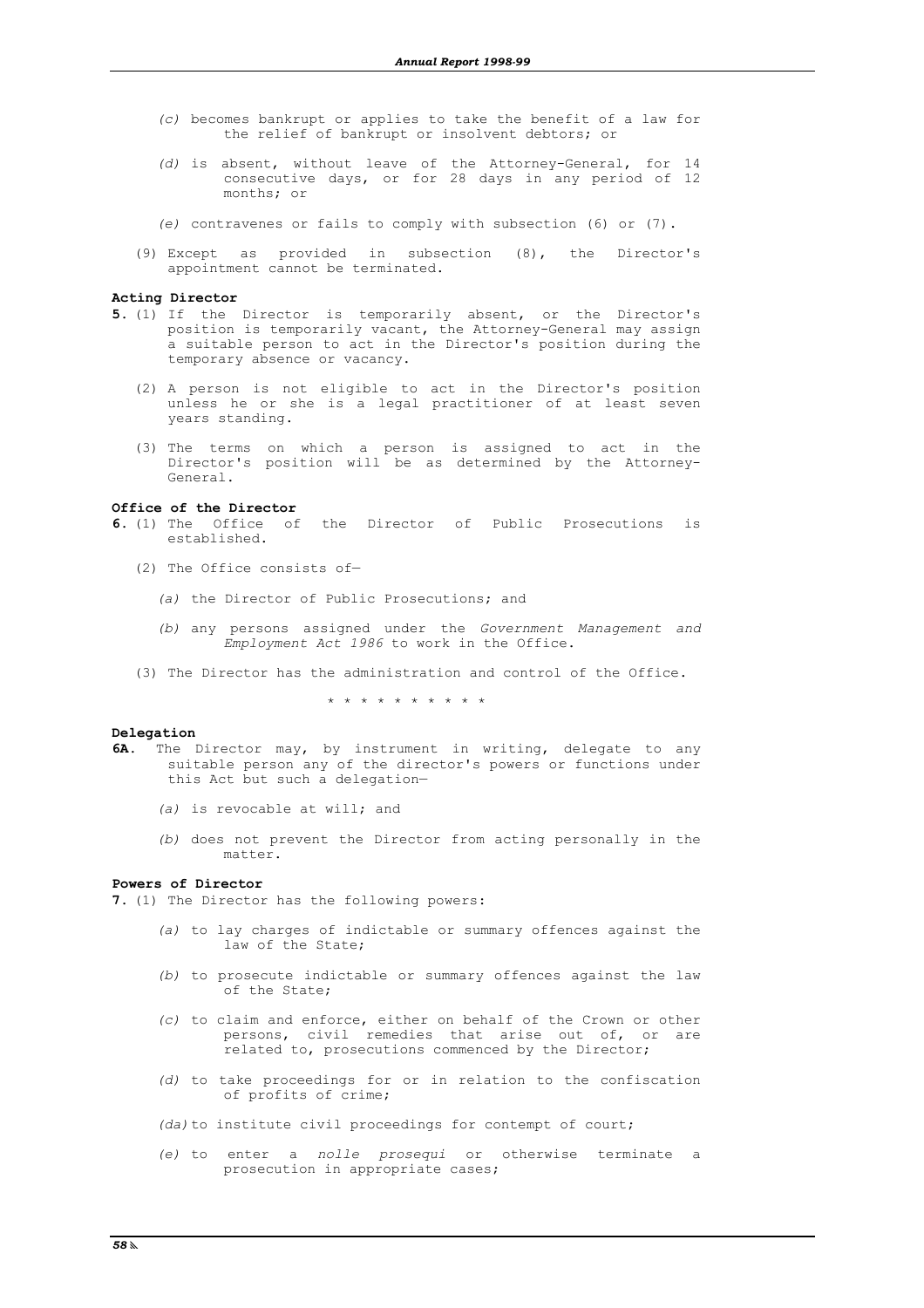- *(f)* to grant immunity from prosecution in appropriate cases;
- *(g)* to exercise appellate rights arising from proceedings of the kind referred to above;
- *(h)* to carry out any other function assigned to the Director by regulation;
- *(i)* to do anything incidental to the foregoing.
- (2) The Attorney-General may, by notice in the *Gazette*, transfer to the Director any powers or functions of the kind referred to above, or any power to consent to a prosecution, vested in the Attorney-General by an Act passed before the commencement of this Act.
- (3) A person who has power to consent to a prosecution, or to allow an extension of the period for commencing a prosecution, for an offence of a particular kind under the law of the State may, by notice in the *Gazette*, delegate that power to the Director.
	- (4) A delegation under subsection (3)—
		- *(a)* is revocable by subsequent notice in the *Gazette*; and
		- *(b)* does not prevent the person from acting personally in a matter,
		- but, once a decision on a particular matter has been made by the Director in pursuance of a delegation, the delegator is bound by that decision.
	- (5) A document apparently signed by the Director and stating that the Director consents to a particular prosecution or that the Director allows a specified extension of the period for commencing a particular prosecution is to be accepted, in the absence of proof to the contrary, as proof of the fact so stated.
	- (6) Where an information or complaint charging an offence is apparently signed by the Director or a person acting on the Director's authorisation, the information or complaint will, in the absence of proof to the contrary, be taken to have been duly signed by or on behalf of the Director.
	- (7) In any legal proceedings, the Director may appear personally or may be represented by a member of the staff of the office who is a legal practitioner or by counsel or solicitor (including the Crown Solicitor or the Solicitor-General).
	- (8) Details of any notices published under this section must be included in the Director's annual report.

#### **Consultation**

- **8.** (1) The Director must, if requested to do so by the Attorney-General, consult with the Attorney-General with respect to the exercise of the Director's powers or functions.
- (2) The Attorney-General must, if requested to do so by the Director, consult with the Director with respect to the exercise of the Director's powers or functions.

#### **Independence of Director**

- **9.** (1) Subject to this section, the Director is entirely independent of direction or control by the Crown or any Minister or officer of the Crown.
	- (2) The Attorney-General may, after consultation with the Director, give directions and furnish guidelines to the Director in relation to the carrying out of his or her functions.
	- (3) Directions or guidelines under this section—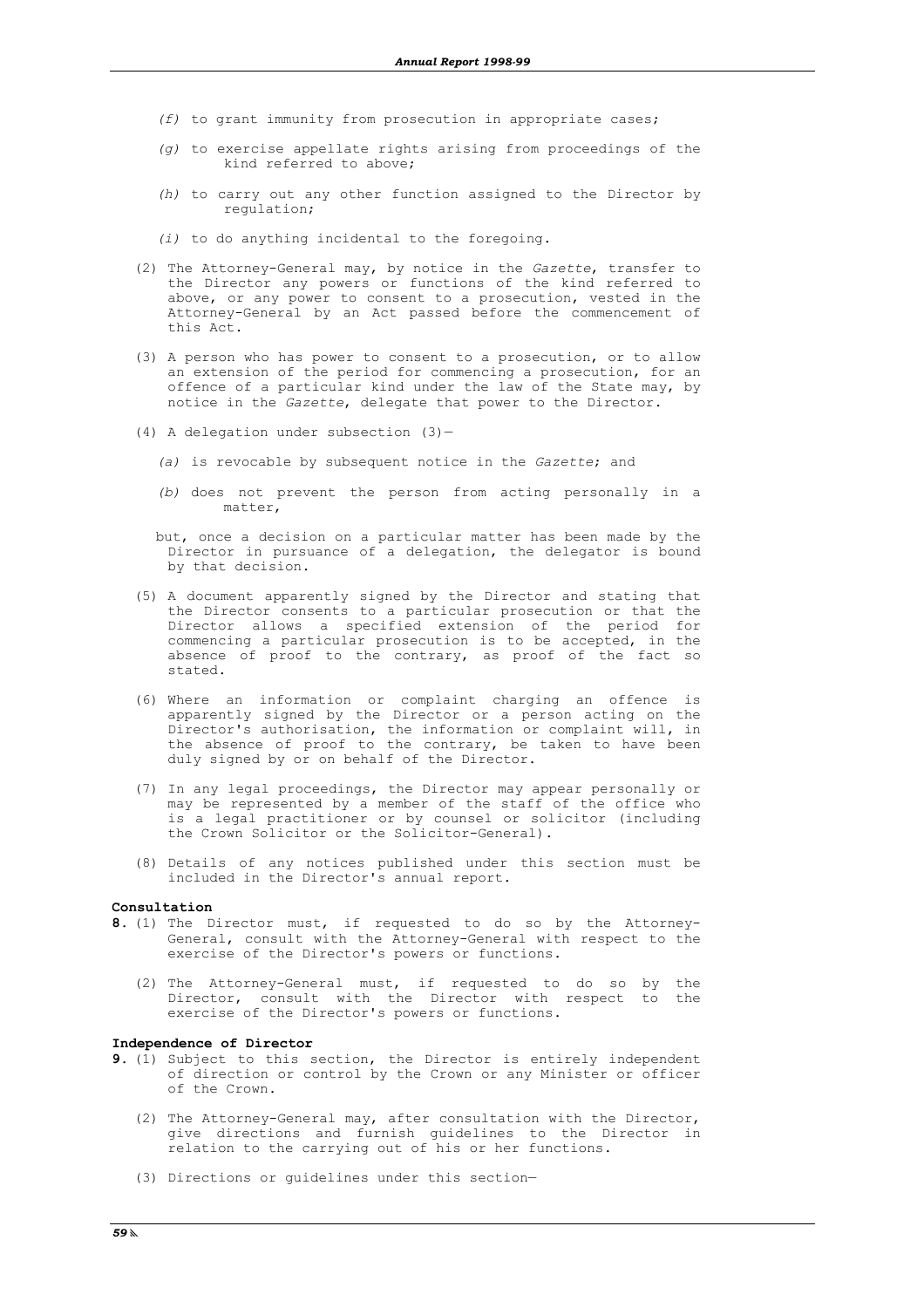- *(a)* must, as soon as practicable after they have been given, be published in the *Gazette*; and
- *(b)* must, within six sitting days after they have been given, be laid before each House of Parliament.
- (4) Subsection (3) need not be complied with in relation to directions or guidelines under this section relating to individual matters if, in the opinion of the Attorney-General, disclosure may be prejudicial to an investigation or prosecution, but, in that case, the directions or guidelines must be published in the *Gazette*, and laid before each House of Parliament, as soon as practicable after the matter is determined or otherwise completed.
- (5) If the Attorney-General is satisfied that disclosure under this section would place human life or safety at risk or cause some other form of severe prejudice to any person, the Attorney-General may withhold material from disclosure so far as necessary to avoid that consequence.

#### **Investigation and report**

**10.** The Commissioner of Police must, so far as it is practicable to do so, comply with any request from the Director to investigate, or report on the investigation of, any matter.

#### **Directions and guidelines by Director**

- **11.**(1) The Director may give directions or furnish guidelines to the Commissioner of Police or other persons investigating, or prosecuting, offences on behalf of the Crown.
	- (2) Any such directions or guidelines must be published in the Director's annual report.
	- (3) If the Director is satisfied that publication of material under this section would place human life or safety at risk or cause some other form of severe prejudice to any person, the Director may withhold the material from publication so far as necessary to avoid that consequence.

#### **Annual reports**

- **12.**(1) The Director must, before 30 September in each year, prepare and provide the Attorney-General with a report on the operations of the Office during the year that ended on the preceding 30 June.
	- (2) The Attorney-General must have a copy of the report laid before each House of Parliament within six sitting days after the date of its receipt.
	- (3) The Director may at any time report to Parliament on any matter affecting the proper carrying out of the functions of the Office.
	- (4) The report must be given to the Speaker of the House of Assembly and the President of the Legislative Council and they must lay copies of the report before their respective Houses as soon as practicable after its receipt.

#### **Saving provision**

**13.** This Act does not derogate from the right of the Attorney-General to appear personally in any proceedings on behalf of the Crown.

#### **Regulations**

**14.** The Governor may make such regulations as are contemplated by this Act or as are necessary or expedient for the purposes of this Act.

**SCHEDULE 1**

*Transitional Provisions*